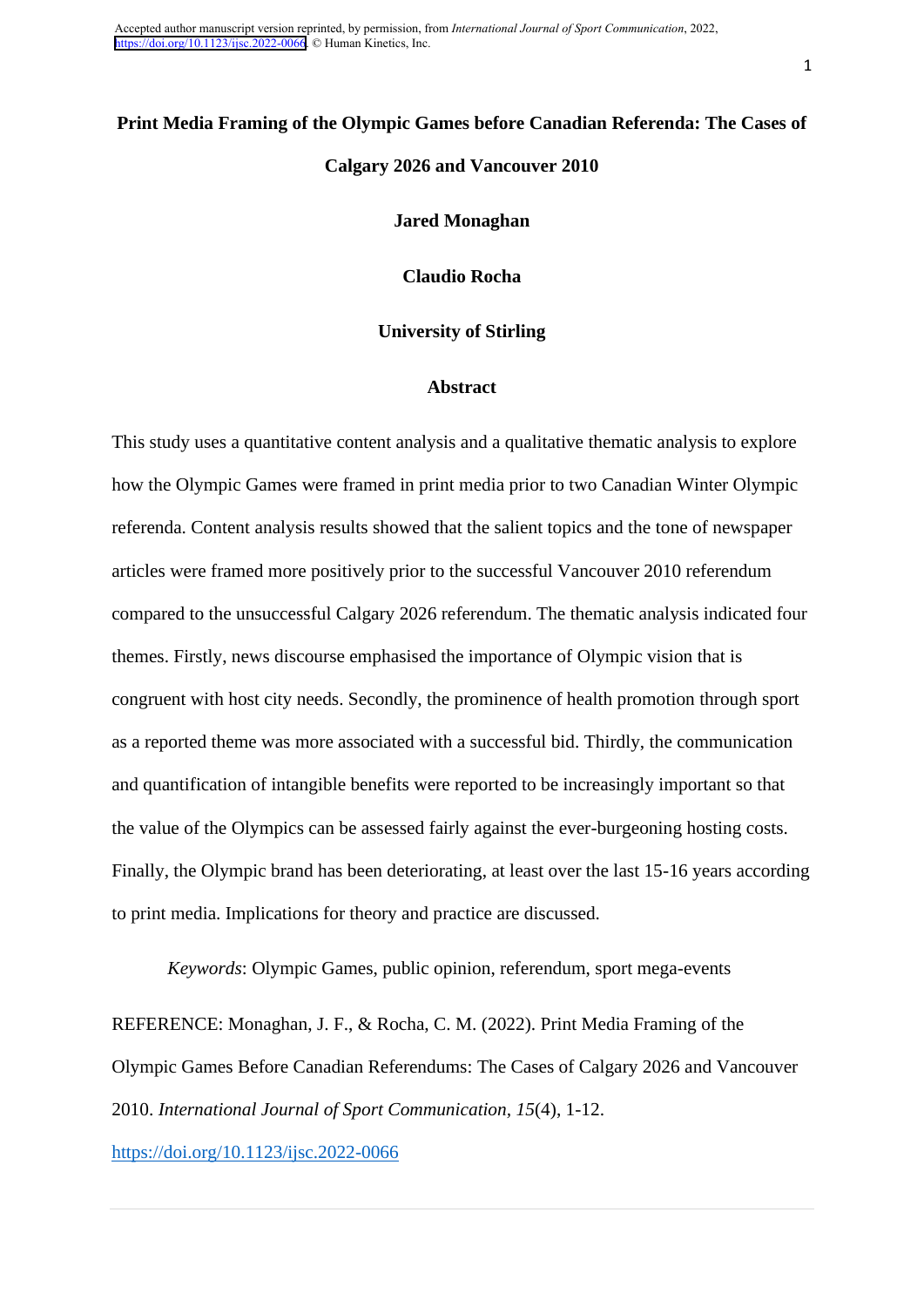# **Print Media Framing of the Olympic Games before Canadian Referenda: The Cases of Calgary 2026 and Vancouver 2010**

Most of the emerging literature on sport mega-event bidding examines the Summer and Winter Olympic Games (Bason & Grix, 2018; Lauermann, 2016; Sant & Mason, 2015). Until recently, the rights-owner of the Games, the International Olympic Committee (IOC) facilitated international bidding contests to host the Games that were once as fiercely competitive as the related sports events within it. However, it is remarkable that, since the 2010s, the number of aborted Olympic hosting bids have soared and overall bidding interest has dwindled (Giesen & Hallman, 2018; Lu et al., 2019). In 2004, 12 candidate cities bid to host the 2012 Games. In 2015, only five bid to host the 2024 edition. For the Winter Games, the same trend is apparent with eight bidding cities for the 2010 Games and only two for the 2022 Games. From the five initial candidate cities to host the 2024 Summer Games, Hamburg and Budapest withdrew their bids for lack of popular support, while Rome claimed fiscal difficulties. For the 2022 Winter Olympics, three cities (Munich, St Moritz/Davos and Krakow) aborted their bid intentions after lack of popular support, checked via referenda.

The literature on aborted Olympic bids has invoked various causes such as management issues of bid organisations (Kassens-Noor, 2019), fragile growth coalitions (Lauermann & Vogelpohl, 2017), local project policy problems (Hippke & Krieger, 2015), mega-event politics (Paulsson & Alm, 2020), and anti-bid opposition (Kassens-Noor & Lauermann 2018). A topic of high interest in recent literature is failed public referenda, highlighting stiff public opposition to the Games from the citizens of bidding cities (Bason  $\&$ Grix, 2018; Coates & Wicker 2015; Konecke et al., 2016; Lauermann, 2016; Shaw, 2008; Wicker & Coates 2018). In the most recent episodes, the Olympic Movement has watched the public rejection of the Calgary 2026 Winter Games and the Vienna 2028 Summer Games (Hiller & Wanner, 2018; Maennig, 2017). The large number of failed referenda have shown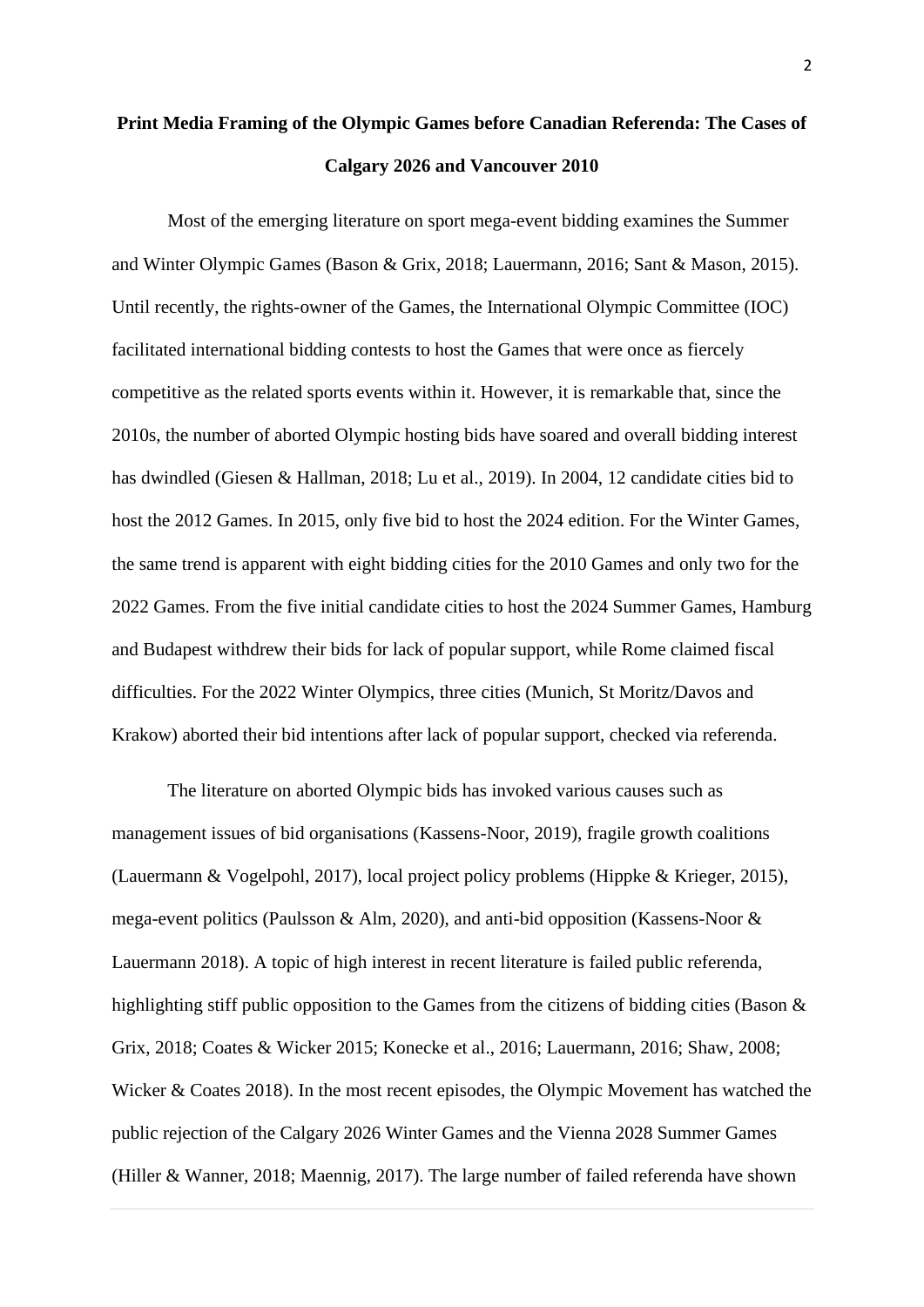that residents are key stakeholders in the process of bidding for the Olympics and that positive public opinion towards hosting of the Games is a fundamental asset to move candidacies forward (Giesen & Hallmann, 2018; Kim et al., 2015; Scheu & Preuss, 2018).

The era of Olympic bids is now over (IOC, 2021). The new IOC system to select a host city presents a strategic move away from bidding and adopts a targeted dialogue with prospective host cities which meet some desirable criteria to host the Olympic Games (IOC, 2021). The new system was approved in 2019 (IOC, 2019). Then, in less than two years, the IOC awarded the hosting rights of the 2032 Games to Brisbane (IOC, 2021). The novelty of the process and the short period the IOC used to select the host may explain the lack of public consultation in the case of Brisbane. This is unlikely to repeat for future candidacies. Despite the new approach, the IOC knows that popular consultation and support will keep their fundamental importance in the process (IOC, 2021). In the era of the Olympic bids, scholars demonstrated the importance of popular support in order for a city to be awarded the right to host and actually host the Games with positive impacts (Deccio & Baloglu, 2002; Rocha, 2020; Zhou & Ap, 2009). Now, with the new approach, as public opinion data remains a fundamental prerequisite in expressions of interest, popular support for the Games has the power to make or break a host city's chances of hosting.

Public referenda have been the most frequently used mechanism to generate public opinion data in regard to hosting the Olympics (Bason & Grix, 2018; Wicker & Coates 2018). A better understanding about how influencing mechanisms can shape positive and negative responses to referenda about hosting Games, is of fundamental importance to inform future host city applicants. In the current study, we focused on print media, as a key influencing mechanism to shape public opinion (Jackson et al., 2016). We chose to examine print media in an attempt to review the most faithful and authentic sources of Olympic discourse (Martens et al., 2018). Written print media was believed to be the content type that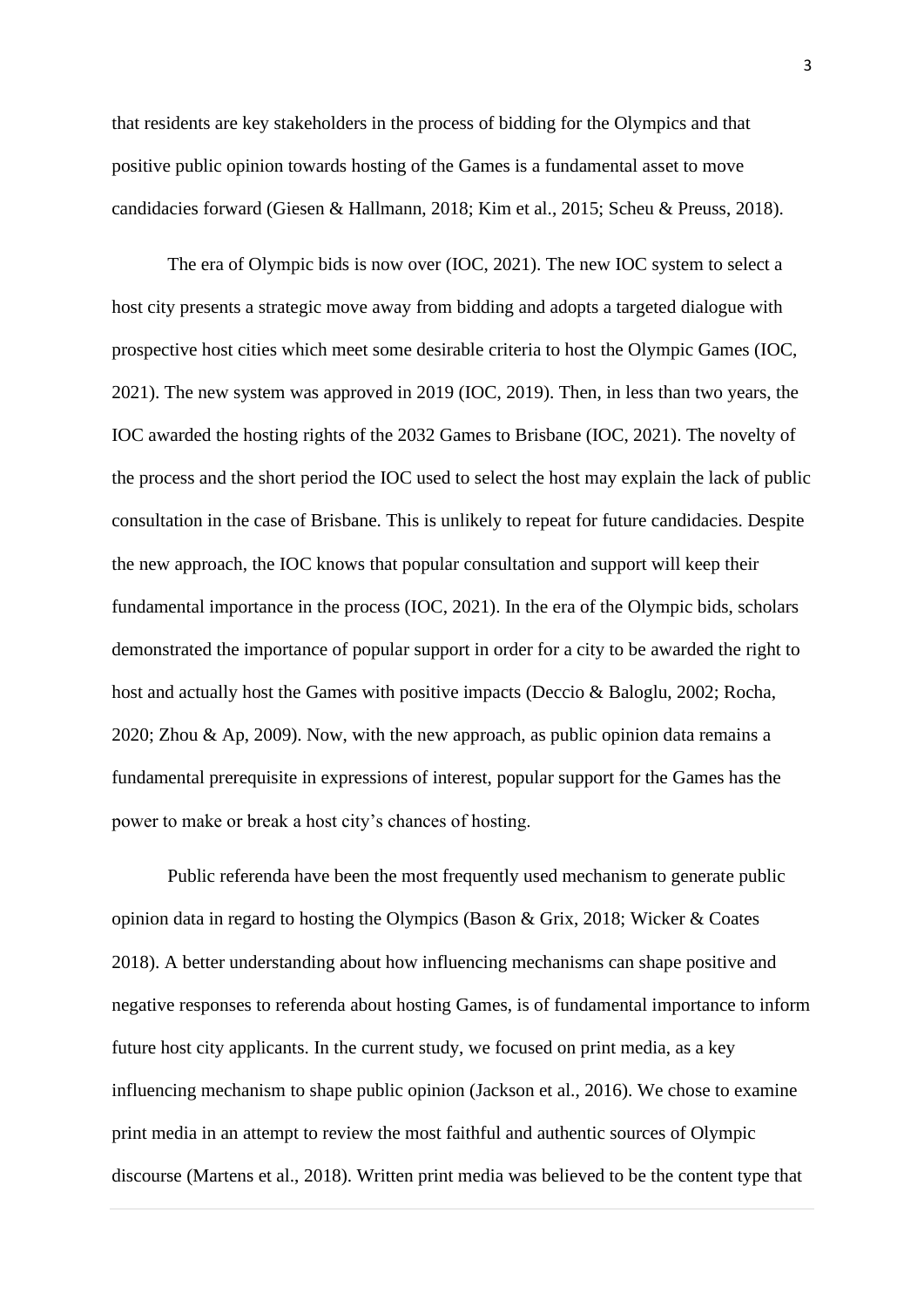was least ambiguous and subjective for review as opposed to video and image types (Kassens-Noor & Lauermann, 2018). Previous studies have reported media framing of either successful (Kim et al., 2015) or unsuccessful bids (Kassens-Noor & Lauermann, 2018), but they failed to present comparable cases. To fill this gap in the literature, the aim of this study was to explore how the Olympic Games were framed in print media prior to two Canadian Winter Olympic referenda – Vancouver 2010 and Calgary 2026. Two bids from the same country with different results provide an excellent opportunity to investigate the effects of print media framing on popular support for hosting the Olympic Games.

## **Literature Review**

The perceived benefits of the Olympic Games for host city residents are wellresearched in mega-event literature (Gursoy & Kendall, 2006; Ritchie et al., 2010). Studies have investigated the holistic benefits that the Olympic spectacle promises in terms of global media coverage with world-city reputation enhancement, the stimulation of tourism intention that subsequently stimulates local economic growth and the catalysation of urban development (Andranovich & Burbank, 2011; Kassens-Noor, 2019; Rocha & Fink, 2017). However, there has been a paradigmatic shift with much literature emerging on how host city citizens are promised tremendous benefits from the Olympics before the Games, but those benefits are not being realised, leaving residents to suffer the brunt of the consequences (Broudehoux, 2007; Rocha, 2020; Watt, 2013). Müller (2015) introduced the notion of "mega-event syndrome" which defines the overpromising of benefits and underestimation of prevalent costs during bidding processes. Anti-Olympic discourse demonstrates how Olympic organisers have intentionally underreported costs in order to blindside key event stakeholders such as citizens (Andreff, 2012; Baade & Matheson, 2016; Barclay, 2009). Hall (2006) affirms that although short-term gains are likely to be achieved, undesirable long-term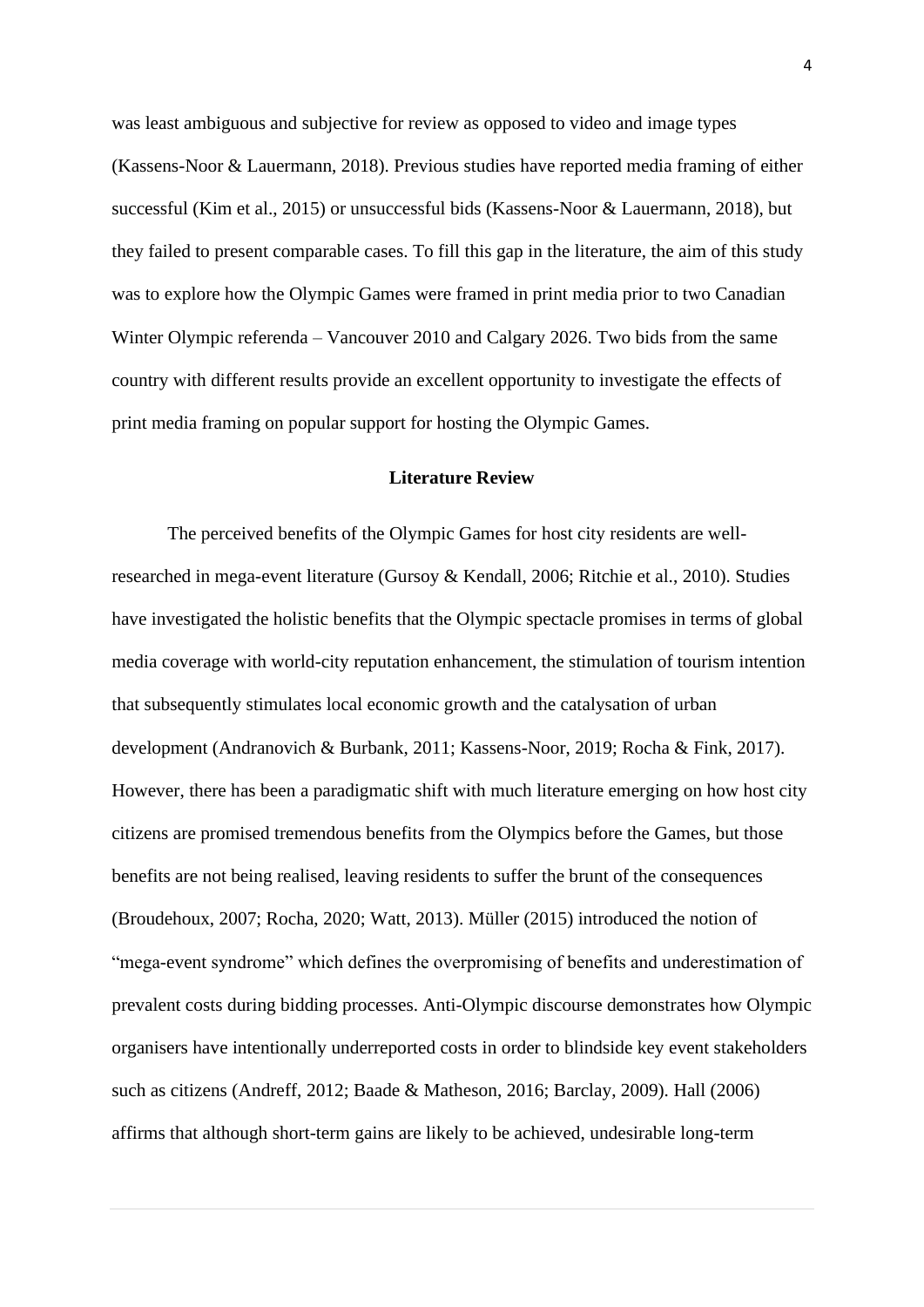financial costs are just as inescapable for host city residents, whose taxes often increase to cover public expenditure on infrastructure and urban redevelopment.

It is not just economic issues that dissuade citizens from viewing the Olympics favourably, but research also reveals how mega-events engender social and environmental issues in their intrusive nature (Hiller & Wanner, 2018; Karamichas, 2013; Zimbalist, 2017). Host city residents lament Olympic-induced problems such as pollution from additional traffic volume, resident displacement, and the exploitation of migrant workers to name a few (Horne, 2018; Rocha & Xiao, 2021). Furthermore, research has reflected the emergence of more sophisticated bid opposition from anti-Olympic groups and thus, residents are betterinformed of the financial, social and environmental injustices that the Games tend to communicate poorly or gloss over in promotion campaigns (Kassens-Noor & Lauermann, 2018).

Another common source of public bid resistance is the deteriorating reputation and brand of the IOC (Hippke & Krieger, 2015; Scheu & Preuss, 2018). Lauermann (2016) notes that, "the Olympic brand has suffered in recent years because of several bid cancellations, bad press and costly, undesirable legacies'' (p. 343). As the owner of one of the most mediafrenzied events in the world, the IOC is not unfamiliar with scrutiny and scepticism over its objectives (Giesen & Hallmann, 2018). However, rumours of questionable practices and corruption have been increasing in recent years especially regarding bidding processes (Matheson et al., 2018). For instance, Konecke et al. (2016) found that a major factor in the failed Munich bid referendum for the 2022 Winter Olympics was mistrust towards the IOC and its partners over greed-for-profit suspicions and transparency issues. Studies have found a positive relation between event organiser trustworthiness and favourable public perception of the Games (Gursoy et al., 2017; Giesen & Hallmann, 2018).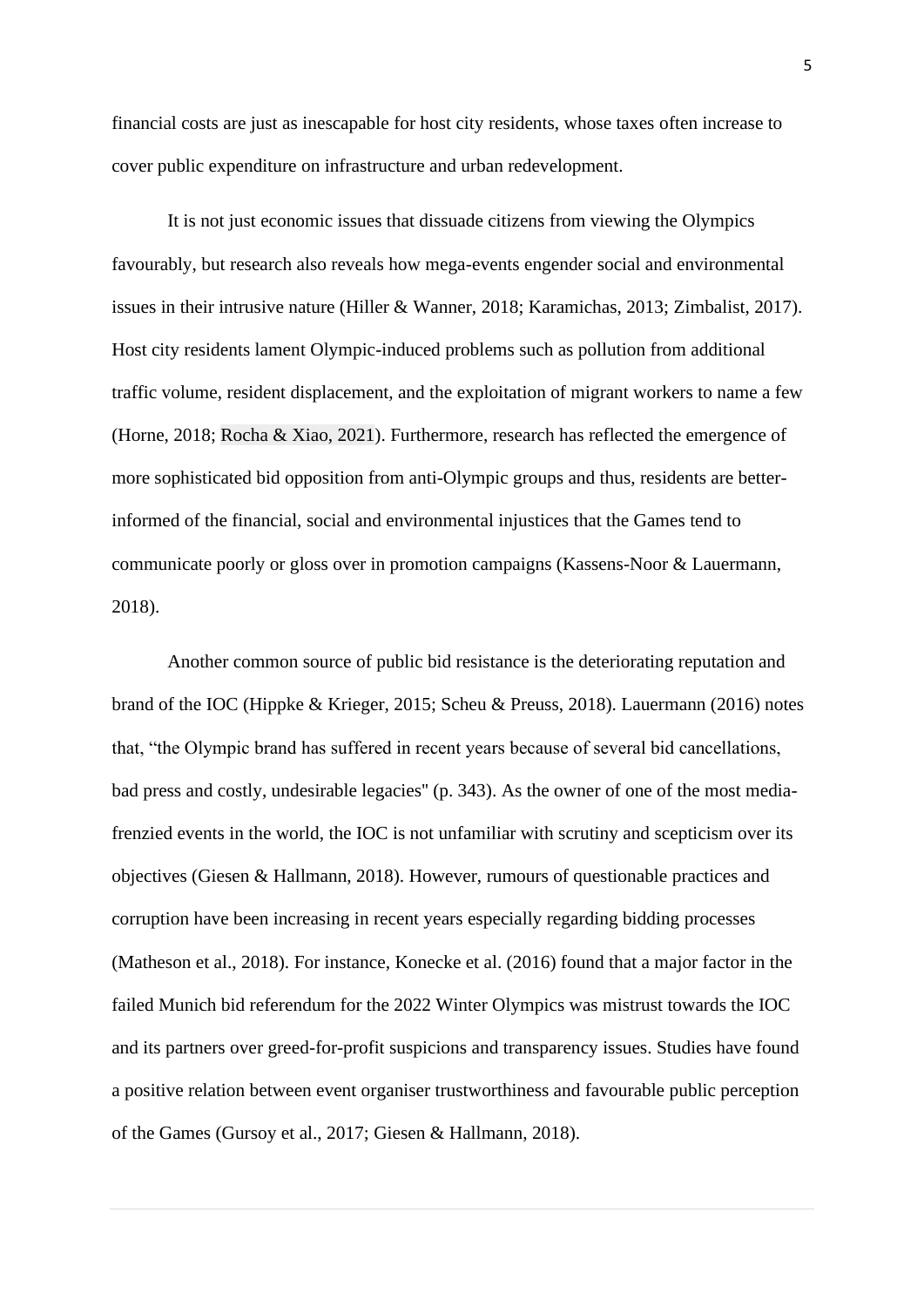The formation of resident attitudes and perceptions towards mega-events is a dynamic process that manifests through two types of influencing mechanism: intrinsic and extrinsic influencing factors (Lu et al., 2019). Although residents' perceptions of the Games can be influenced intrinsically by factors such as their economic status, demographic or community attachment, they can also be influenced by extrinsic factors such as news media which is where this study focuses. There is some research about the relationship between news media and public opinion in relation to sport mega-events (Kim et al., 2015, Konecke et al., 2016; Lu et al., 2019; Sant & Mason, 2015). Mackay (2012) described how the British newspaper, The Sun, was an important supporter of London 2012 by constantly backing the bid and minimising any negative press surrounding the Games. However, just as the media can highlight positive legacies of the Games, it can also report multiple negative legacies and consequences of hosting (Chien et al., 2012; Martin & Barth, 2013; Ritchie et al., 2010).

### **Theoretical Framework**

Agenda-setting theory (McCombs & Shaw, 1972) has informed research in the field of mass communication on the interface between public opinion and news media (Gitlin, 2003; Mccombs & Valenzuela, 2020 Willnat & Zhu, 1996). There are two core assumptions that underpin the theory. First, it proposes that news media filters and shapes reality but does not always reflect reality. Second, it assumes that the focusing of news media on certain issues guide people to believe that those issues are of more importance. The way in which newspapers subjectively select and make salient certain issues based on "newsworthiness" but omit other issues as a result, has been called *the framing effect* (Chien et al., 2010; Sant & Mason, 2015). As McCombs and Valenzuela (2020) describe, public opinion does not actually respond to the environment, but rather it responds to the pseudo-environment that is constructed or *framed* by news media.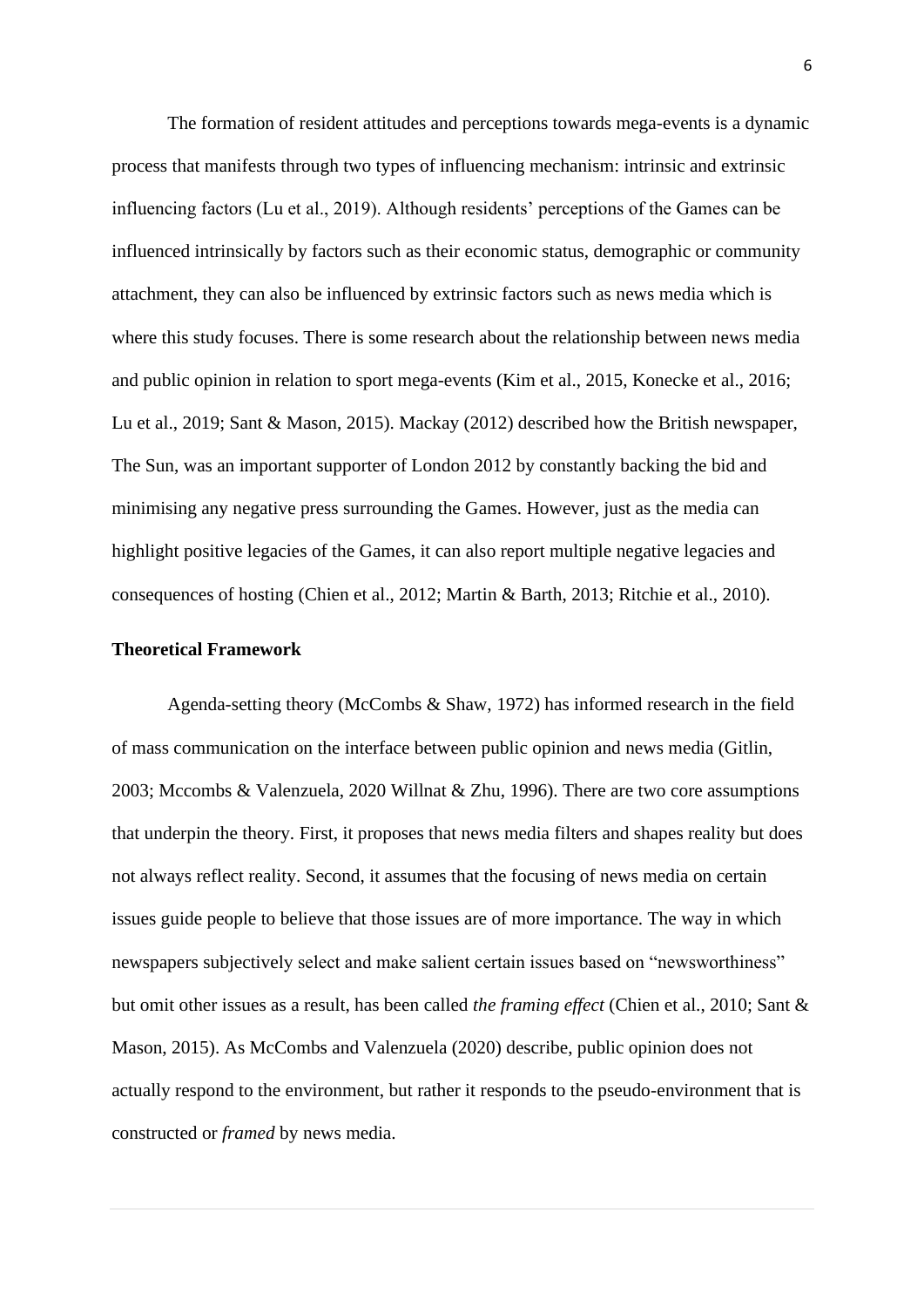Recent theoretical development has identified the link between agenda-setting theory and public attitudes towards political issues (Kim et al., 2002; Kiousis, 2011). Attribute agenda-setting function describes how issues become salient in people's minds. Kim et al. (2002) found that people give more weight to salient issues framed by the media when deciding whether to support the development of specific areas in a city. Support for events is also affected by media framing (Kassens-Noor & Lauermann, 2018; Kim et al., 2015). Beyond shaping public opinion on *what to think* about an event, by highlighting certain characteristics, news media can also shape public opinion on *how to think* about it (Kim et al., 2002). For example, the tone adopted by print media articles has potential to shape public sentiment (McCombs & Estrada, 1997; Golan & Wanta, 2001). As the public decision whether to host an Olympics is a political issue by nature, this extension of the agenda-setting theory has a significant implication when investigating news media in a mega-event-bid context.

Previous research has focused on salient topics in the media to inform public support for Olympic referenda. Kassens-Noor and Lauermann (2018) examined local print media and social media discourse during the failed Boston 2024 bid, finding that the overarching narrative of both media forms was largely critical of the Games, ascribable to the prominence of anti-bid groups within those media channels. Kim et al. (2015) examined the most frequently mentioned topics pertaining to two unsuccessful North Korean Winter Olympic bids and one successful bid, allowing them to discover which topics were associated with a successful and failed bid. However, the literature has failed to include the tone adopted by the media during a pre-referendum time period for a successful and unsuccessful Olympic bid. Using print media as a vehicle to examine news media discourse, the research questions are as follows: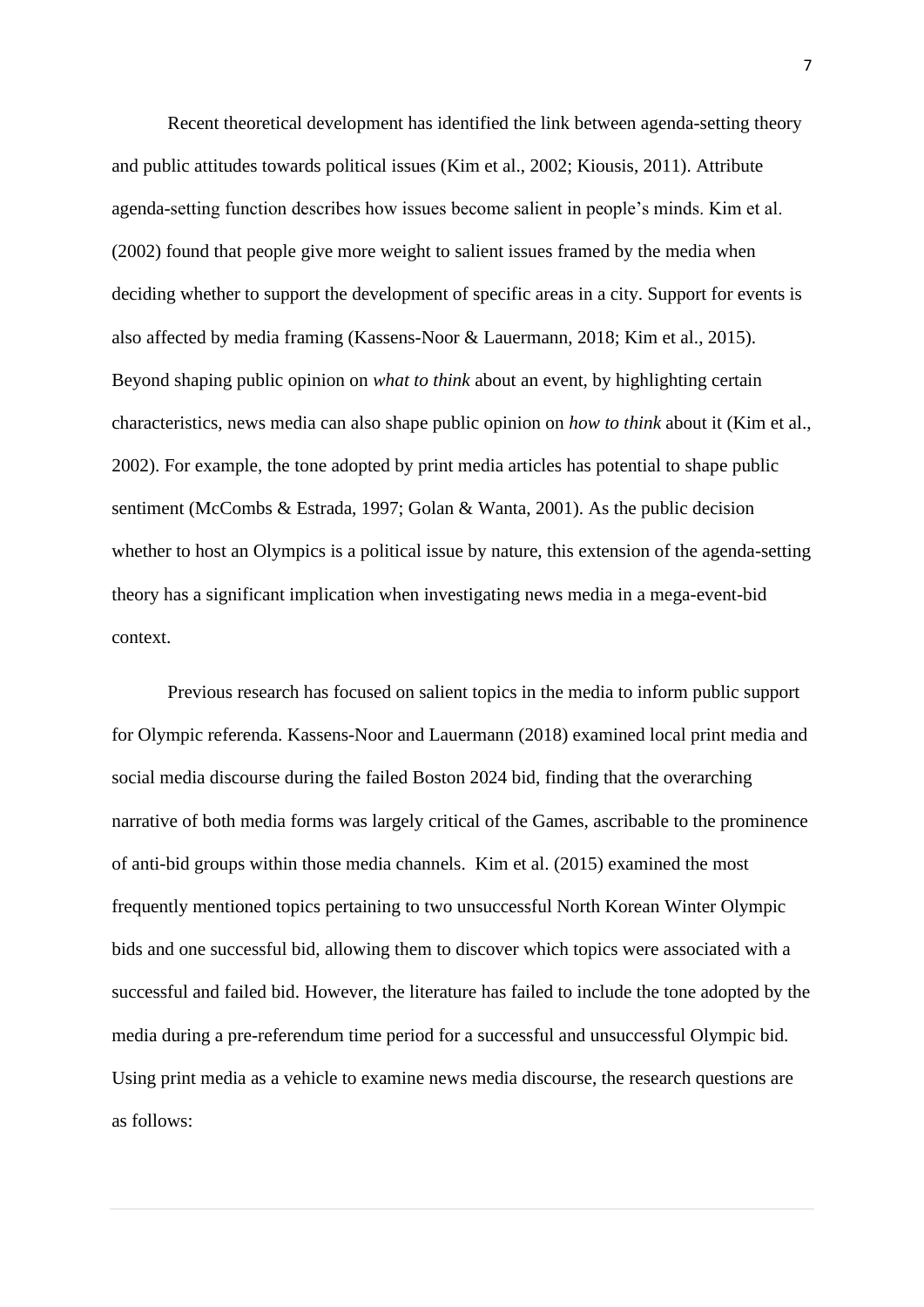**RQ1**: Was the tone of newspaper articles prior to a successful referendum more positive than the tone of articles prior to an unsuccessful referendum?

**RQ2:** What were the most salient Olympic topics prior to a successful referendum compared to an unsuccessful referendum?

**RQ3:** Were the most salient topics prior to a successful referendum more positive about the Olympics than the most salient topics prior to an unsuccessful referendum?

**RQ4:** How do the key themes, emerging from the most salient Olympic topics, compare prior to one successful and one unsuccessful referendum?

In the research questions, we are considering "success" from the point of view of the organisers of the Games, the IOC. Thus, a "successful" referendum is the one where public opinion was favourable of hosting the Games; while an "unsuccessful" referendum is the one where public opinion was against hosting. To answer the research questions, we needed comparable Olympic bid referenda. To make cases comparable, the bidding cities must be in the same country. Different countries have different media policy and politics which would create difficulties in comparing cases of successful/unsuccessful bids across countries. We do not have many examples of candidate city pairs to create a comparable case study. For instance, Boston (2024 Games) and LA (2024 and 2028 Games) might represent an option, but LA did not conduct a public referendum (Kassens-Noor, 2020). Therefore, we selected Vancouver 2010 and Calgary 2026 as cases of successful and unsuccessful Olympic bid referenda, within the same country. The cases provide an excellent opportunity to investigate the effects of print media framing on popular support for hosting the Olympic Games.

# **Method**

This study evaluated print media coverage before the successful Vancouver 2010 referendum (64% of voters said *yes* to hosting) and unsuccessful Calgary 2026 referendum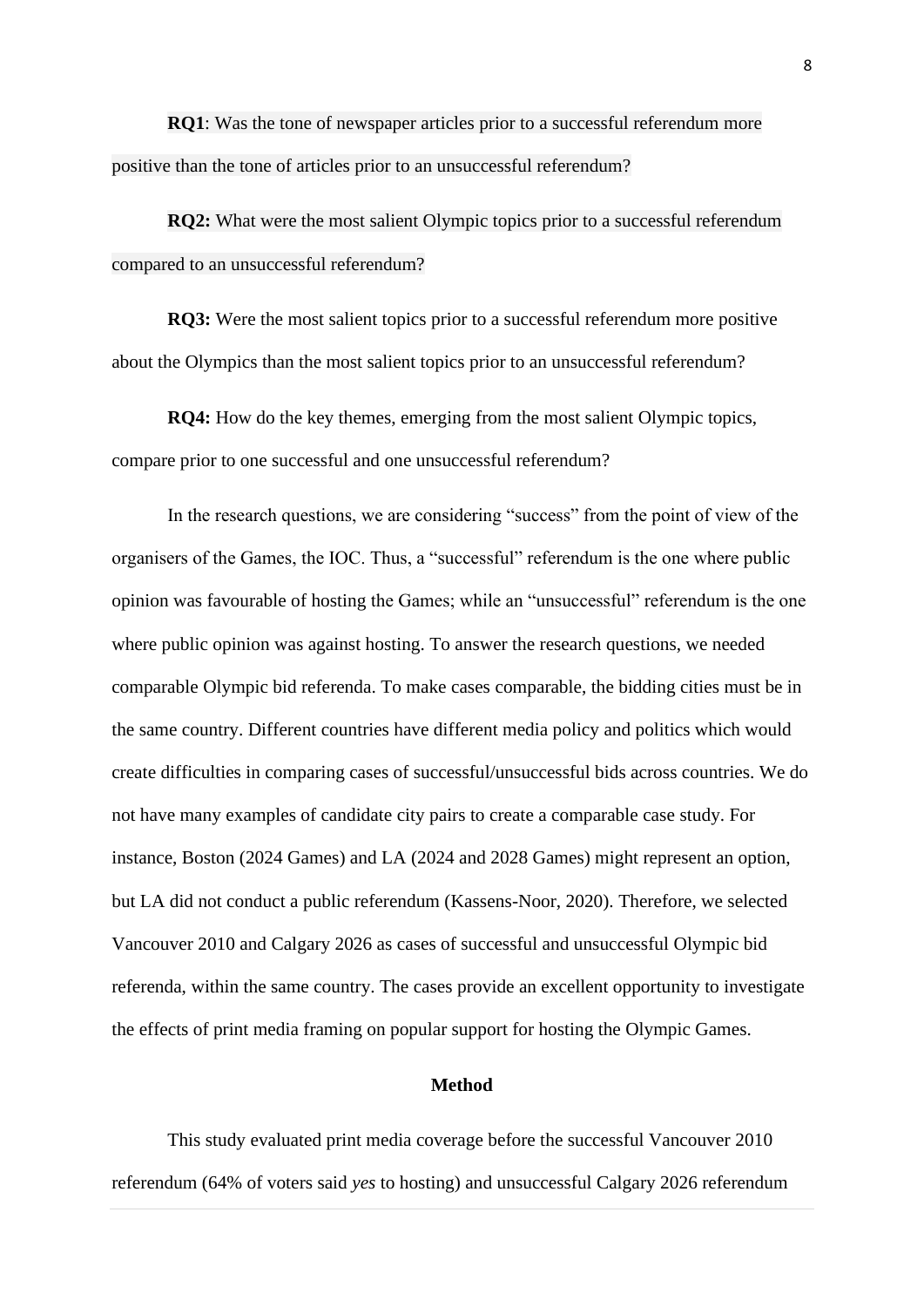(56.4% of voters said *no* to hosting). For the Vancouver 2010 referendum, we analysed articles published between the 4 February 2002 (the first bid phase deadline after which the Vancouver bid was made official) and 22 February 2003 (the day before the referendum). For the Calgary 2026 referendum, we analysed articles published between the 20 November 2017 (the City Council approved funding to support the bid, giving the bid legitimacy) and 12 November 2018 (the day before the referendum). Both time periods are between 11 and 13 months, a period long enough to capture the sentiment that newspapers were reporting but short enough prior to the referendum so that public opinion on the bid could more likely have been influenced.

The online database LexisNexis was used to collect the newspaper articles for each Olympic pre-referendum period. On the LexisNexis database, we first typed *Vancouver 2010 Olympics* into the search bar as *keywords* not exclusive to each other. That search found articles that cited the words "Vancouver 2010" but not the word "Olympics" and so too articles that cited "Vancouver Olympics" but not the year "2010", and so on. The search found those articles that mentioned the terms not only in keywords, but also in the title and in the main body of text. We then repeated the process with the terms of *Calgary 2026 Olympics*. From those search results, we used the filtering tools (tick-boxes) to tick the three chosen newspapers. To ensure that focus was on the most visible newspapers that would reach a higher audience in each bidding city, the most popular nationally distributed newspaper, The Globe and Mail (considered Canada's "newspaper of record") was chosen for analysis alongside the most popular local newspapers in Vancouver and Calgary - the Vancouver Sun and the Calgary Herald respectively. After that initial article search using Keywords, further filters were applied on the database results to eliminate any duplicate articles. Articles that were less than 150 words and any letters to the editor (as they do not represent the views of the newspaper itself) were excluded.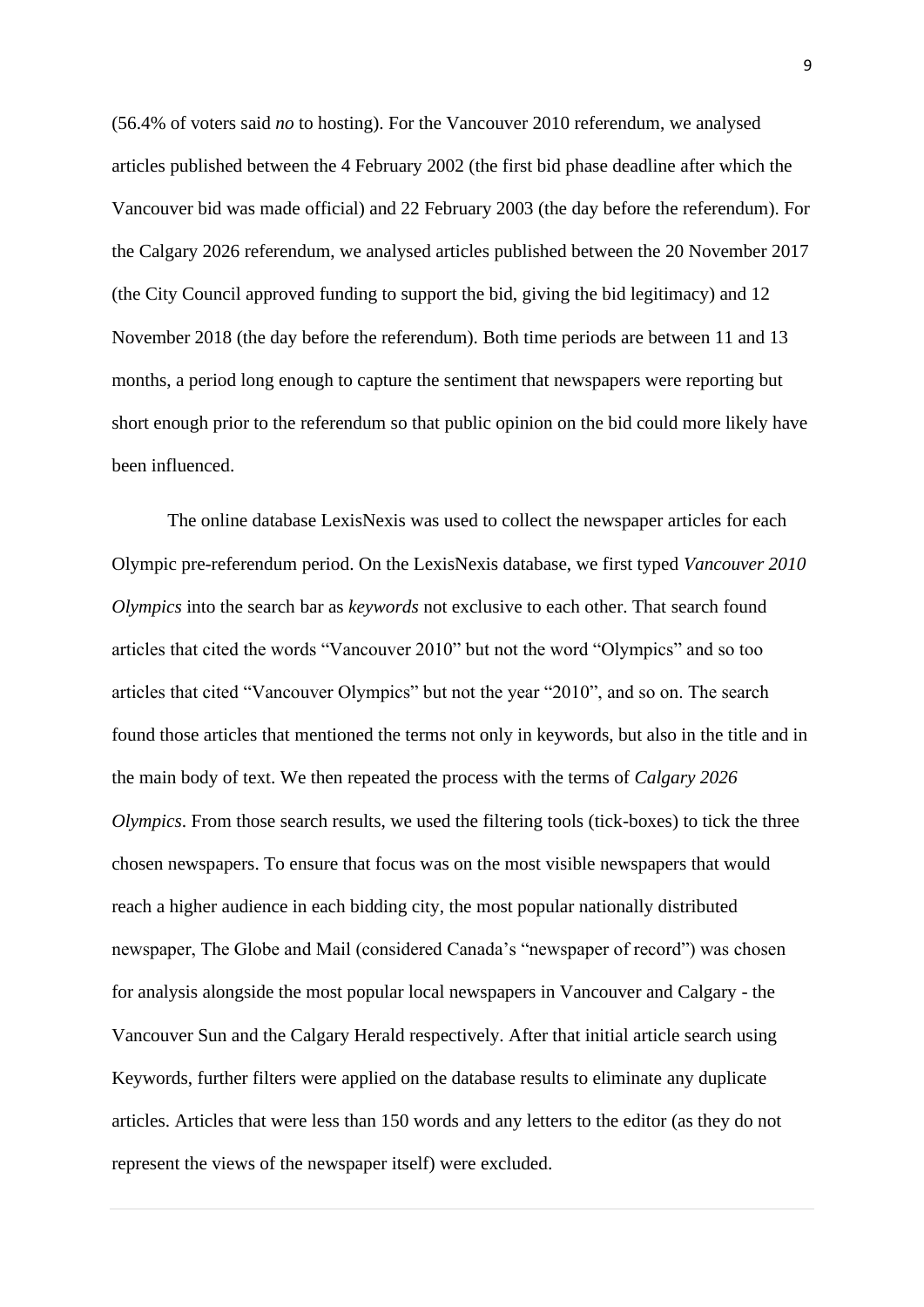The final filtered search of LexisNexis resulted in 799 total newspaper articles from the three print media outlets. The articles were then exported into Microsoft Word format so that all analyses could be carried out. Upon review of the articles, we excluded those that were irrelevant to public opinion on the Vancouver/Calgary Olympics (e.g., athletes retiring, death of Olympic promoter) and those that only mentioned the words "Olympics", "Olympic Games", and/or "Olympic bid" fleetingly when focusing on other issues. Therefore, a final sample of 483 articles was reviewed.

Quantitative content analysis and thematic analysis were the chosen techniques adopted to identify tones and topics of the articles. Initially, we conducted a deductive quantitative content analysis (following concepts and procedures proposed by White  $\&$ Marsh, 2006). The coding scheme for the thematic analysis was determined by Wild et al.'s (2019) three Ts: type, tone, and topic. Article type was categorised as either a report or an opinion piece. We ran a Chi-Square test to verify the association between the type of the article and the tone, to decide if we needed to analyse separately reports and opinion articles. Tone was defined as either *positive*, *negative* or *neutral/balanced*. Positive tone was illustrated by the appearance of words and phrases to describe the Olympics or the Olympic bid such as "inspiring", "tremendous benefits" and "major attraction". Negative tone was denoted by words and phrases such as "skyrocketing costs", "laden with corruption" and "financial disaster". Neutral/balanced tone was identified by passive, descriptive language on Olympic benefits and drawbacks or a balanced tone between positive and negative arguments. To test whether the tone of newspaper articles prior to a successful referendum were more positive than the tone of articles prior to an unsuccessful referendum (RQ1), we conducted an additional Chi-Square test, testing the association between the host city and the tone of the articles.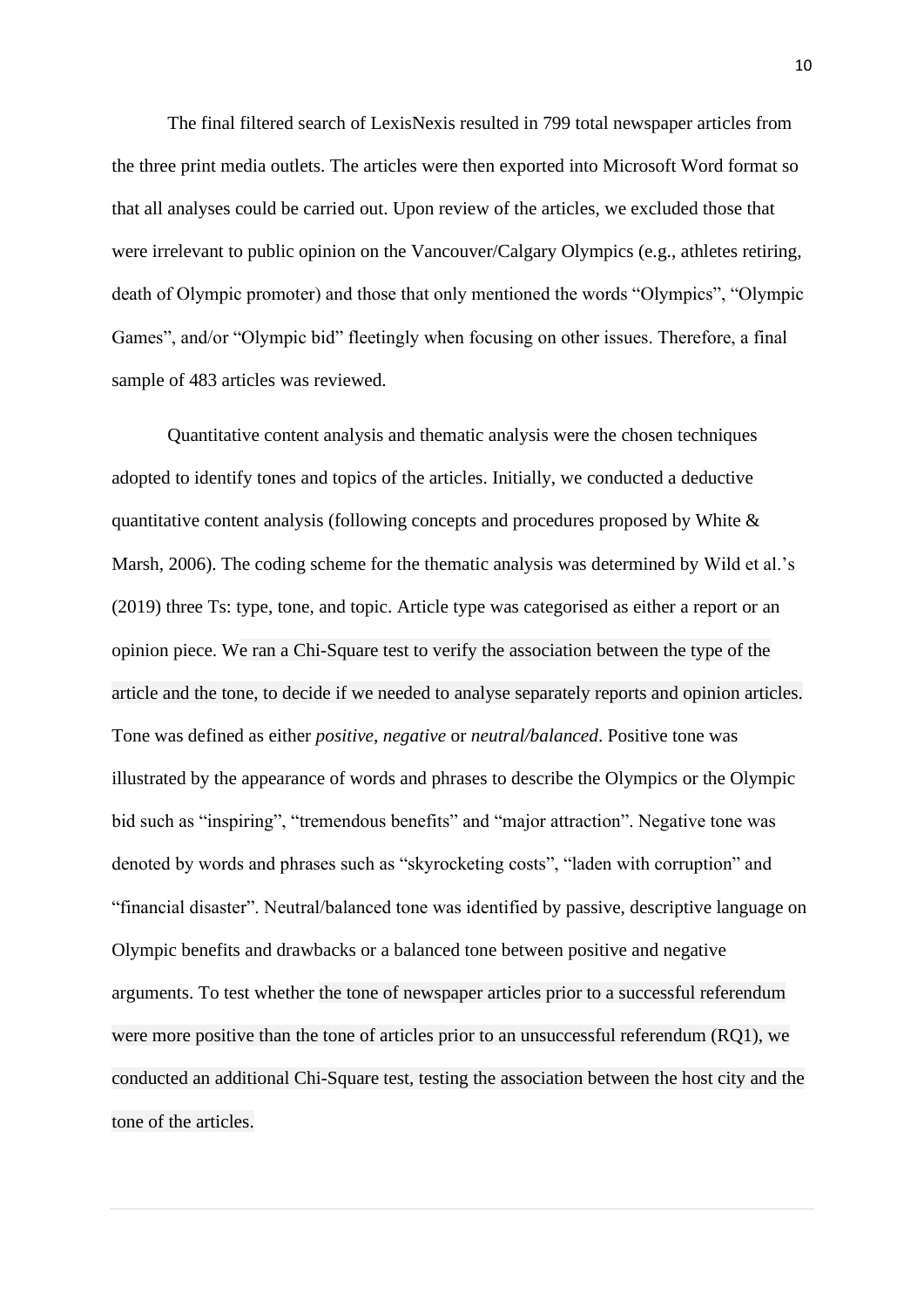The tone of articles was divided by article type and reviewed separately as both types have a different journalistic purpose. An opinion article is more subjective and thus more likely to adopt a clear tone on an issue compared to news reports, which are usually more objective in nature and therefore more likely to use a neutral/balanced tone. Topic was denoted by the positive or negative Olympic issues mentioned in the article. The ten most frequently mentioned topics in the news discourse prior to each referendum were identified as well as the number of positive or negative issues identified amongst them. Each author conducted this quantitative analysis individually. There was an agreement in the type and topic approached in all articles  $(k = 1.00)$ , but a few divergences regarding the tone in articles in tone  $(k = 0.821$  – which still indicates almost perfect agreement (Cohen, 1988). For these select few ones, the authors discussed and agreed about the tone of the articles.

An inductive approach to thematic analysis was carried out using the suggested methods of Braun and Clarke (2006) and Chang et al. (2011). Braun and Clarke (2006) propose a 6-step process whereby one familiarises themselves with the data, generates initial codes, searches for themes after collating those codes, reviews the themes, names the themes, and finally produces the report. First, we started with immersion in and familiarisation with the data, through intensive reading, generating a large number of initial codes. The authors did these two first steps independently. Then, we generated potential themes based on the commonality of codes across the transcripts. The authors then cross-referenced the themes generated, agreed on appropriate theme names and finally produced the report. The heuristic of using keywords as a meaning unit for articles was the key method (Chang et al., 2011). The process is shown below with two examples (Table 1).

[Insert Table 1 around here]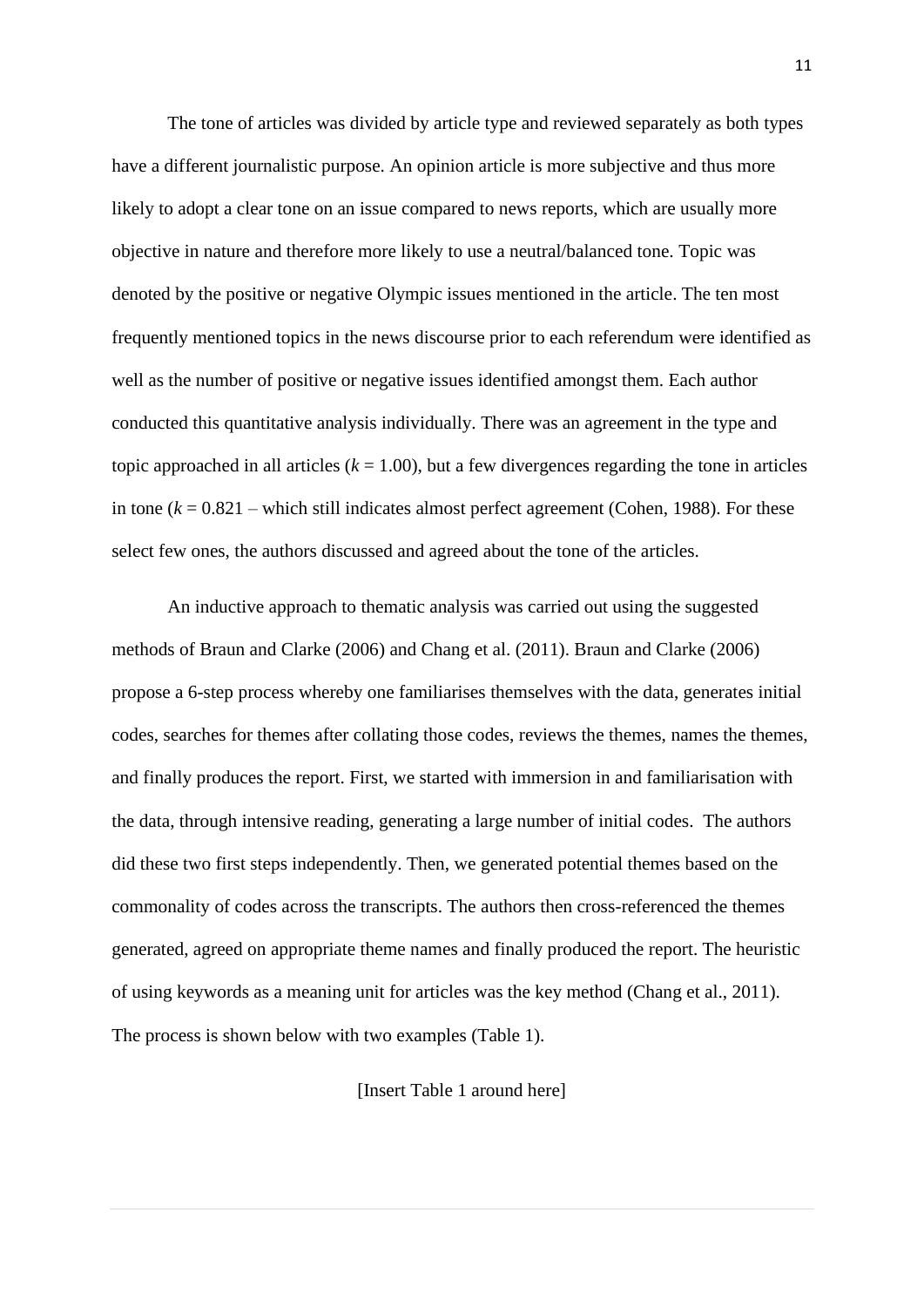#### **Results and Discussion**

#### **Quantitative Content analysis**

# *Type*

Result of the first Chi-Square test was not statistically significant either in Vancouver  $(\chi^2 = 1.997; df = 2; p = .368)$  or in Calgary ( $\chi^2 = 0.124; df = 2; p = .940$ ) indicating that there is no association between the type of the article and the tone. Therefore, to analyse the tone of the articles we considered all articles together, not separating them by type.

# *Tone*

RQ1 asked if the tone of newspaper articles prior to a successful referendum was more positive than articles prior to an unsuccessful referendum. Result of the second Chi-Square test was statistically significant ( $\chi^2 = 25.47$ ; *df* = 2; *p* < .001), indicating that there is a moderate/strong association ( $\varphi = 0.230$ ; Cohen, 1988) between the city and the tone of the articles. Table 2 shows the quantity of print media articles before the Vancouver 2010 Olympic bid. Before this bid, a positive tone was most common (41%) in the local newspaper articles. In the national newspaper articles, a neutral/balanced tone was most common (44%). In both local and national newspapers, a positive tone was more common than a negative tone (41% v. 25% and 31% v. 25%, respectively). Table 3 shows the quantity of print media articles before the Calgary 2026 Olympic bid. Before this bid, a neutral/balanced tone was most common in both local and national newspaper articles (43% and 44% respectively). In both newspapers, a negative tone was more common than a positive tone (38% v.19% and 39% v. 17%, respectively).

[Insert Table 2 around here]

[Insert Table 3 around here]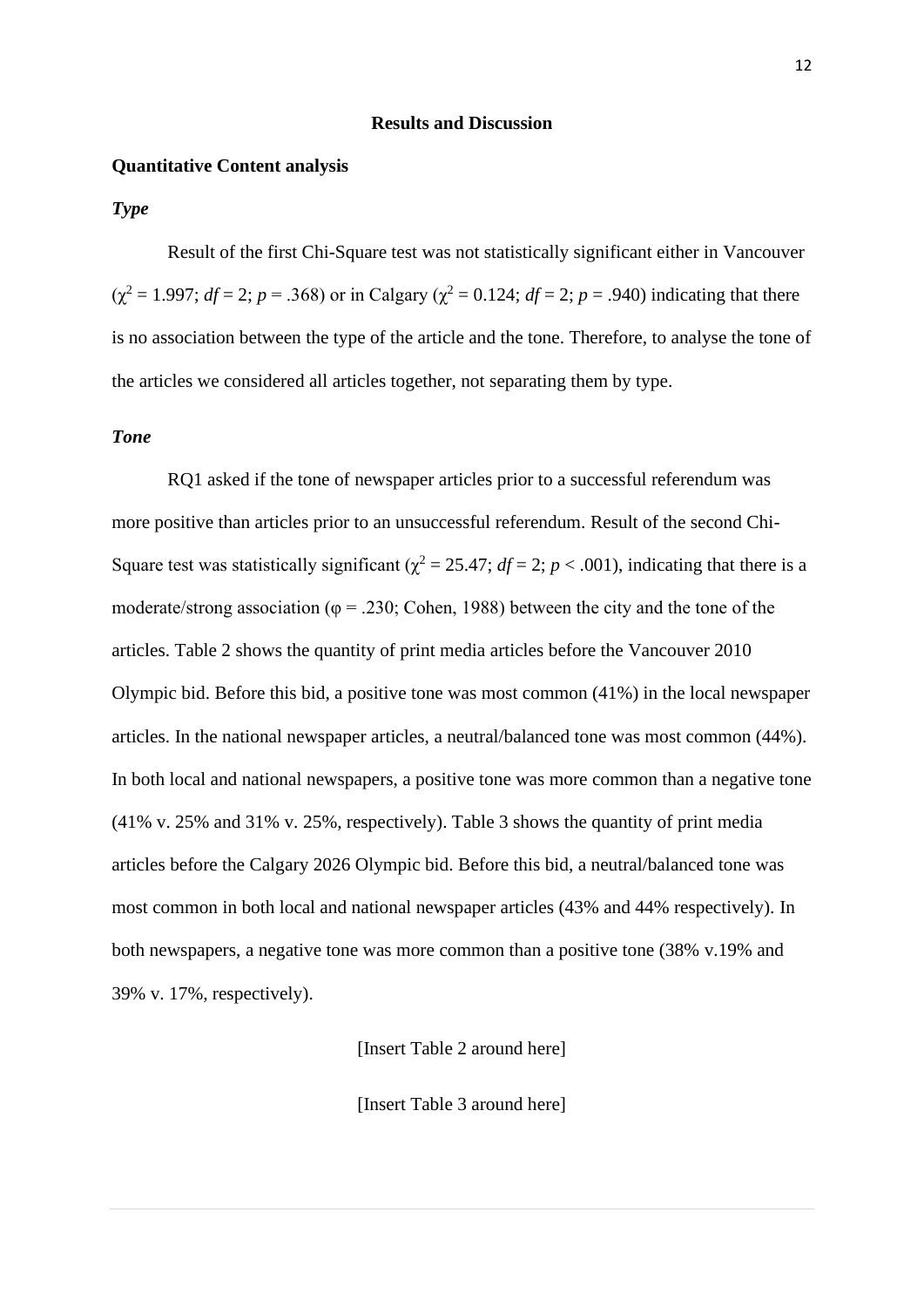For the newspaper articles examined, results show that there were a higher percentage of articles with a positive tone before the successful Vancouver referendum than before the unsuccessful Calgary referendum. Furthermore, there was a higher percentage of negatively toned articles before the unsuccessful referendum than before the successful referendum.

# *Topics*

RQ2 asked what the most salient topics prior to a successful referendum were, compared to an unsuccessful referendum. The ten most frequently mentioned issues in the local and the national newspapers prior to the referenda are shown in Table 2 and 3, respectively.

RQ3 probed whether the most salient issues were of a more positive nature prior to the Vancouver referendum compared to the Calgary referendum. Seven out of the top 10 most frequently mentioned topics in the articles for Vancouver 2010 were positive ones, in both the local and the national newspapers. By comparison, only 3 and 4 out of the top 10 most frequently mentioned topics in the articles for Calgary 2026 were positive ones, respectively in the local and the national newspapers.

# *Reflecting on the Literature: The Agenda-Setting Theory*

Returning to the agenda-setting theory, these results provoke significant findings. The answer to RQ2 identifies the most salient topics framed in pre-referendum discourse. As the agenda-setting theory assumes that the focusing of news media on certain issues guide people to believe that those issues are of more importance, it is suggested that the most salient topics may have also been the most prominent in the minds of many citizen readers who subsequently cast their referendum vote (McCombs & Shaw, 1972).

The answer to RQ3 extends the findings even further to reveal that the most salient topics prior to a successful referendum were positive, while the ones prior to an unsuccessful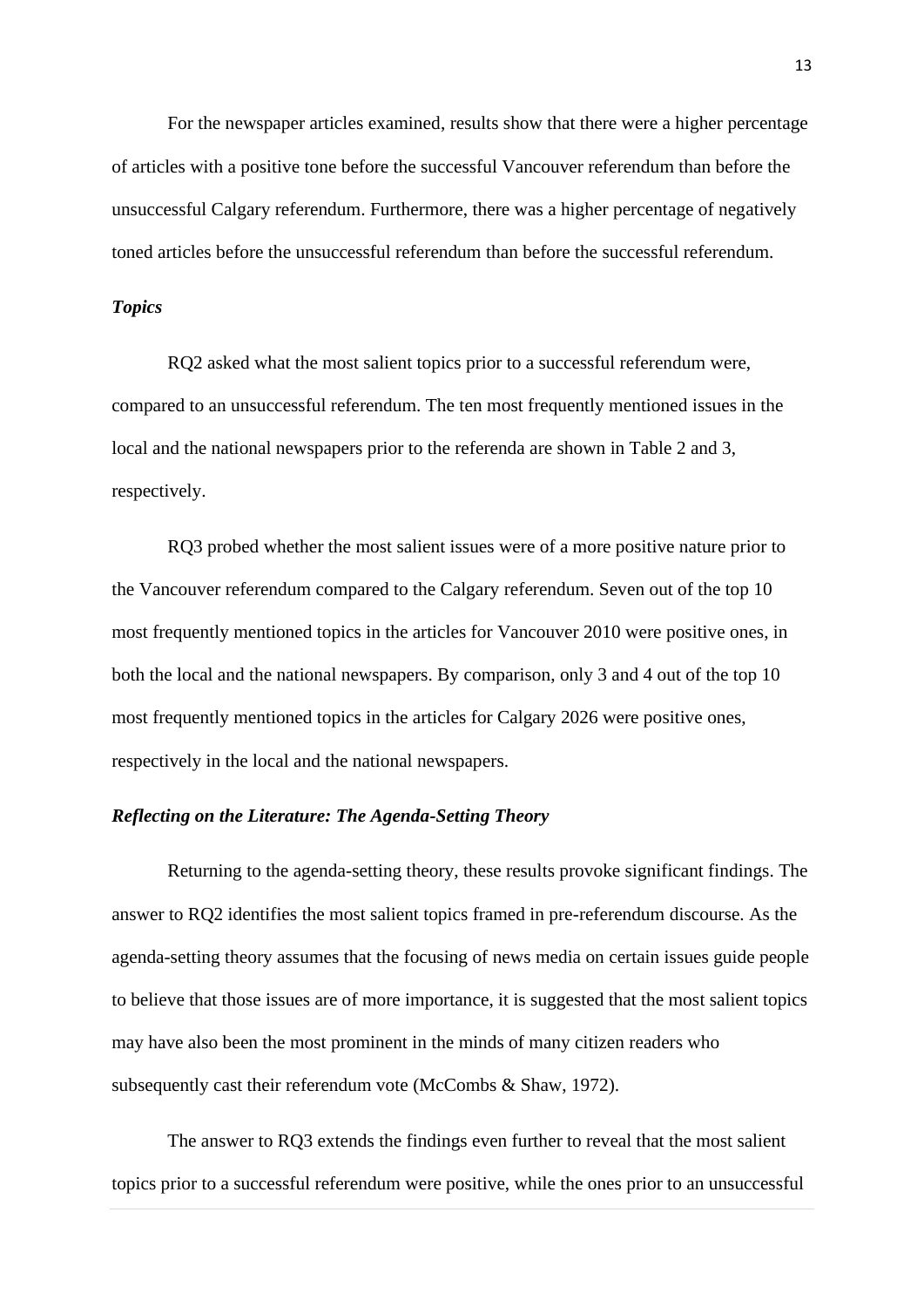referendum were negative. Therefore, it is suggested that those citizens who read newspapers and voted in the Vancouver referendum might have been more aware of positive issues, while voting readers before the Calgary referendum might have been more aware of negative issues regarding the Olympics. Ultimately, in accordance with Kim et al. (2002), Vancouverites in 2003 and Calgarians in 2018 would likely have given more weight to the most salient issues and their attached sentiment when deciding whether to support the Olympics.

Furthermore, the tone of articles was more positive prior to a successful referendum and more negative before an unsuccessful referendum. Therefore, it may be concluded, in line with Kiousis' (2011) attribute agenda-setting extension, that readers could have been influenced by print media to support or oppose the Olympics in a referendum because not only they have been told *what* issues to think about but also they have been informed *how* (based on how different issues were framed using tone) to think about it.

RQ4 queried how key themes compare prior to one successful and one unsuccessful referendum. This question was answered through the thematic analysis below.

# **Thematic Analysis**

Following the results of the content analysis that reflects the differing discourse and sentiment surrounding the two Olympic bids, it was considered valuable to explore the overarching reasons why any sentiment shift had occurred. Therefore, a thematic analysis was undertaken on the pre-referendum newspaper discourse for the Vancouver 2010 and Calgary 2026 bids. Numerous themes emerged, representing the narrative portrayed by bid proponents and opponents, whether they were reporters/columnists themselves or the thoughts and quotations of key Olympic stakeholders.

# *Pre-Vancouver 2010 Referendum Discourse*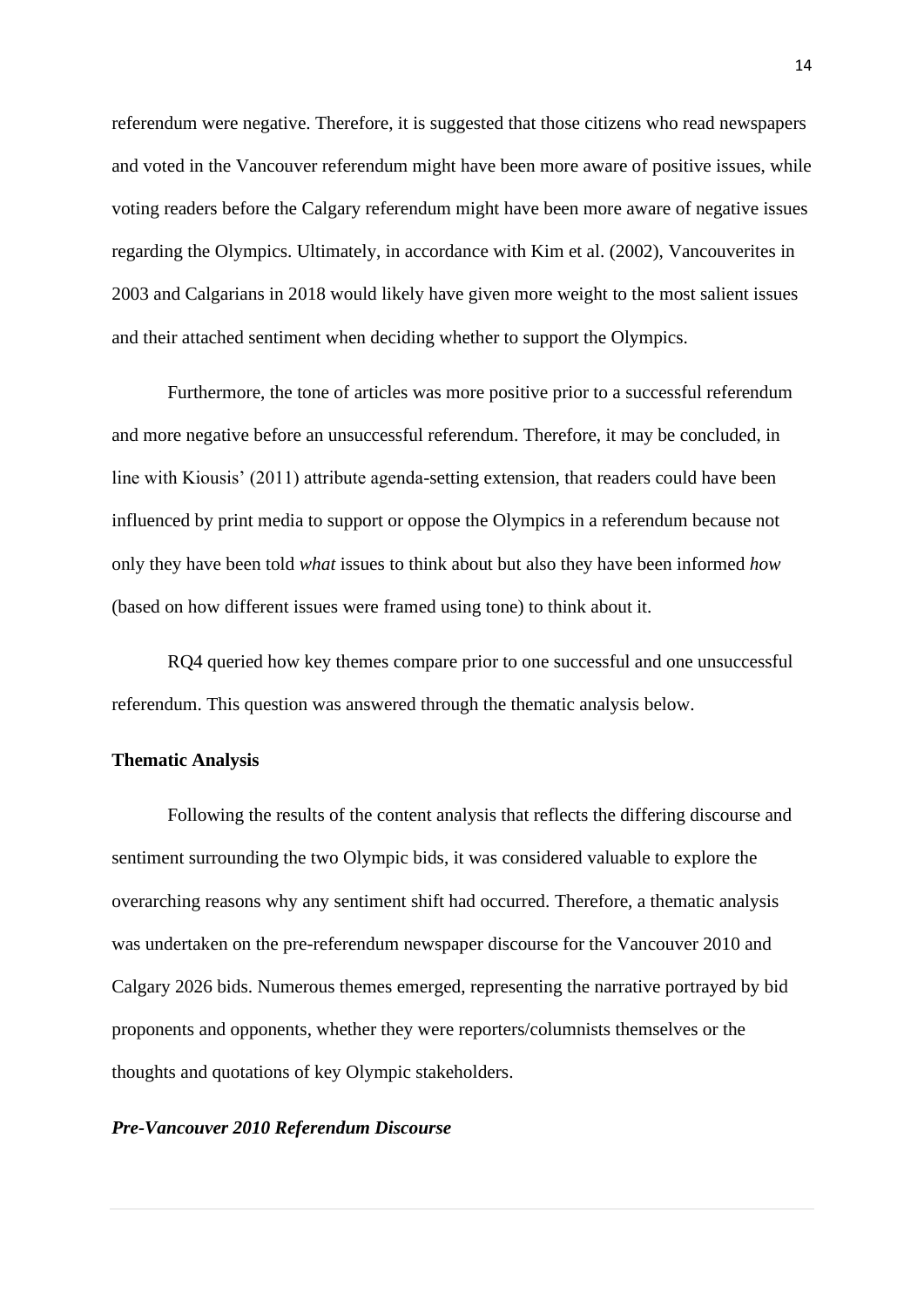**Theme 1: Putting British Columbia on the Map.** The discourse stressed how enormous a showcasing opportunity the Olympics would be not only for Vancouver but also for British Columbia as a province. The Games would, "re-establish British Columbia on the world stage as an exceptional province with exceptional people" (*Vancouver Sun*, February 13, 2003). Vancouver experienced news discourse invoking the location as a sleeping giant of Winter sports with great facilities and pedigree on the doorstep. The global appeal of the Games is reflected in the tourism dollars the event might attract. With large broadcasting potential, the tourist attraction of the Games would not only be limited to holidaymakers and snow sport enthusiasts but publicised as a "bonanza for city businesses" (*Vancouver Sun*, November 19, 2002). The domino effect of Olympic investment in creating jobs and stimulating gross domestic product (GDP) growth was also widely reported. Positive sentiment was widespread on how Olympic exposure could transform Vancouver, exhibiting its yet-undiscovered qualities like its vibrant arts scene – "What an opportunity to showcase Canada's most creative artists, writers, film-makers, theatre innovators… alongside our rich aboriginal heritage and human diversity" (*Vancouver Sun*, December 20, 2002).

**Theme 2: A truly alarming waste of money.** A theme highlighted in the discourse of a less positive nature was the fear that the Olympic Games would be a considerable financial drain for a city, especially given the context of Vancouver and the world. It was heavily cited that the Games would demand a large financial commitment from any host city, leading to substantial amounts of money having to be raised by the city alone. The logistical cost of building a new highway fit for the purpose of a Games was often cited as a potentially crippling investment. Bid opponents affirmed that it is not always guaranteed that profits are generated from the Games, even in the long-term, and any cost overruns would leave taxpayers with a huge bill post-Olympics. The Montreal 1976 Games was commonly brought up to invoke the perils of the cost-benefit trade-off. Brunt (2002) questioned "what if the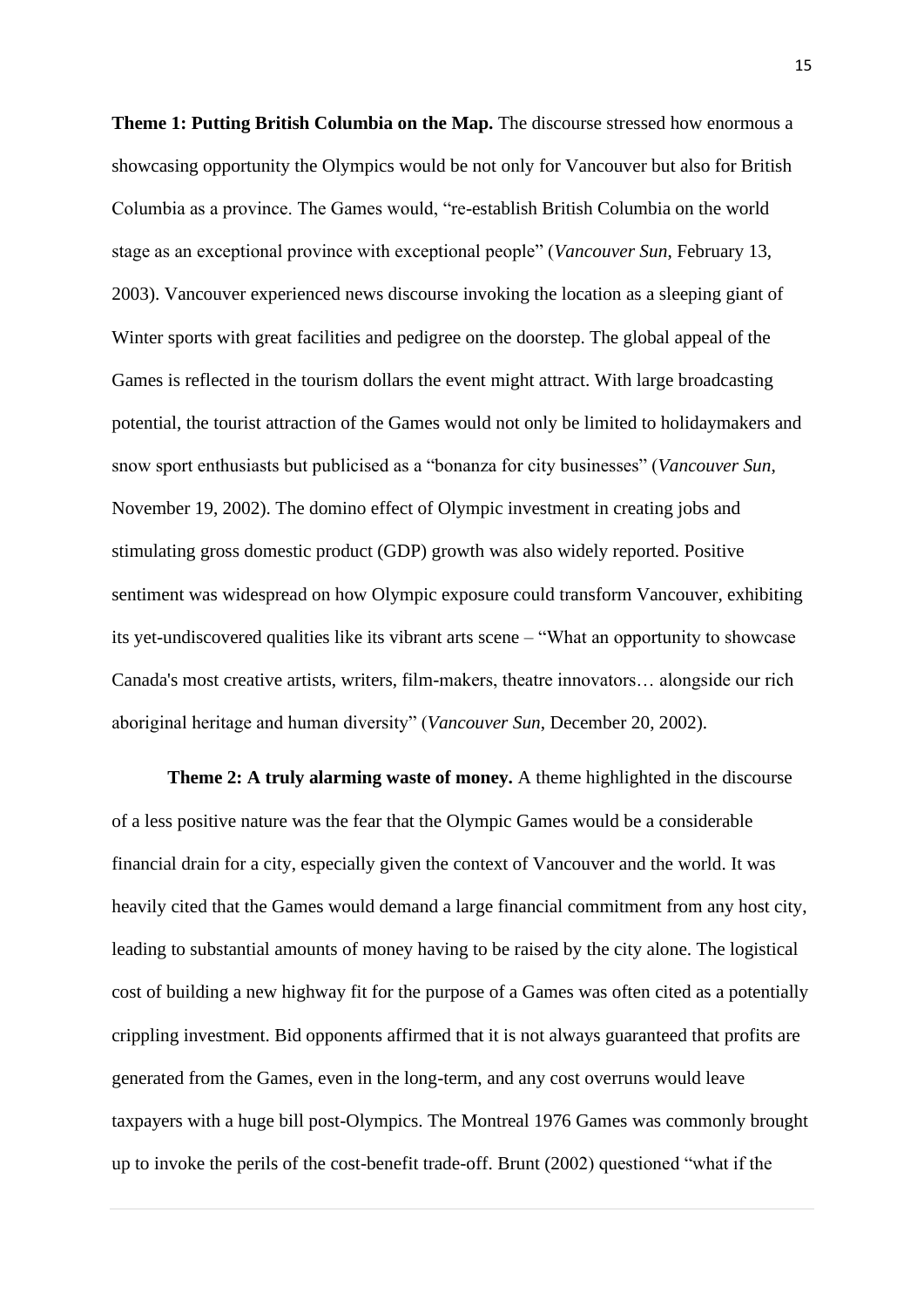people of Montreal had been asked the real question: Are you in favour of staging an event that will help put your city on the international map, but that will also create debts that will last for a generation?" (*The Globe and Mail*, September 4, 2002).

Aside from more taxes to pay, healthcare and education would also suffer the consequences of the Games through funding restrictions. Mickleburgh (2003) asked "how do we have the money for a 17-day sporting event when people are being cut off welfare, schools are being closed and seniors' benefits are being reduced? It's very hard to justify. The spending priorities are skewed" (*The Globe and Mail*, February 22, 2003). Furthermore, there is sentiment that money would be better served in sport by funding grassroots-level sport rather than hosting the big-budget Games. For example, "...the cliches about the legacy of sport are more 'disneyish' than ever" (*Vancouver Sun*, February 20, 2003).

The 2002/2003 world context was also brought up as a tumultuous setting in which to host an exorbitant mega-event. The security costs necessary to ease terrorism concerns in a post-9/11 landscape led critics to say that costs would escalate uncontrollably (*Vancouver Sun*, February 7, 2002; *The Globe and Mail*, January 17, 2003).

**Theme 3: Community Benefits.** Bid proponents have portrayed the Olympics as a powerful catalyst for a host city community, invoking numerous benefits such as the Games' capacity to inspire, unify people and bolster national pride (*Vancouver Sun*, June 18, 2002). The pro-Olympic narrative produced many nostalgic first-hand recollections, reminiscing about previous Canadian mega-events such as the Expo 1986 and the Calgary 1988 Winter Olympics; "I can't help recalling how wonderful we all felt after Expo 86. How proud we were of where we lived… this province hasn't felt that way in a long time" (*Vancouver Sun*, December 16, 2002). Lee (2003) points out that unfortunately intangible benefits are difficult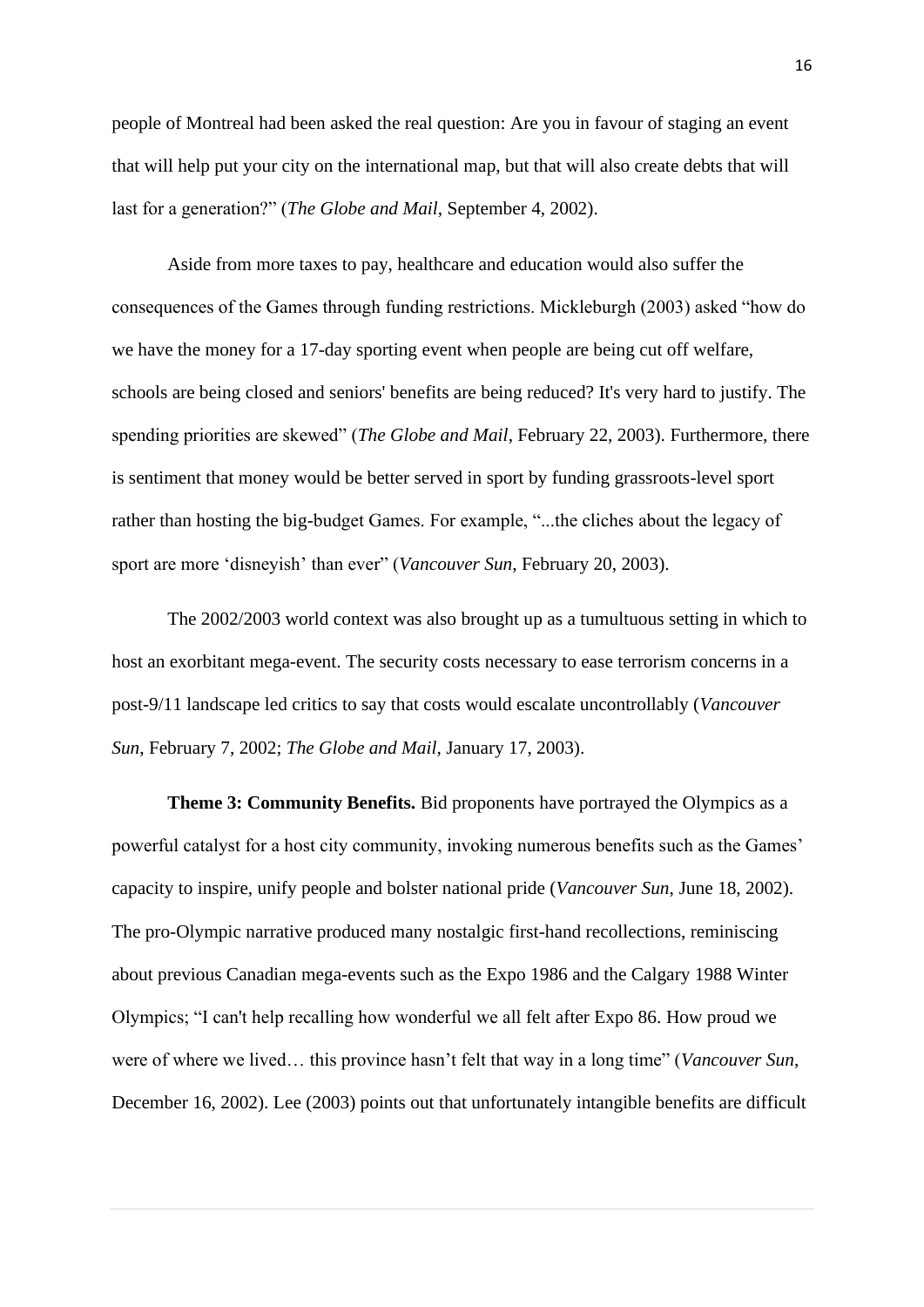to describe and even harder to calculate, causing them to be easily forgotten versus glaring costs (*Vancouver Sun, February 20, 2003*).

Proponents did note that the Olympics could bring tangible community benefits like increased employment, urban development, and opportunities for local arts and businesses. Furthermore, proponents touted how the Olympics can be leveraged for community gain. For promoting health and wellness, Christie (2002) claimed, "we need high-performance success stories to inspire people to become…more active" (*The Globe and Mail*, February 8, 2002). The Games were also cited to have the power to "galvanise politicians in the region into thinking about sustainability and how to deal with the issues of growth and congestion, drugs and crime" (*Vancouver Sun*, March 2, 2002).

**Theme 4: Undesirable Legacies.** The discourse demarcated many non-financial negative hosting legacies. Lee (2003) expressed that the "Olympics represent a feast for big business at the expense of the environment" (*Vancouver Sun, February 20, 2003*). Vancouver 2010 would tread a fine environmental line by constructing a new highway and new stadiums as Sullivan (2002) notes, "we can't begin to calculate the cost to the flora and fauna, tragically fragile, as ever" (*The Globe and Mail*, September 11, 2002). Furthermore, with new infrastructure, there is also a, "risk of... a white elephant Olympics... too many new large infrastructures in host cities, stadiums… which are then not filled" (*Vancouver Sun*, February 12, 2003). Further social issues caused by the new highway would be the seizing of aboriginal-owned land which had one representative claim that the Olympics, "would bring exploitation to our people" (*Vancouver Sun*, June 27, 2002) and the disruptive six years of construction for commuting Vancouverites.

A final undesirable legacy for Vancouver would be risking having its image muddied by working with the IOC. Following the Salt Lake City 2002 Winter Olympic bid, "blatant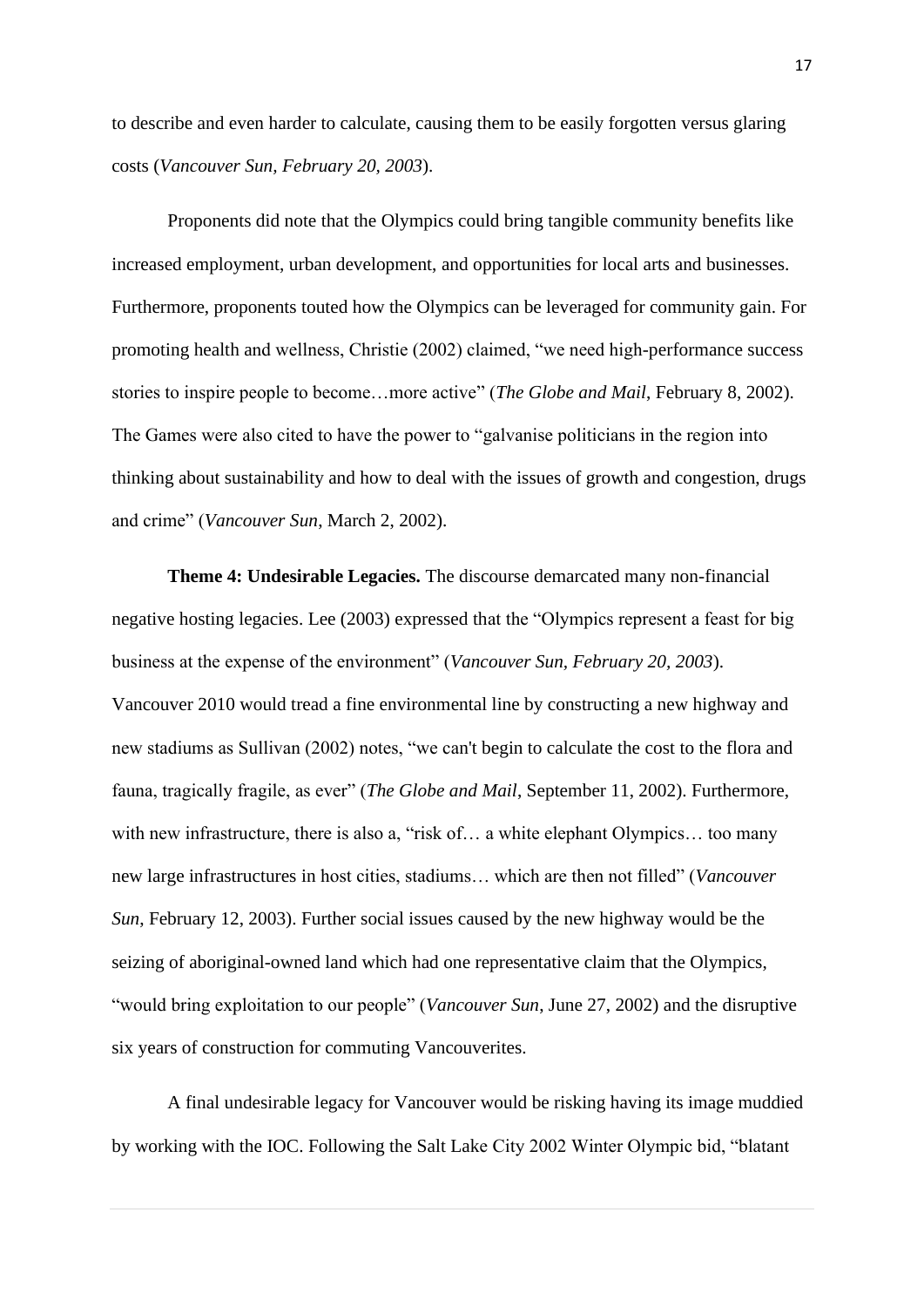Olympic corruption was uncovered – the lavish gifting and bribing by cities bidding for the Olympics" (*The Globe and Mail*, April 8, 2002). As this scandal was still fresh in the public mind, opponents believed the association with the Olympic brand at that time would hurt Vancouver's image.

**Theme 5: Sporting Legacy.** Despite the scandals surrounding the IOC, the reputation of the Olympics as a hot commodity event itself, appeared untainted in the view of bid proponents; "No city in recent memory that has held the Winter Olympics has regretted it. Both Calgary and Lillehammer …want to do it again" (*The Globe and Mail*, February 22, 2003). Based on the beneficial sporting legacy possible from the Games, Kerr (2003) said "we need to win an Olympic Games [bid] for Canada, reflecting our country's reputation as a truly sporting nation" (*The Globe and Mail*, January 11, 2003). The four key legacy benefits were summarised by Morse (2003) – the Games would "develop sport facilities, stimulate sport development…provide great role models for younger (and older) Canadians, and, when carried down to community, school and family levels, to play a major role in decreasing health-care costs" (*The Globe and Mail*, January 6, 2003).

**Theme 6: Bid Politics.** The discourse reveals that the Olympics is not just a sporting vehicle to inspire but also a political vehicle to peddle influence. Therefore, an Olympic bid could become just another political campaign on a politician's agenda that is open to be manipulated (*The Globe and Mail*, March 22, 2002). Mickleburgh (2003) claimed that "much of the Games criticism has focused on controversial policies of the provincial government, a major partner in the bid" (*The Globe and Mail*, February 22, 2003). Much political lobbying was presented in the discourse from a lack of bid transparency, to fudging figures, overstating benefits and greed-for-profit motivations. All bid manipulation tactics ultimately could have come at the expense of the citizens who could be blindsided and ignored, despite their support being so crucial. Such campaigning with a lack of public involvement, led bid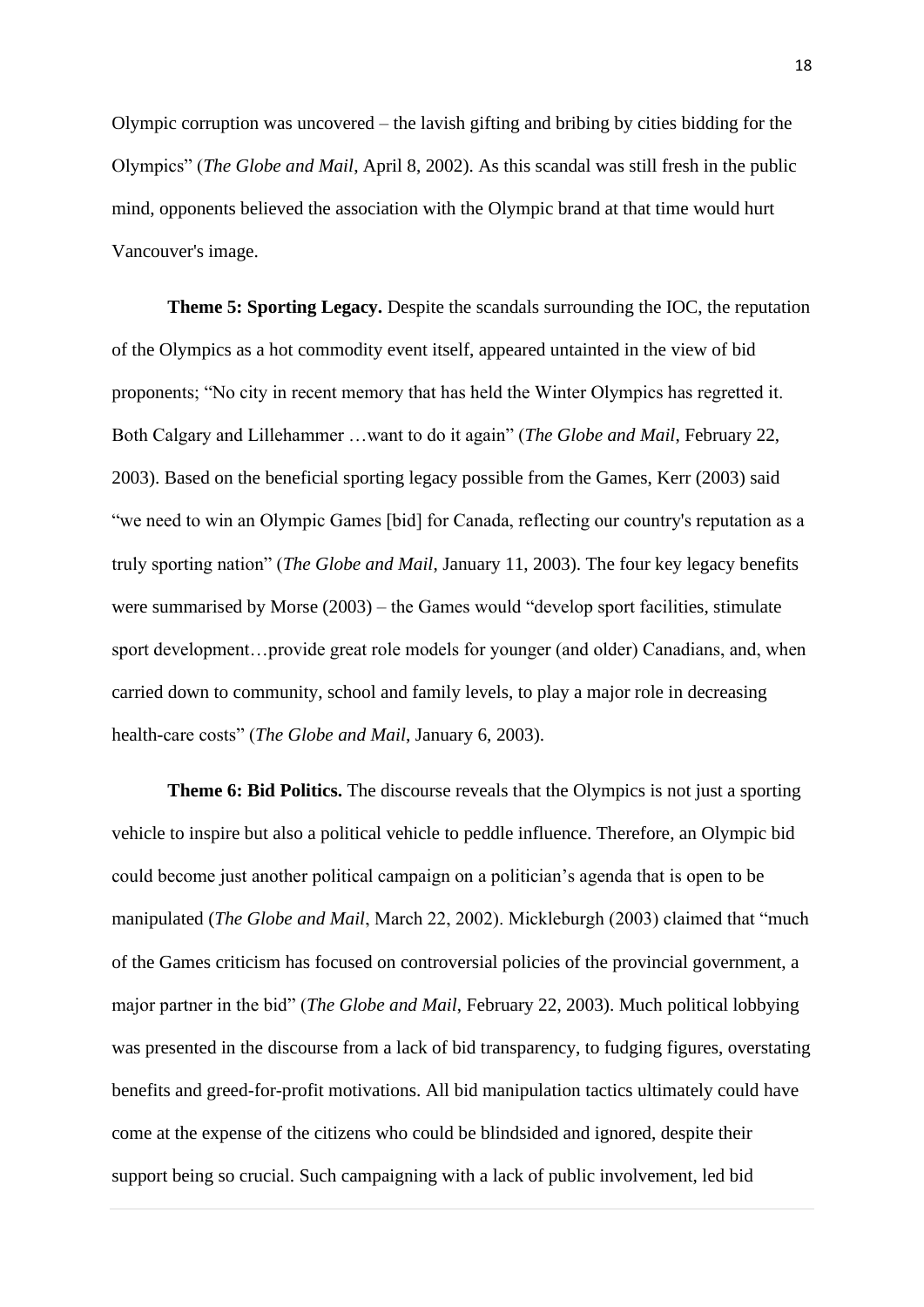opponents to lament the intentional overselling of the Olympics, which was as good as telling citizens what they wanted to hear even though a subsequent under-delivering was likely to happen. In this scenario Bramham (2002) said that "if winning means fudging figures and misleading people… about the true costs then who wants the Games anyway?" (*Vancouver Sun*, August 31, 2002).

# *Pre-Calgary 2026 Referendum Discourse*

**Theme 1: The Renovation Games vs Reinventing the Wheel.** As hosts of what was accepted in the discourse as one of the most successful Winter Olympic Games ever in 1988 (*Calgary Herald*, November 3, 2018; *Calgary Herald*, September 13, 2018), a Calgary 2026 Olympics was viewed as an opportunity to repeat the feat. From the coined term "the Renovation Games" (*The Globe and Mail*, September 14, 2018), many proponents boasted that Calgary had multiple cost-saving advantages over bidding competitors, such as already having the majority of the necessary infrastructure as legacy from the 1988 Games.

However, bid opponent sentiment protested that there was no need to reinvent the wheel. Economists noted that "economic gains associated with the Olympics normally flow to more closed economies where the Olympics signals the intention of opening up internationally, whereas Canada is already open" (*The Globe and Mail*, September 20, 2017). Furthermore, the vision for the Games appeared to resemble someone with rose-tinted glasses looking at red flags and seeing flags, with huge differences between 1988 and 2026 bidding contexts – "Calgary had one big outdoor party in 1988 with everybody mingling. Now, you're talking about barricades and safe zones" (*The Globe and Mail*, June 25, 2018).

Kelly (2018) adds that Calgary 2026 can be seen as "giving into hysterical nostalgia". In other words, simply wanting to host again because it went wonderfully once before is not a powerful or justifiable vision in itself (*The Globe and Mail*, November 2, 2018). The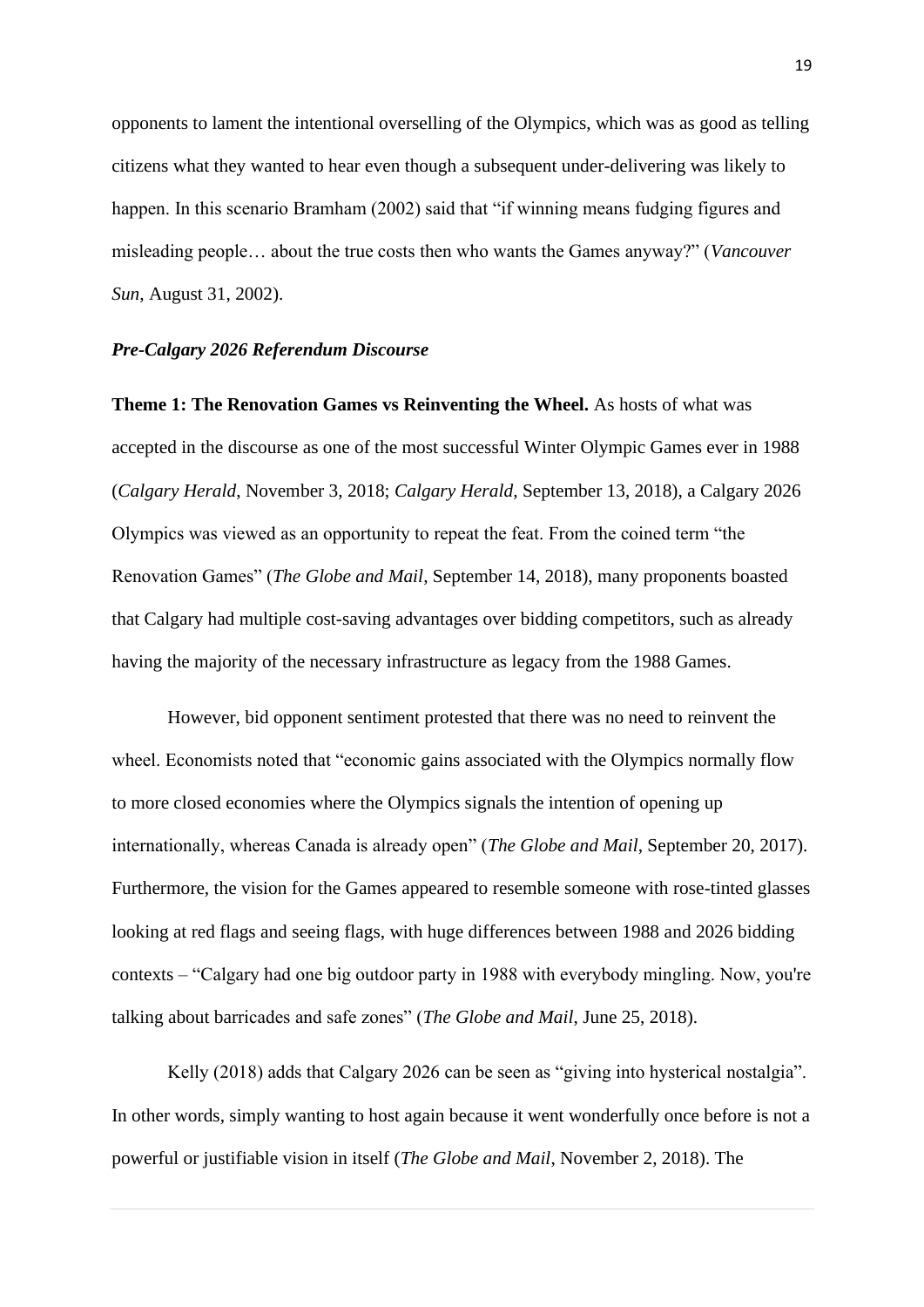problematic lack of vision is summarised by Breakenridge (2018) who states that Calgary 2026 "is a myopic conversation about replicating a past success…whatever legacy and benefits 1988 delivered haven't gone away… putting a fresh coat of paint on that legacy does not require signing a blank cheque over to the IOC" (*Calgary Herald*, August 7, 2018).

**Theme 2: Timely Tonic or Pursuing the Unicorn?** Another commonly discussed theme was Calgary's financial context and whether the Olympics would be a "timely tonic" (*The Globe and Mail*, November 2, 2018), for a city and province that was in a difficult economic malaise or simply an unnecessary distraction from bigger issues. The Olympics could provide investment and, "real growth at a time when we (Calgary) continue to feel the pinch of low oil prices" (*Calgary Herald*, October 26, 2018). Proponents added that the Olympics could give the city a psychological lift and new jobs at a time when Calgary had the highest unemployment rate in the country.

Contrastingly, bid opponents claimed that the Olympics were not sustainable, nor a quick fix for the economy and that Calgarian politicians had other issues to solve that would even be exacerbated by the Games; "Hosting the Olympics will increase taxes, neglect the deficits, rely on government transfers and put economic eggs in a 16-day basket. Does this sound like a good way to promote sustainable growth?" (*Calgary Herald*, October 27, 2018). Braid (2018) affirmed that the government was as good as broke and could not afford to use the Olympics to paper over those financial cracks (*Calgary Herald*, October 27, 2018). Giovannetti (2018) declared that Calgarians "have a tendency to pursue the unicorn, the one big thing that is going to solve all problems", but they should instead focus on more feasible action (*The Globe and Mail*, October 13, 2018).

**Theme 3: Host Privileges of the International Stage.** Although anti-Olympic discourse commented that the Games would have huge opportunity costs and funds should go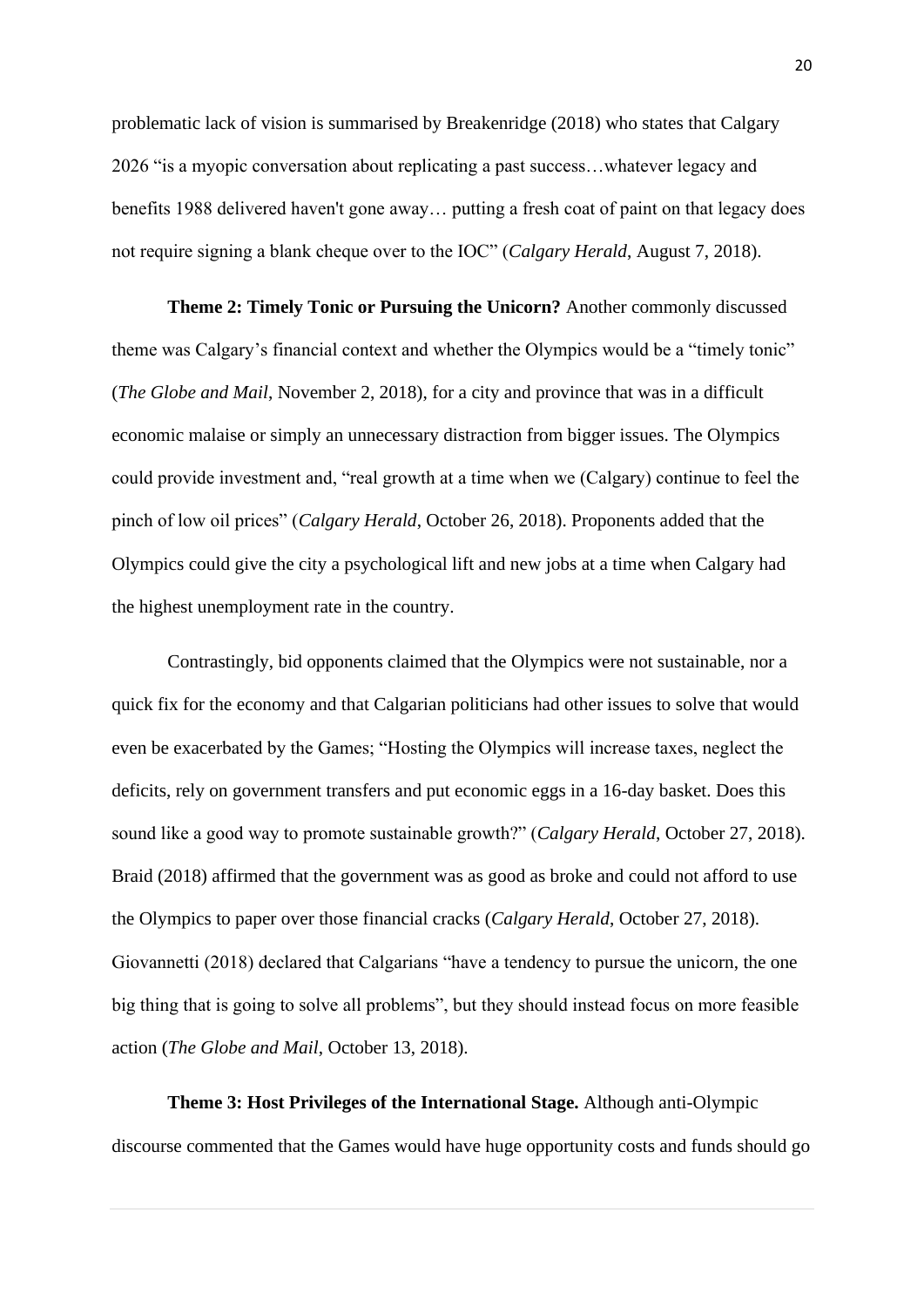elsewhere, the bid supporters claimed that over \$6 billion of investment and a GDP increase for the province of \$2-\$3.1 billion was an even bigger opportunity cost to walk away from. Strong (2018) commented that the Games are "a 10-for-1 return, and I just don't know that you can say 'no' to something like that in a business sense" (*The Globe and Mail*, November 2, 2018). Niven (2018) argued that "without the Games, these dollars will not come to our city" and that by leveraging the Olympics, the level of funding and investment would allow Calgary to tackle any other problems in the long-term (*Calgary Herald*, November 3, 2018). With such a scale of new investment, "that's money in the pockets of those who really need it today… money for restaurants… bars and in coffee shops, and money for local businesses and their workers" (*Calgary Herald*, October 25, 2018). Alongside investment in the city from new businesses, supporters assumed that tourism would be boosted and that Alberta would have a massive marketing opportunity to rebrand itself internationally. For bid proponents, the international stage would have many privileges that would allow Calgary to "blow away those cobwebs and kick-start the city's transformation into a global player" (*Calgary Herald*, February 9, 2018).

**Theme 4: Bid Politics.** The political nature of bidding for the Olympics is unavoidable based on the Calgary discourse. The overstating of benefits that often do not materialise post-Olympics, the understating of debilitating costs and a "tsunami of misinformation and political grandstanding" (*Calgary Herald*, April 14, 2018) are all political power-plays mentioned by bid opponents in the print media. A prime example was the withholding of documents from two reputable economists, who criticised an overly rosy and cherry-picked economic benefit analysis from another economist that was being used as a guiding report. The Globe and Mail newspaper itself released the documents so that they could reach the public eye and even the eyes of some members of the bid committee. Bid opponents affirmed that such blindsiding and a lack of transparency only leads to suspicion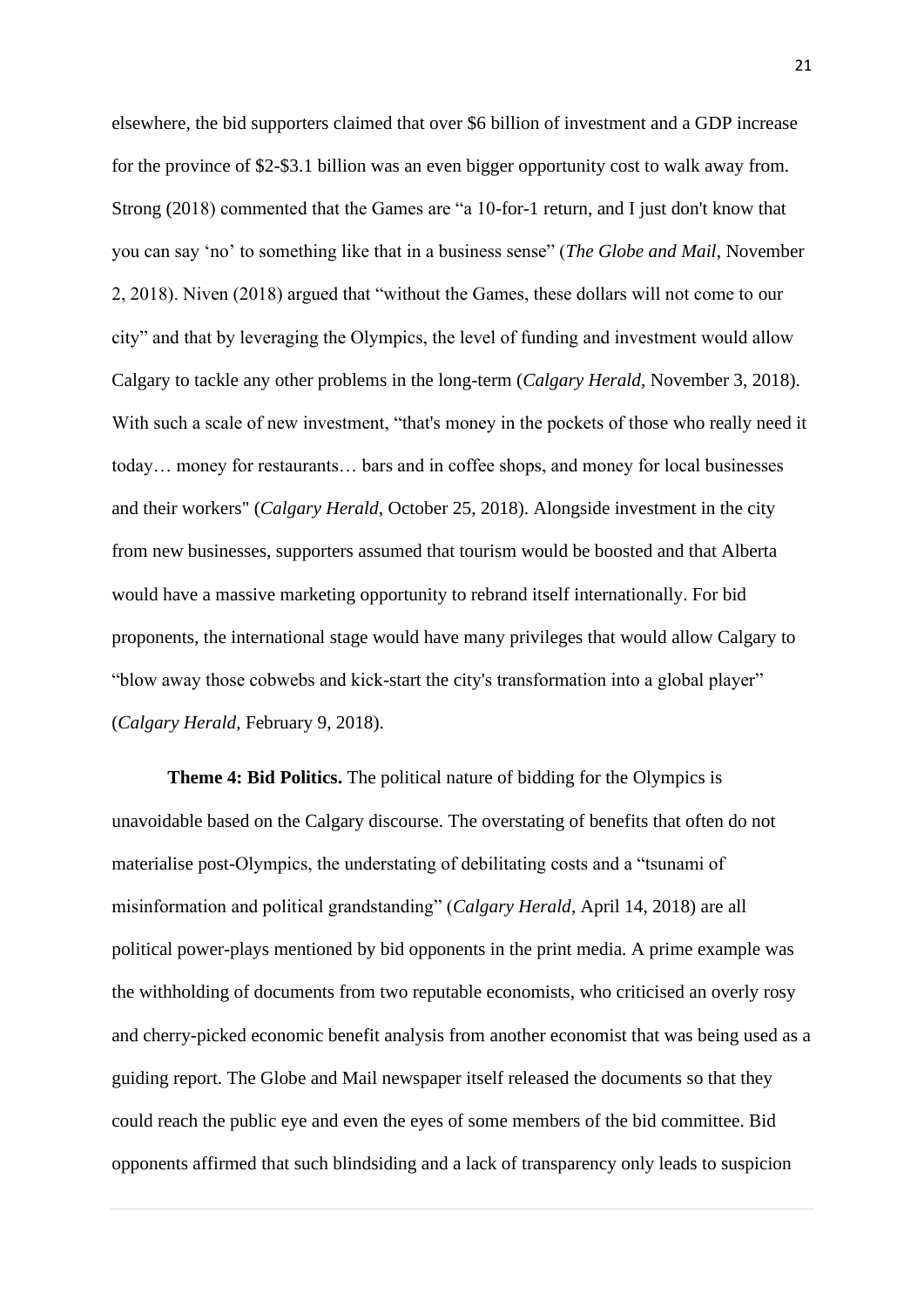and citizen reluctance to support an Olympic bid. Corbella (2018) concluded that transparency leads to trust, thus, the public should have had access to the bid documents, "warts and all'', and anything more secretive would be a reason to vote against it (*Calgary Herald*, September 25, 2018).

**Theme 5: A Fiscal Boondoggle.** With costs versus benefits analyses rife in the discourse, many articles claimed that the costs far outweighed any benefits. Frequently mentioned were the risk of cost overruns, overstating of inflows and perhaps most mentioned of all, "the skyrocketing costs of recent Olympics have fuelled scepticism in potential host cities" (*The Globe and Mail*, October 10, 2018). Giovannetti (2018) highlighted that "since the Vancouver Olympics, the 2014 Winter Games in Sochi, Russia…were the most expensive ever…and the 2018 Winter Games in Pyeongchang, South Korea, also went over the bid's budget" (*The Globe and Mail*, October 13, 2018). Sentiment seemed to suggest that the Olympics is becoming less financially sustainable each year, making it a "fiscal boondoggle" (*Calgary Herald*, November 25, 2017). One report even described how bid opponents from the Canadian Taxpayers Association feared the potential cost burden on Calgarian taxpayers so much that they publicly endorsed a competing bid from Stockholm (*Calgary Herald*, October 18, 2018).

Another unique costly factor that a Calgary 2026 Games would face was the need to host Olympic disciplines in different cities to avoid constructing new facilities. Although a multi-city bid might give other towns a chance to capture slices of the economic benefit pie, Spencer (2018) noted that this was no comfort for Calgarians, who would be the ones paying taxes to cover the increased security, travel and accommodation costs (*The Globe and Mail*, September 21, 2018).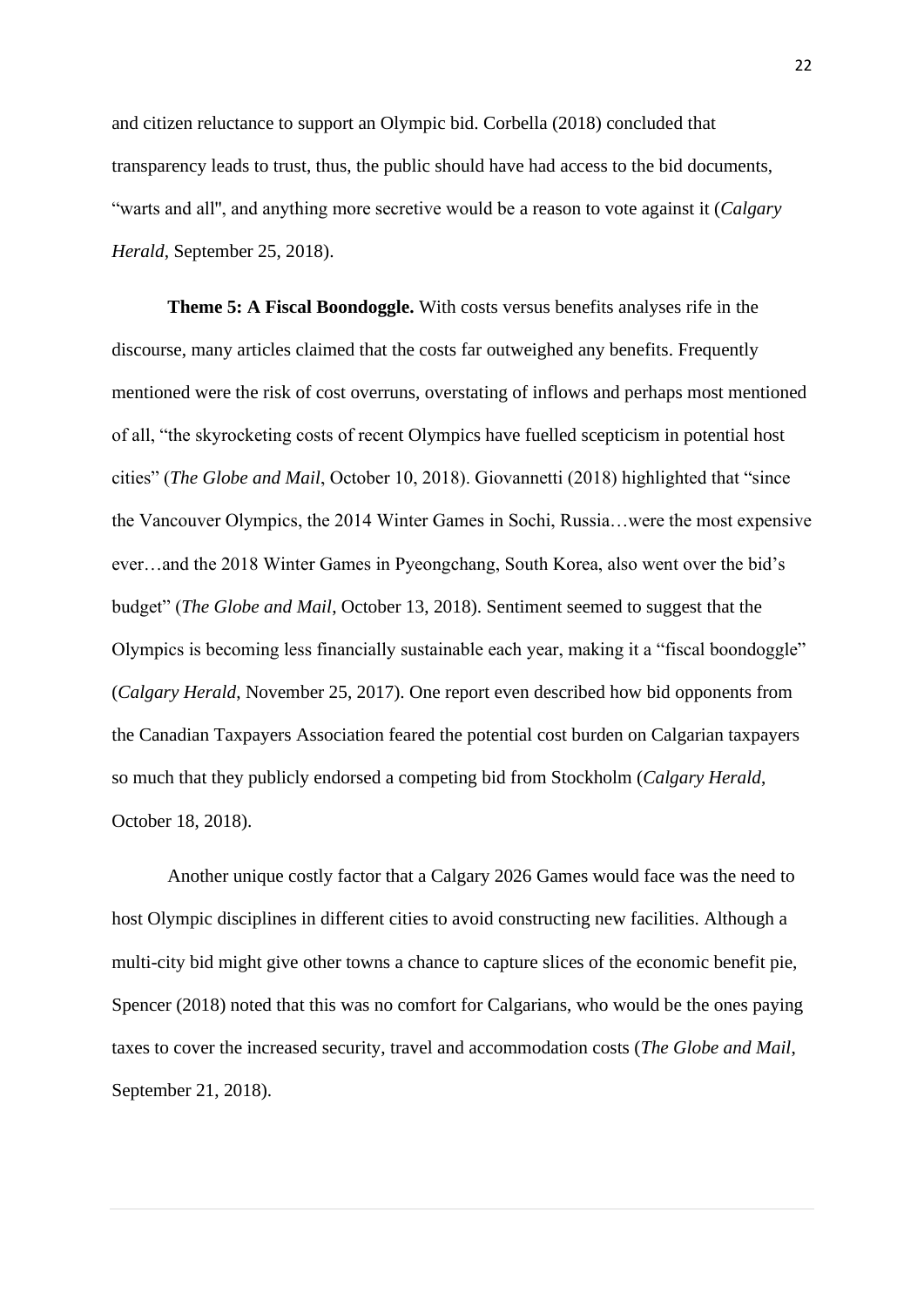**Theme 6: Community Benefits.** There were multiple community benefits cited that would be stimulated by a Calgary 2026 Games. One of the most common was the tangible benefit of new infrastructure, with new athlete accommodation making way for a city centre housing plan post-Olympics (*The Globe and Mail*, September 14, 2018). Furthermore, the construction of new sporting facilities and upgrading of existing sporting facilities would meet Calgary's growing need for accessible recreation in the community and give excellent facilities to the next generation of young athletes (*The Globe and Mail*, October 2, 2018).

On the intangible side of the spectrum, aspects like the feel-good factor of the Games, its ability to lift the community up in spirit and inspire an unbreakable sense of national pride were all commonly mentioned. Stinson (2018) stated that "it's a big, communal party…civic pride gets a horse-steroid injection" (*Calgary Herald*, September 13, 2018). However, Corbella (2018) noted that it's increasingly difficult to quantify such intangible benefits up against the escalating costs – "this is the softer side of a winning Olympic bid. Not the tangible stuff, but the intangibles of healthier, happier citizens. How do you put a figure on that?" (*Calgary Herald*, October 25, 2018). Potkins (2018) looked at it differently to conclude that the benefits to the wider community in previous editions of the Games, such as Vancouver, "went beyond the [intangible] party atmosphere that permeated the neighbourhoods and extended to the creation of new jobs and job skills training programs that benefited disadvantaged groups" (*Calgary Herald*, April 14, 2018).

**Theme 7: Degradation of the Olympic Brand.** It was well-documented in the discourse of newspapers that fewer cities were interested in hosting the Olympics at the time of Calgary's 2026 bid (*The Globe and Mail*, November 2, 2018). Wood (2017) even claimed that the only cities still willing to host were those with authoritarian governments due to the fact they are less reliant on public support, while democratic countries were increasingly rejecting the Olympics in hosting referenda (*Calgary Herald*, November 25, 2017). Many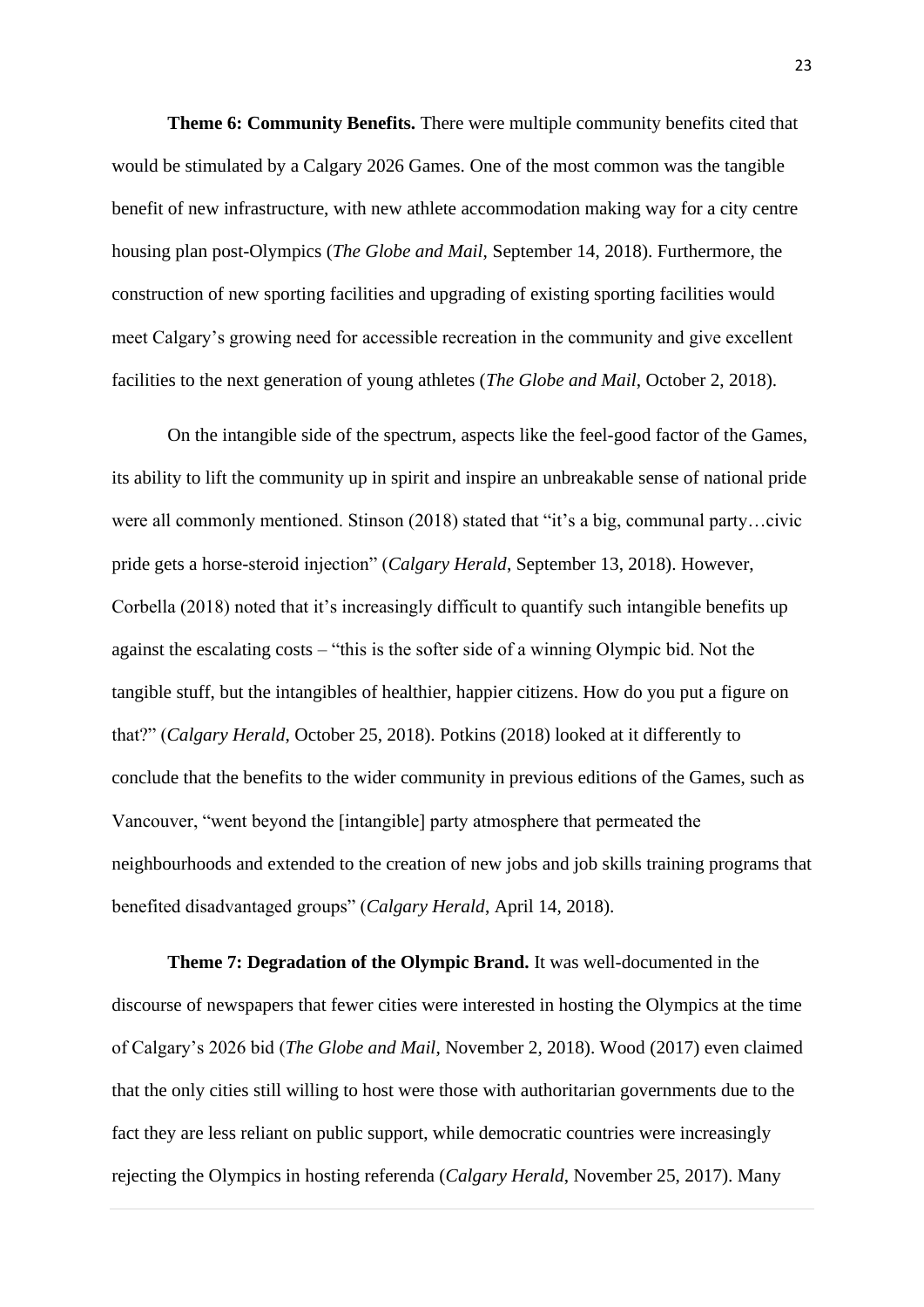writers and bid opponents were quick to justify the dwindling bidding interest, discussing the negative associations that are increasingly linked to the Games and their rights-owner, the IOC.

According to the anti-Olympic sentiment, soaring costs were making the Games more inaccessible with many previous hosts drowning in debt from Athens in 2004, Sochi in 2014, to as recently as PyeongChang 2018 (*The Globe and Mail*, October 10, 2018). Corbella (2018) said that not only costs have scared away bidders but "so have white-elephant venues, which still litter Rio… and empty venues also remain from PyeongChang" (*Calgary Herald*, September 25, 2018). Negative environmental consequences are difficult to ignore too, as Calgary 2026 "would not only imperil sensitive grizzly bear habitat around the ski hill [in Banff] but loosen future constraints on development" (*Calgary Herald*, January 24, 2018).

Additionally, the discourse emphasised the oft-unethical, corrupt, and elitist reputation surrounding the IOC (*The Globe and Mail*, September 14, 2018; *Calgary Herald*, February 9, 2018). The IOC had failed to deal with emerging issues that undermine the Olympics such as gender inequality, doping, and match fixing (*Calgary Herald*, November 20, 2017; *Calgary Herald*, July 3, 2018). These failures made many bid opponents wonder if the Olympic brand is still as positive as it once was and question if the IOC is a reliable partner. Some cities had been left in the lurch by the inert IOC so severely that Kelly (2018) sarcastically summated that "the IOC… pulls into town a few months ahead of an Olympic Games and expects that locals have already erected the big tent. It doesn't even bring the elephants. All it does is staff the ticket booth" (*The Globe and Mail*, November 2, 2018).

## *Reflecting on the Literature: A Comparison of Key Themes*

Collating all the relevant themes and the content within them, the discourse for each pre-referendum time period was examined side-by-side to uncover whether there were any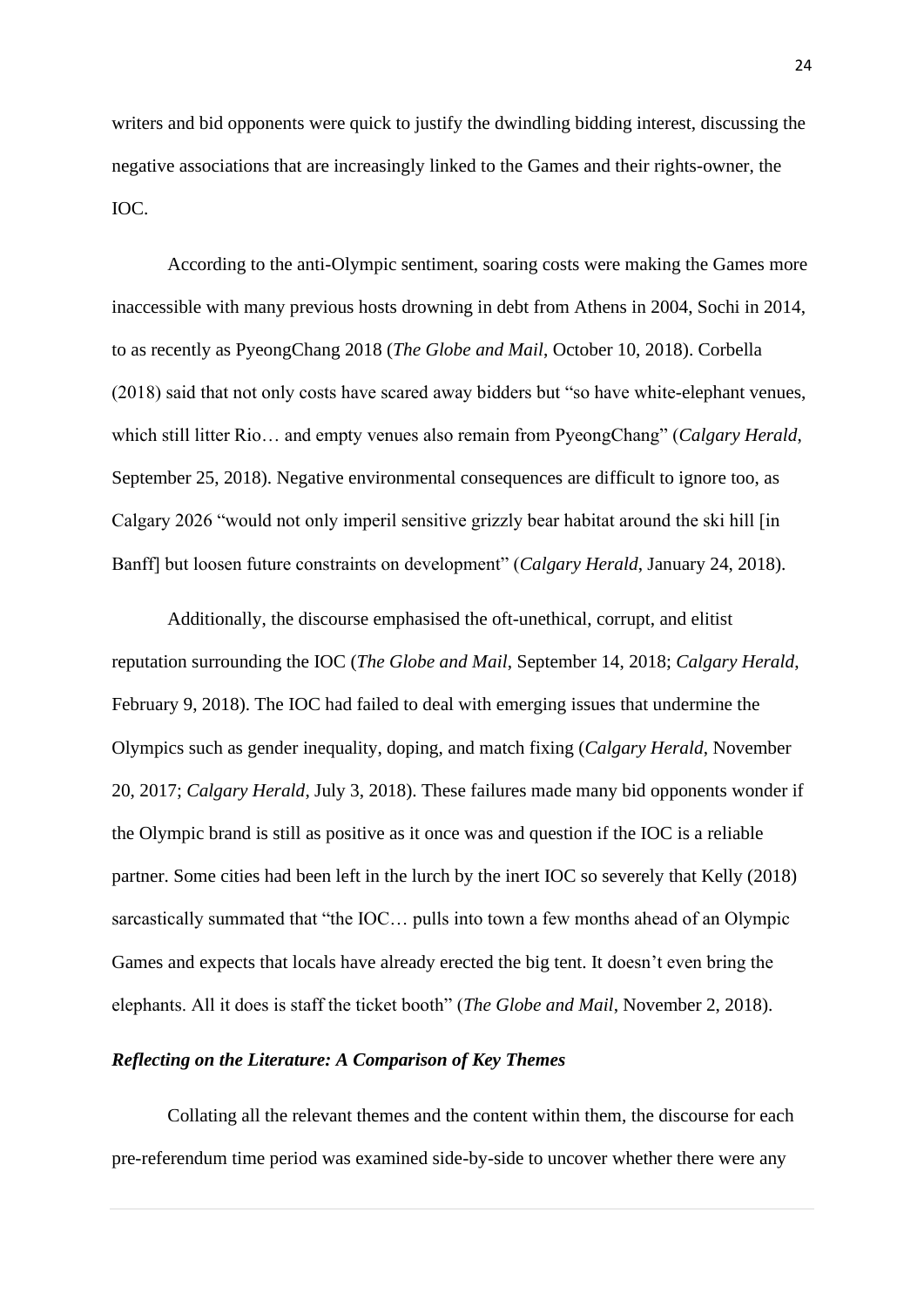similar lines of discussion as well as any contrasting commentary. We identified many similar themes but also some thematic differences between Vancouver 2010 and Calgary 2026 pre-referendum discourse. This seems to reflect differing contexts and changing attitudes towards the Olympics across time. Themes that are constant are high costs, revenue opportunities on the international stage, bid politics and community benefits. This suggests that these themes are highly likely to keep being covered by the media and that they may have some importance in producing either supporters or opponents of bids (Chien et al., 2012; Lauermann, 2016). In the present study, beyond the country where both cities are located, a contextual similarity is that at the time of the bids, they were both facing economic downturns. Thus, the bid proponent narrative took advantage of this context to hold up the Olympics as an opportunity to transform the host city's destiny (*Vancouver Sun*, June 18, 2002; *Calgary Herald*, October 26, 2018). This finding could spark an intriguing new line of research, as it perhaps suggests that cities which are economically stable are less likely to have the intention of bidding for an Olympics. But those cities, where politicians are under fire, may be more likely to use the bid as an investment catalyst as well as a rallying point for increased political support.

Contextual differences were also apparent. Each bid faced different hosting challenges. Vancouver had a logistically disruptive new highway project and Calgary, a multi-city hosting proposal that created a big headache. Furthermore, both cities approached hosting with very different visions based on their Olympic pedigree. Jang (2018) claimed that the 2010 bid was more appealing for the city/region as "it made sense for Vancouver to successfully bid since it placed a spotlight on BC (British Columbia), which had not previously held a Games", whereas there was "nothing to be gained in Calgary because it has already hosted it…and [it is] known internationally for winter sports" (*The Globe and Mail*, June 25, 2018). The emphasis on having a vision congruent to host city needs is something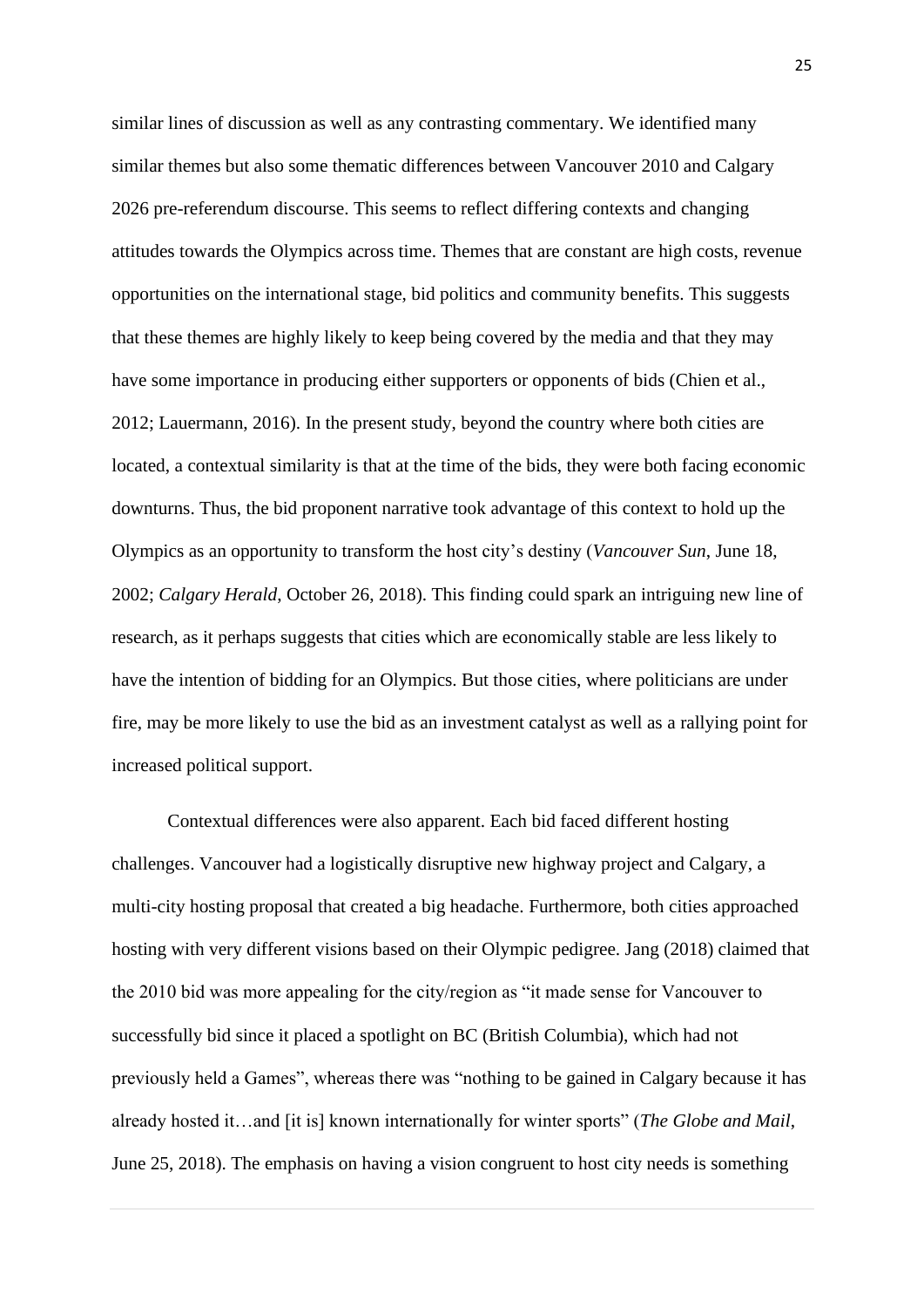that has been scarcely explored, only by Florek and Insch (2011) and more recently by Zhang et al. (2020). This finding further solidifies vision as a key part of mega-event planning and reinforces the host city-vision congruence matrix, as an important area for further research.

The reasons affecting willingness to host are also partly different when comparing the two prospective bids, such as the huge emphasis of Vancouver on creating a sporting legacy and promoting health through sport, something which was almost non-existent in Calgary's bid. Although community benefits communicated by the media were examined by Ritchie et al. (2010) and Chien et al. (2012), this finding suggests that the print media publicity around the sporting legacy of hosting the Olympics may have benefits for proponents. The evidence regarding a sport participation legacy reported to date is mixed. Some authors found that hosting the Olympics has not increased sport or physical activity participation (Bauman et al., 2021; Weed et al., 2015). Others have proposed that such legacy may happen, as they reported a positive relationship between actual programmes and policies developed in the context of hosting an Olympic Games and increased citizen frequency of participation post-Olympics (Kokolakakis et al., 2019; Potwarka & Wicker, 2020). The so-called trickle-down effect (TDE) suggests that, although unlikely to inspire sedentary people to get active, hosting Olympic Games can inspire active people to become even more active and the communication of the community benefits associated with this fact may well inspire more host city residents to support the Games in the future (Potwarka et al., 2021; Ramchandani et al. 2014). Thus, the news discourse associating the Olympics with sport participation may be effective in convincing people to support hosting the Games. This is another exciting area for further research.

A final key difference was the deterioration of the Olympic brand and the IOC's reputation over the period of 15-16 years between the two referendums. The discourse around Vancouver's bid did have some question marks over the IOC, but the Games were still highly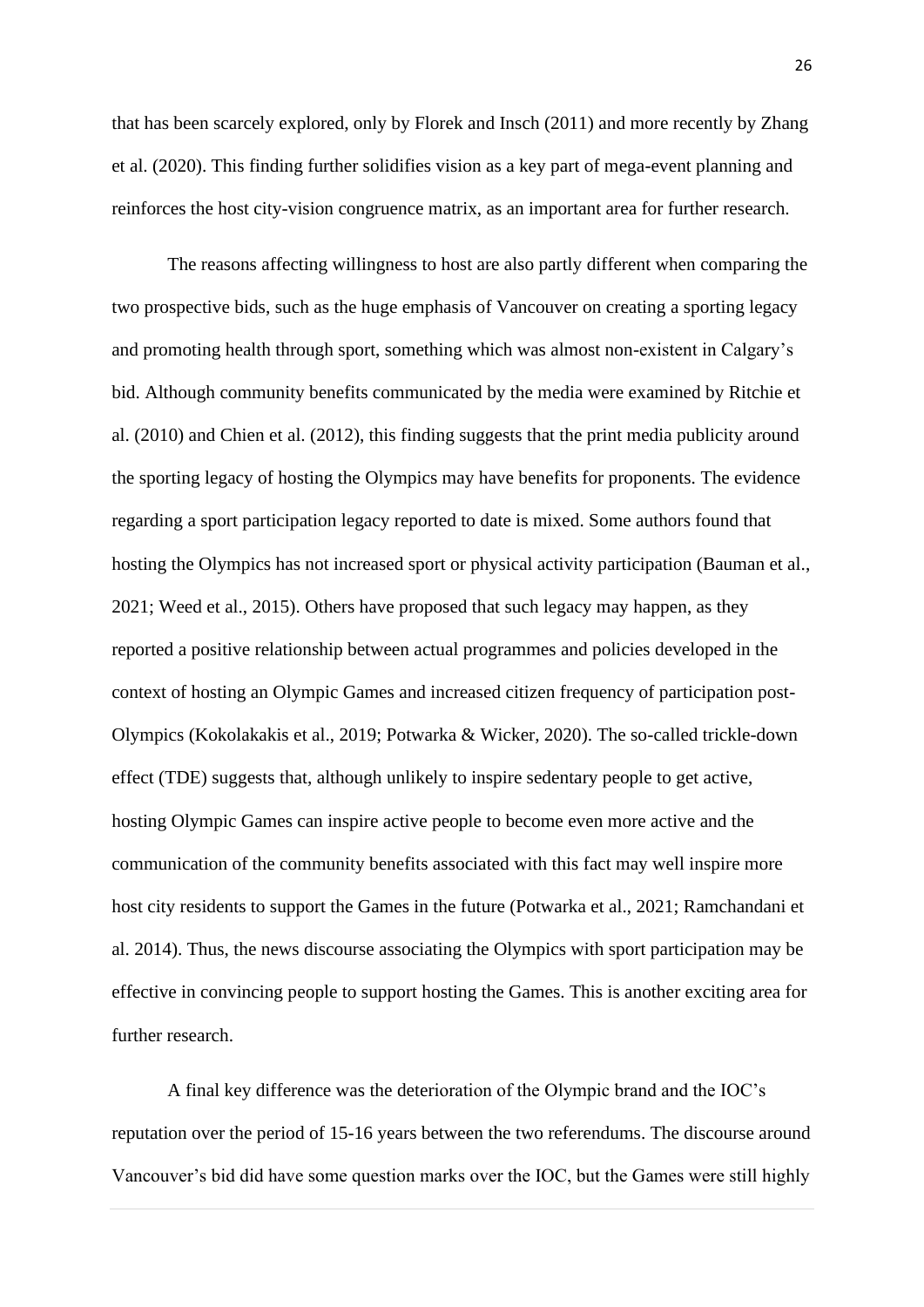desirable in 2002/2003, during their bid process. That fact was made well known in the print media. However, since then, print media has frequently reported the financial woes of recent host cities and the Olympics are often presented in the media as a financially unsustainable event to host (Hippke and Krieger, 2015; Koba et al., 2021). The print media covering both Canadian bids struggled to communicate intangible benefits versus more obvious tangible ones (e.g., costs). Thus, an underexplored area of future research within the public opinionnews media paradigm is the application of the increasingly sophisticated Social Value concept, which attempts to put a tangible value on intangible benefits (Misener  $\&$ Schulenkorf, 2016).

Bid opponents have exposed the IOC's continual struggle to establish itself as an ethical body and establish the Games as an event built on the foundation of integrity and fairness. The numerous print media citations of less interested host cities in 2017/2018, compared to two decades earlier, has increased negative perceptions surrounding the Games. Price and Tewksbury (1997) found that the ways in which the Olympic Games are portrayed or framed in the media over time could affect the public's point of view of hosting the Olympic Games. Konecke et al. (2016) pointed to the IOC's reputation in the print media as a key factor in the failed Munich 2018 referendum. The findings of the current study were able to trace that deterioration across time and reviewed how print media may influence public opinion by connecting the negative legacies and dwindling bidding interest in the Games to the overall degradation of the Olympic brand. It is worth noting that the differences in the print media themes above may also be due to the 15-year gap between the two pre-referenda time periods reviewed. Extrinsically led factors such as changes in Canadian lifestyles, social values, print media audiences and media consumption can also explain some of the differences (Hazari, 2018; Kassens-Noor & Lauermann, 2018; Waitt, 2003).

# **Limitations and Future Research**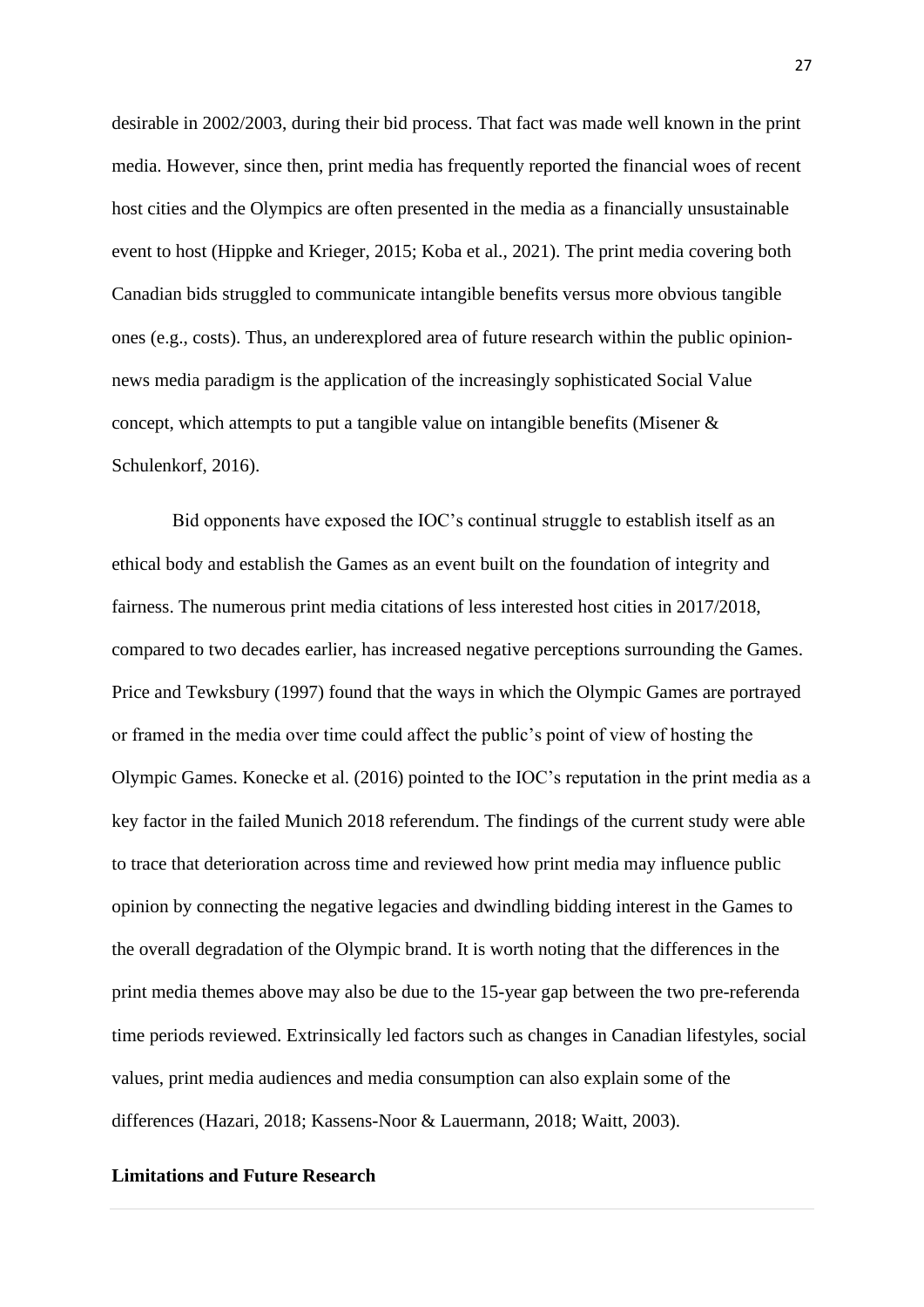The number of Olympic bids and the number of newspapers chosen to examine them can be considered limitations. The number of Olympic bids is actually limited by the inexistence of comparable bids from the same country. We identified Boston 2024 and LA 2024/2028 bids as a potential pair of comparable bids. However, LA did not conduct a public referendum. The option for a small number of newspapers came from our concerns to select comparable print media outlets. The Vancouver Sun and the Calgary Herald are comparable as they are both reliable sources of information and are the most popular newspapers in their cities. Adding other local newspapers might create a bias in terms of the tones or topics explored. We added the most popular newspaper in the country, The Globe and Mail, to minimise the limitation of having information from only two sources. Another possible limitation of this study is the fact that not a huge percentage of any city population reads newspapers anymore. This seems to be a consequence of social media distraction and other digital media (Zerba, 2011). Despite this limitation, we preferred to rely on established means of communication instead of dealing with social media problems, such as the use of robots to spread *fake news*. Still related to social media, another limitation of the study may be the print media context for the examination of Calgary 2026 news discourse. Due to the rise of the social media age, catalysed by Facebook's emergence in 2004, Calgary public opinion could also have been influenced by digital news media, unlike those citizens prior to the Vancouver referendum. Facebook, Instagram and other applications alongside the notion of *fake news* are interesting areas for future research on the news media-public opinion interface in the context of mega-event bidding.

# **Conclusions and Implications**

This study has examined further the news media-public opinion interface, contributing to sport communication research by applying the agenda-setting theory in the context of a mega-event-bid process. The pre-referendum time period during a bidding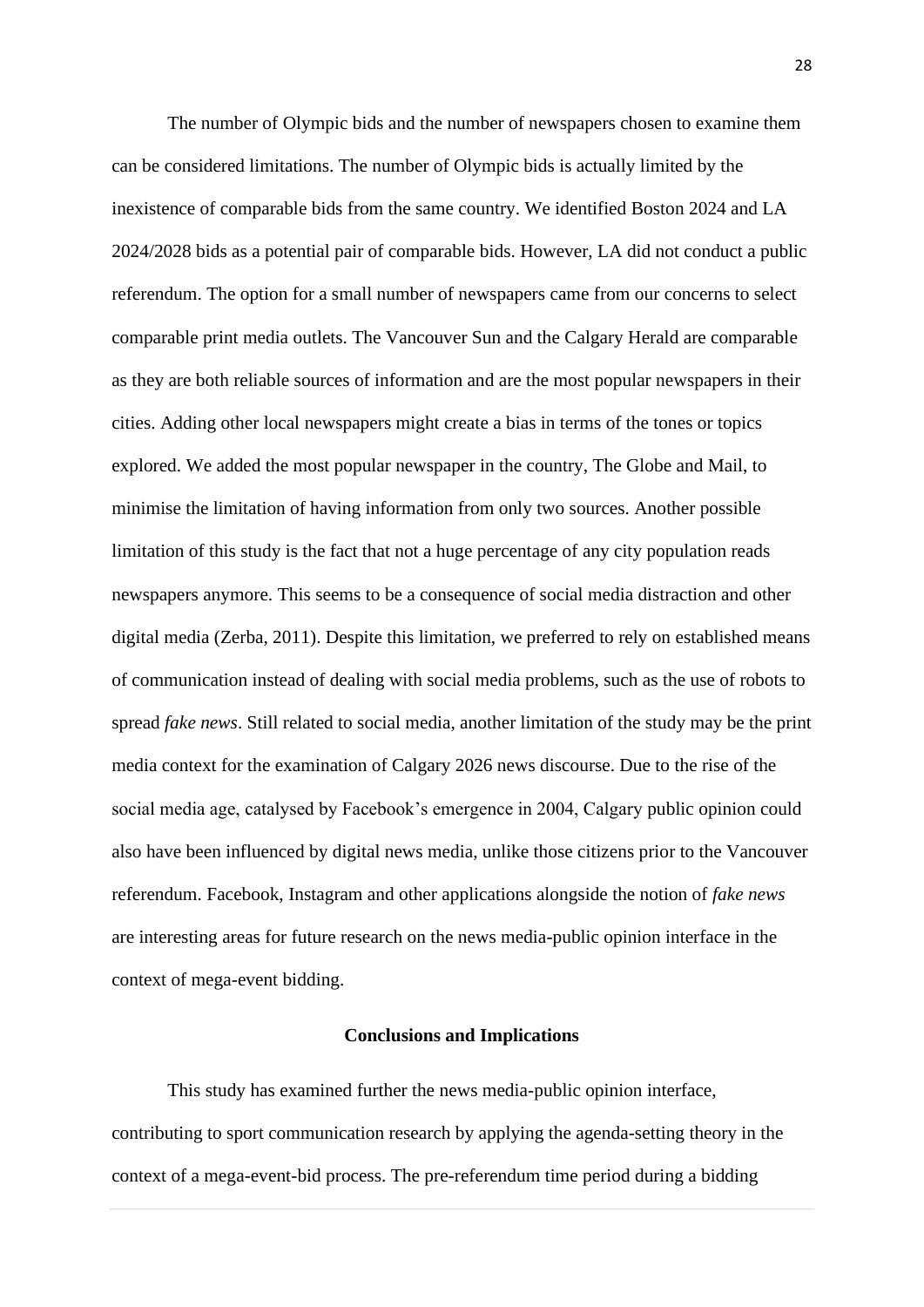process is a critical time when public opinion can be swayed. Exploring one of the key extrinsic factors that influence public opinion added value to existing mega-event bid literature. The analysis of print media frames showed that, based on tone and topic coverage in Canadian newspapers, a reader in a prospective host city was more likely to read a positively framed article prior to the successful Vancouver referendum and a negatively framed article prior to the unsuccessful Calgary referendum.

There are practical implications from the results to host cities and the IOC. It is vital for prospective host cities to establish an Olympic vision that is congruent to its needs. Host cities must also try to keep political agendas out of Olympic bids as much as possible, as any manoeuvrings are well-reported and may affect citizen willingness to support the Games. The promotion of health through sport as an Olympic theme is more associated with public support. Therefore, bid proponents would be wise to prioritise clear communication and effective policies of Olympic-induced possibilities regarding sporting legacy. Bid proponents should also be wary of how legacy and TDE is communicated in print media, considering mixed evidence so far. Furthermore, it appears important that there is transparent communication of intangible benefits so that the tangible costs can be counteracted in a fairer Games outlook. More research is still necessary on the area of intangible benefits driven by the Olympics, mainly concerning those long-term legacy benefits.

This study suggests that the IOC must strive to restore legitimacy and trust in the Olympic brand and the organisation itself because of numerous negative legacies for host cities reported in recent Games. The problem is not in what the print media has reported, but in the actions of the IOC and the effects of the Games. To restore its reputation, the IOC should consider improving their current practices by conceiving hosting cost reduction strategies to make the Games more financially and environmentally sustainable, enforcing stricter regulations to resolve issues such as doping and match fixing and, most importantly,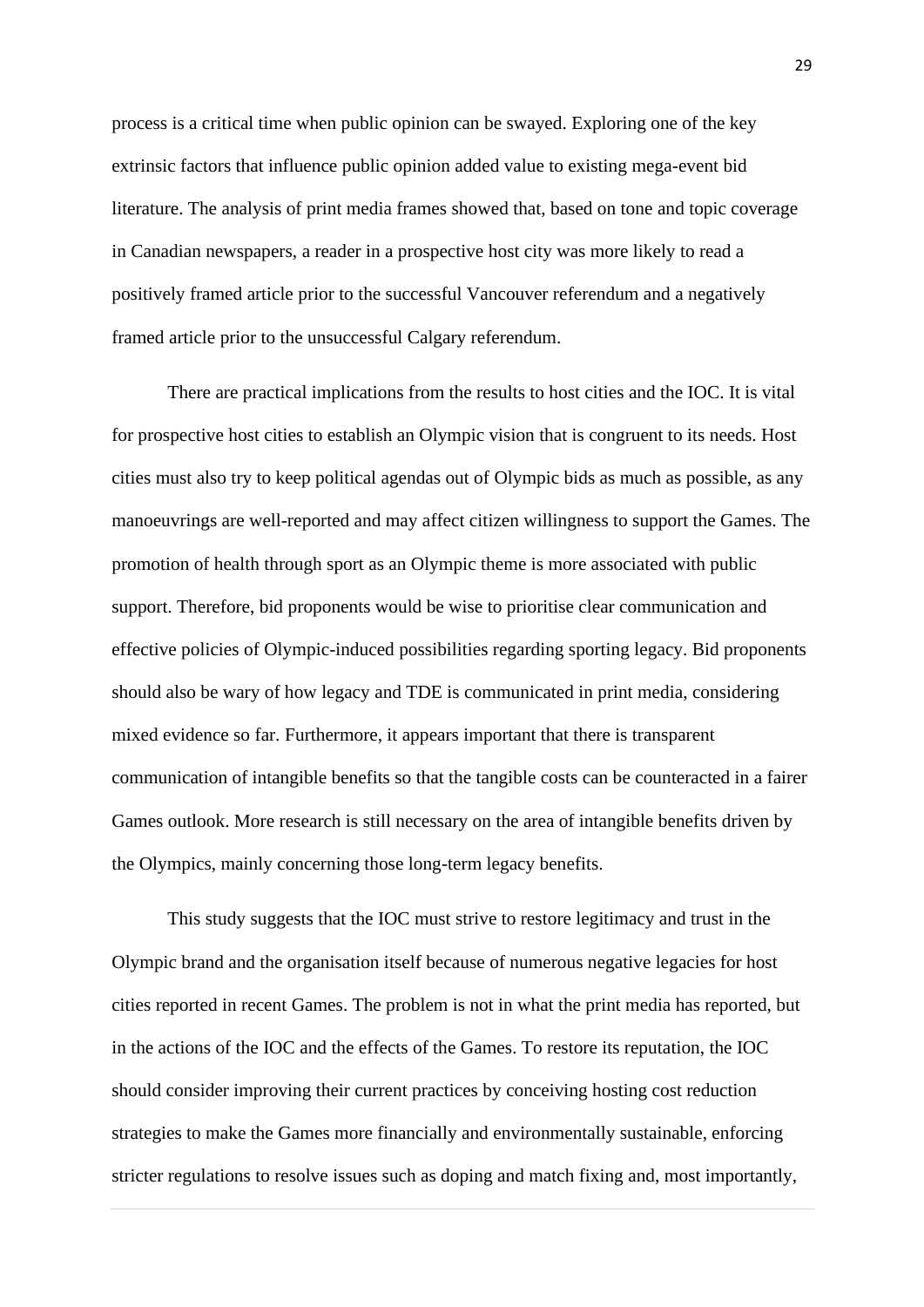tackling human rights abuses in host cities/countries, which are one of the closest business partners of the IOC. Although it must be noted that the IOC have recently changed the host city selection process and conceptualised a recommendation road map called Agenda 2020+5 (IOC, 2021), it remains to be seen whether these measures can bring the necessary reputationsaving reform.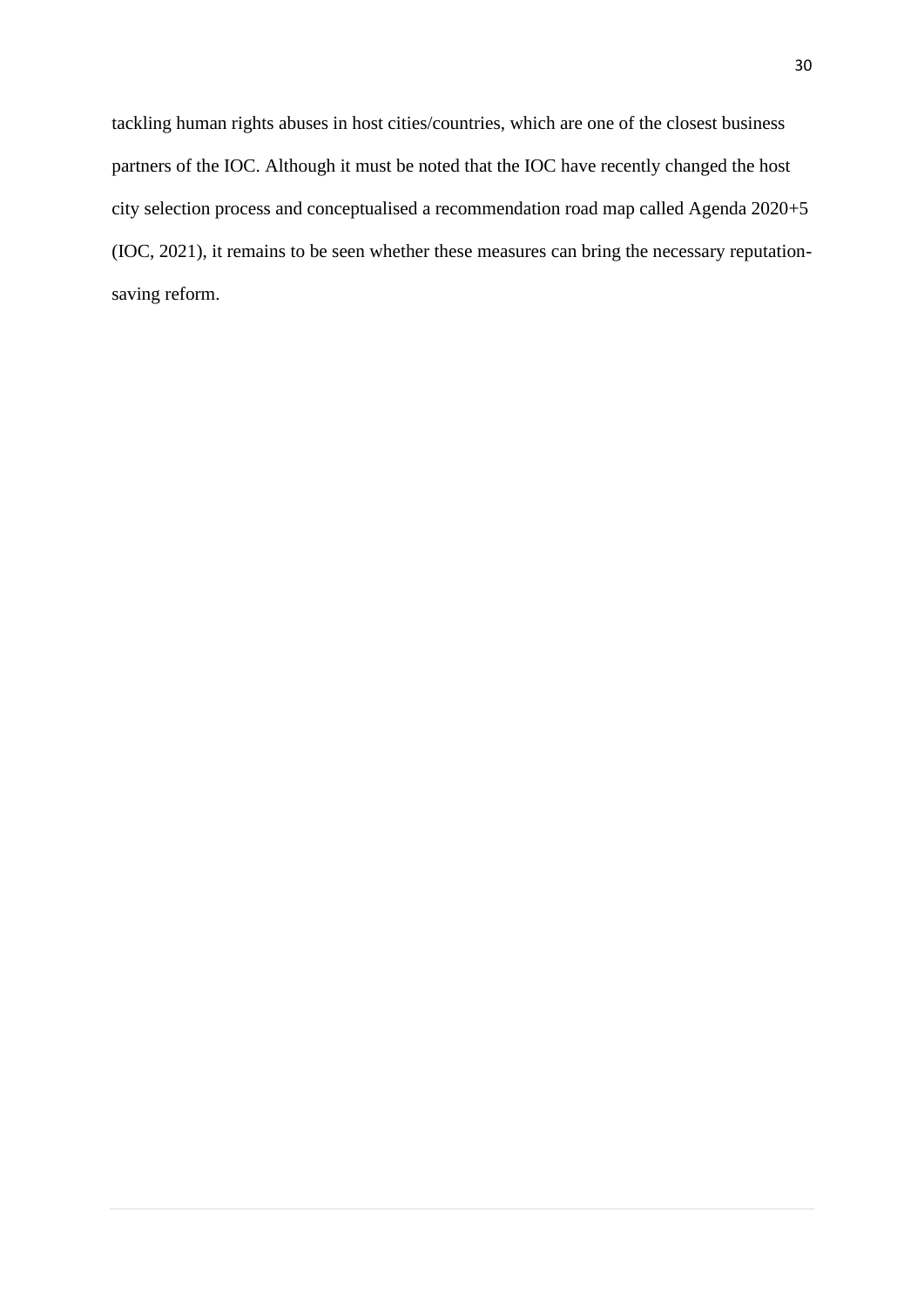#### **References**

Andranovich, G., & Burbank, M. J. (2011). Contextualizing olympic legacies. *Urban Geography*, *32*(6), 823-844.

Andreff, W. (2012). The winner's curse: why is the cost of mega sporting events so often underestimated? In *International handbook on the economics of mega sporting events*. Edward Elgar Publishing.

Baade, R. A., & Matheson, V. A. (2016). Going for the gold: The economics of the Olympics. *Journal of Economic Perspectives*, 30(2), 201-18.

Barclay, J. (2009). Predicting the Costs and Benefits of Mega-Sporting Events:

Misjudgement of Olympic Proportions? *Economic affairs*, *29*(2), 62-66.

Bason, T., & Grix, J. (2018). Planning to fail? Leveraging the Olympic bid. *Marketing intelligence & planning*.

Bauer, M. W. (2000). Classical content analysis: A review. *Qualitative researching with text, image and sound*, 131-151.

Bond, D., & Azmier, J. (2002, March 22). Arts grants key to luring global firms. *The Globe and Mail*, B8.

Braid, D. (2018, October 27). Braid: Federal cabinet votes more money than expected for 2026 Games. *The Calgary Herald*, Politics.

Bramham, D. (2002, March 2). Harcourt sees Olympics as a golden chance. *The Vancouver Sun*, B1.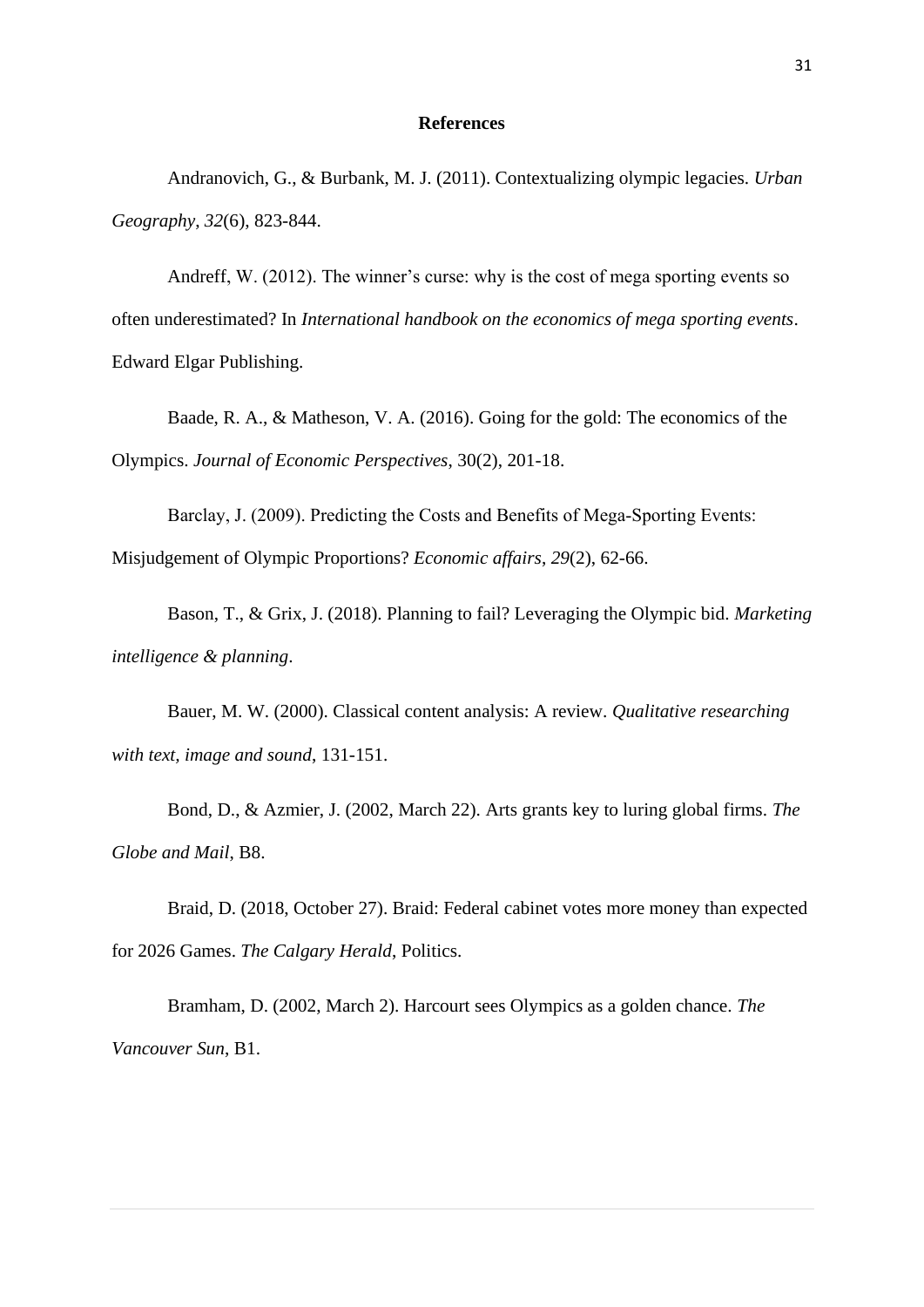Bramham, D. (2002, August 31). Battle rhetoric won't help Games bid: If Vancouver wants to win the right to host the 2010 Olympics, it should open the books. *The Vancouver Sun*, A3.

Braun, V., & Clarke, V. (2006). Using thematic analysis in psychology. *Qualitative research in psychology*, *3*(2), 77-101.

Breakenridge, R. (2018, August 7). City can build infrastructure without Olympics; Avoid false dichotomy of comparing hosting Games with doing nothing. *The Calgary Herald*, A7.

Broudehoux, A. M. (2007). Spectacular Beijing: the conspicuous construction of an Olympic metropolis. *Journal of Urban Affairs, 29*(4), 383–399.

Browning, P. (2003, February 3). Forum audience gets its say on Olympics: Participants in the mayor's forum on social sustainability of the 2010 Winter Olympics, held Saturday in Vancouver, have diverse opinions about whether the Games will benefit the city and its residents. *The Vancouver Sun*, B1.

Brunt, S. (2002, September 24). Sensible Switzerland may be on to something with Olympic vote. *The Globe and Mail*, S1.

Bauman, A. E., Kamada, M., Reis, R. S., Troiano, R. P., Ding, D., Milton, K.,

Murphy, N., & Hallal, P. C. (2021). An evidence-based assessment of the impact of the Olympic Games on population levels of physical activity. *The Lancet, 398*(10298), 456–464.

Chalip, L., Green, B. C., & Hill, B. (2003). Effects of sport event media on destination image and intention to visit. *Journal of sport management*, 17(3), 214-234.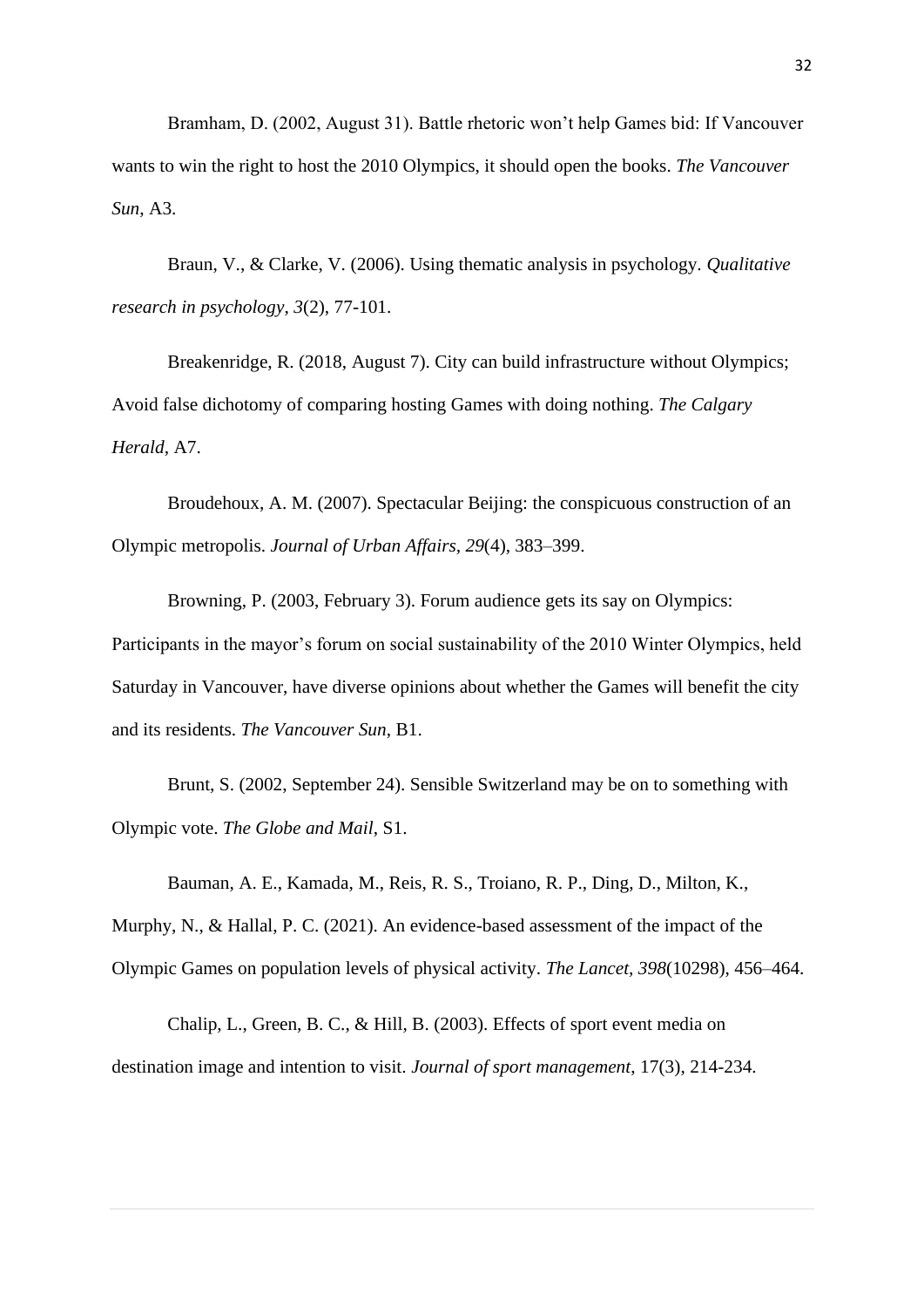Chang, I. Y., Crossman, J., Taylor, J., & Walker, D. (2011). One World, One Dream: A Qualitative Comparison of the Newspaper Coverage of the 2008 Olympic and Paralympic Games, *International Journal of Sport Communication*, 4(1), 26-49.

Chien, P. M., Ritchie, B. W., Shipway, R., & Henderson, H. (2012). I am having a dilemma: Factors affecting resident support of event development in the community. *Journal of Travel Research*, *51*(4), 451-463.

Christie, J. (2002, February 8). Turning winter into gold; Canada is sending a large and powerful team to the Salt Lake Winter Olympics in expectations of a record-setting medal haul. *The Globe and Mail*, O1.

Christie, J. (2002, April 8). Ottawa sets new sights for sport; Policy targets women, aboriginals,; while phys ed to make comeback. *The Globe and Mail*, S6.

Coates, D., & Wicker, P. (2015). Why were voters against the 2022 Munich Winter Olympics in a referendum. *International Journal of Sport Finance*, 10(3), 267–283.

Cohen, J. (1988). *Statistical power analysis for the behavioral sciences* (2nd ed.). Erlbaum.

Corbella, L. (2018, September 25). Nenshi needs to be more like ralph; Transparency should be the watchword for the 2026 Winter Olympics bid process. *The Calgary Herald*, A5.

Corbella, L. (2018, October 25). Corbella: The numbers and the human stories say Yes to Calgary 2026 Olympic bid. *The Calgary Herald*, Columnists.

Deccio, C., & Baloglu, S. (2002). Nonhost community resident reactions to the 2002 Winter Olympics: The spillover impacts. *Journal of travel research*, *41*(1), 46-56.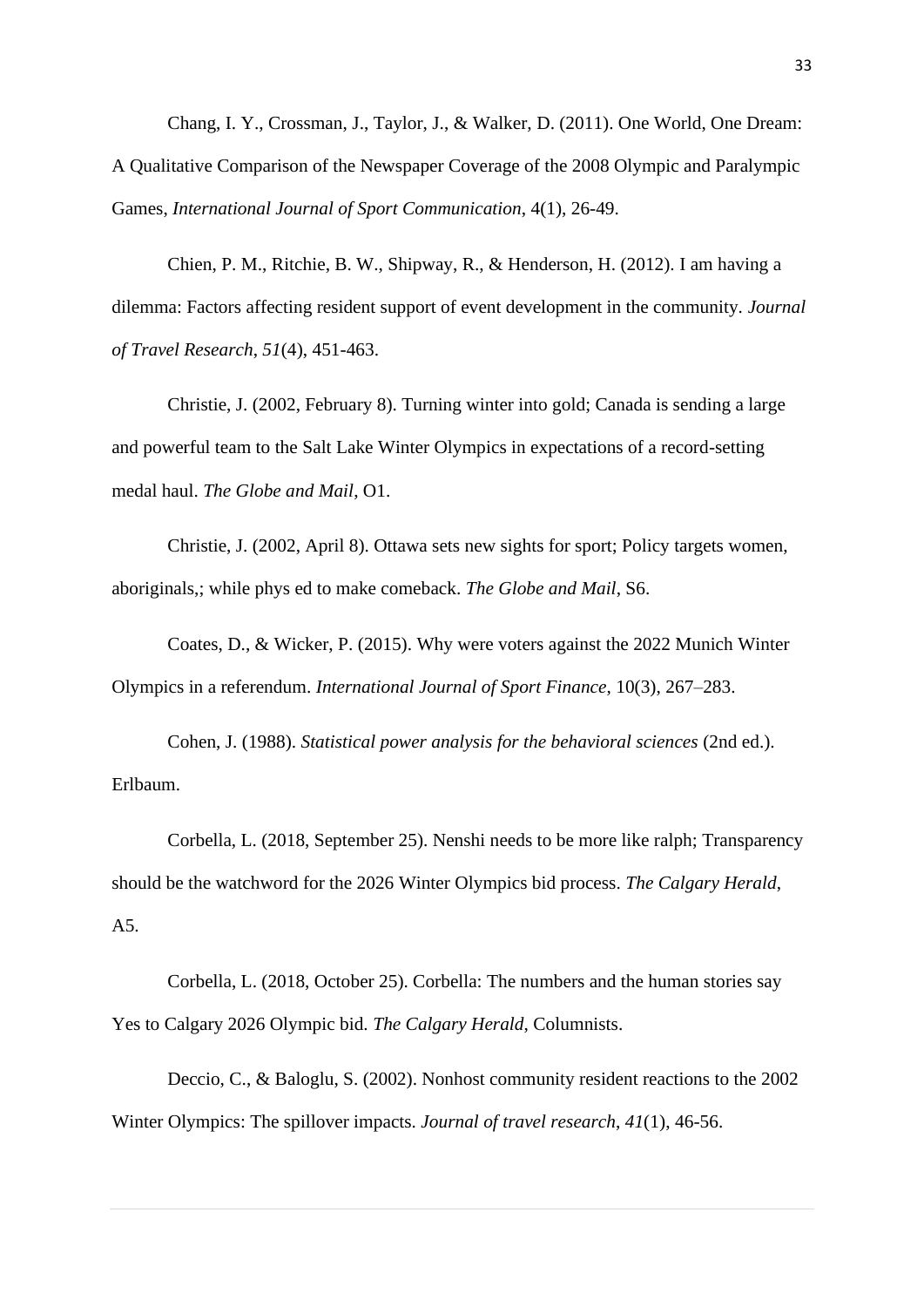Florek, M., & Insch, A. (2011). When fit matters: Leveraging destination and event image congruence. *Journal of Hospitality Marketing & Management*, *20*(3-4), 265-286.

Gerson, J. (2017, November 20). Calgary's Olympic bid? Economists say run away fast. *Calgary Herald*, N3.

Giesen, N., & Hallmann, K. (2018). The impact of the perceived image and trust in the International Olympic Committee on perceptions of the Olympic games in Germany. *International Journal of Sport Policy and Politics*, 10(3), 509–523.

Giovannetti, J. (2018, October 13). Alberta leaves Calgary, Ottawa with an Olympicsized tab. *The Globe and Mail*, A10.

Gitlin, T. (2003). *The whole world is watching: Mass media in the making and unmaking of the new left*. Univ of California Press.

Golan, G., & Wanta, W. (2001). Second-level agenda setting in the New Hampshire primary: A comparison of coverage in three newspapers and public perceptions of candidates. *Journalism & Mass Communication Quarterly*, 78(2), 247-259.

Gursoy, D., Yolal, M., Ribeiro, M. A., & Panosso Netto, A. (2017). Impact of trust on local residents' mega-event perceptions and their support. *Journal of Travel Research*, *56*(3), 393-406.

Gursoy, D. and Kendall, K.W., 2006. Hosting mega events: Modeling locals' support. *Annals of tourism research*, *33*(3), pp.603-623.

Hall, C. M. (2006). Urban entrepreneurship, corporate interests and sports megaevents: the thin policies of competitiveness within the hard outcomes of neoliberalism. *The sociological review*, *54*(2\_suppl), 59-70.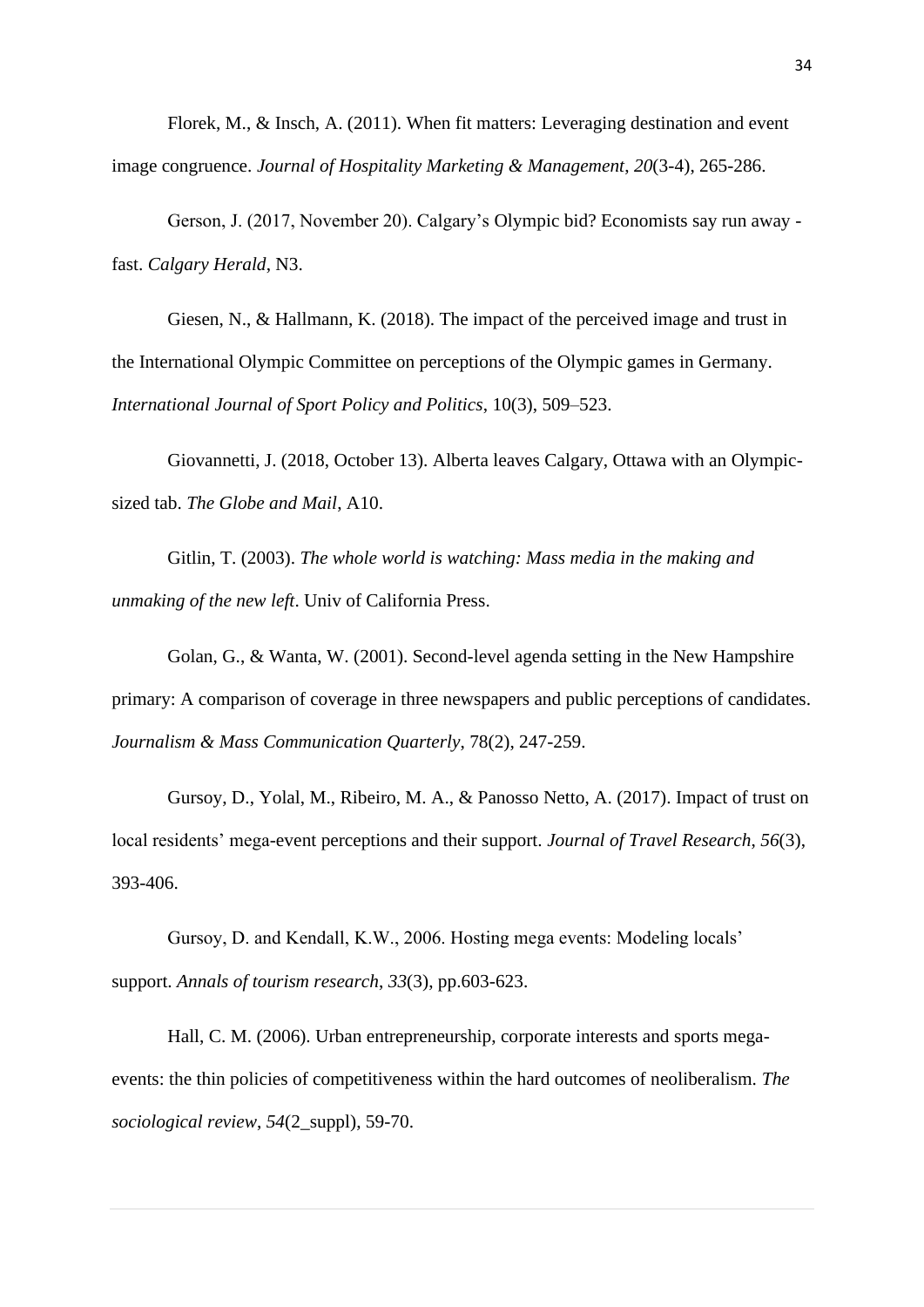Hazari, S. (2018). Investigating social media consumption, sports enthusiasm, and gender on sponsorship outcomes in the context of Rio Olympics. *International Journal of Sports Marketing and Sponsorship*.

Hiller, H. H., & Wanner, R. A. (2011). Public opinion in host Olympic cities: The case of the 2010 Vancouver Winter Games. *Sociology*, 45(5), 883-899.

Hiller, H. H., & Wanner, R. A. (2018). Public opinion in Olympic cities: From bidding to retrospection. *Urban Affairs Review*, 54(5), 962–993.

Hippke, A.-S., & Krieger, J. (2015). Public opposition against the Olympic games: Challenges and considerations in light of Hamburg's 2024 Olympic bid. *Journal of Qualitative Research in Sports Studies*, 9(1), 163–176.

Horne, J. (2018). Understanding the denial of abuses of human rights connected to sports mega-events. *Leisure Studies*, *37*(1), 11-21.

Hudes, S. (2018, October 23). Taxpayers Federation goes to IKEA to show support for Sweden's 2026 Olympic Bid. *Calgary Herald*.

Hutcheson, S. (2018, October 26). Opinion: 2026 Olympic bid is Calgary's best opportunity. *The Calgary Herald*, Columnists.

IOC. (2019). Evolution of the revolution: IOC transforms future Olympic Games elections. (2019, June 26). https://olympics.com/ioc/news/evolution-of-the-revolution-ioctransforms-future-olympic-games-elections

IOC (2021). IOC Session approves Olympic Agenda 2020+5 as the strategic roadmap to 2025. (2021, March 12). https://olympics.com/ioc/news/ioc-session-approves-olympicagenda-2020-5-as-the-strategic-roadmap-to-2025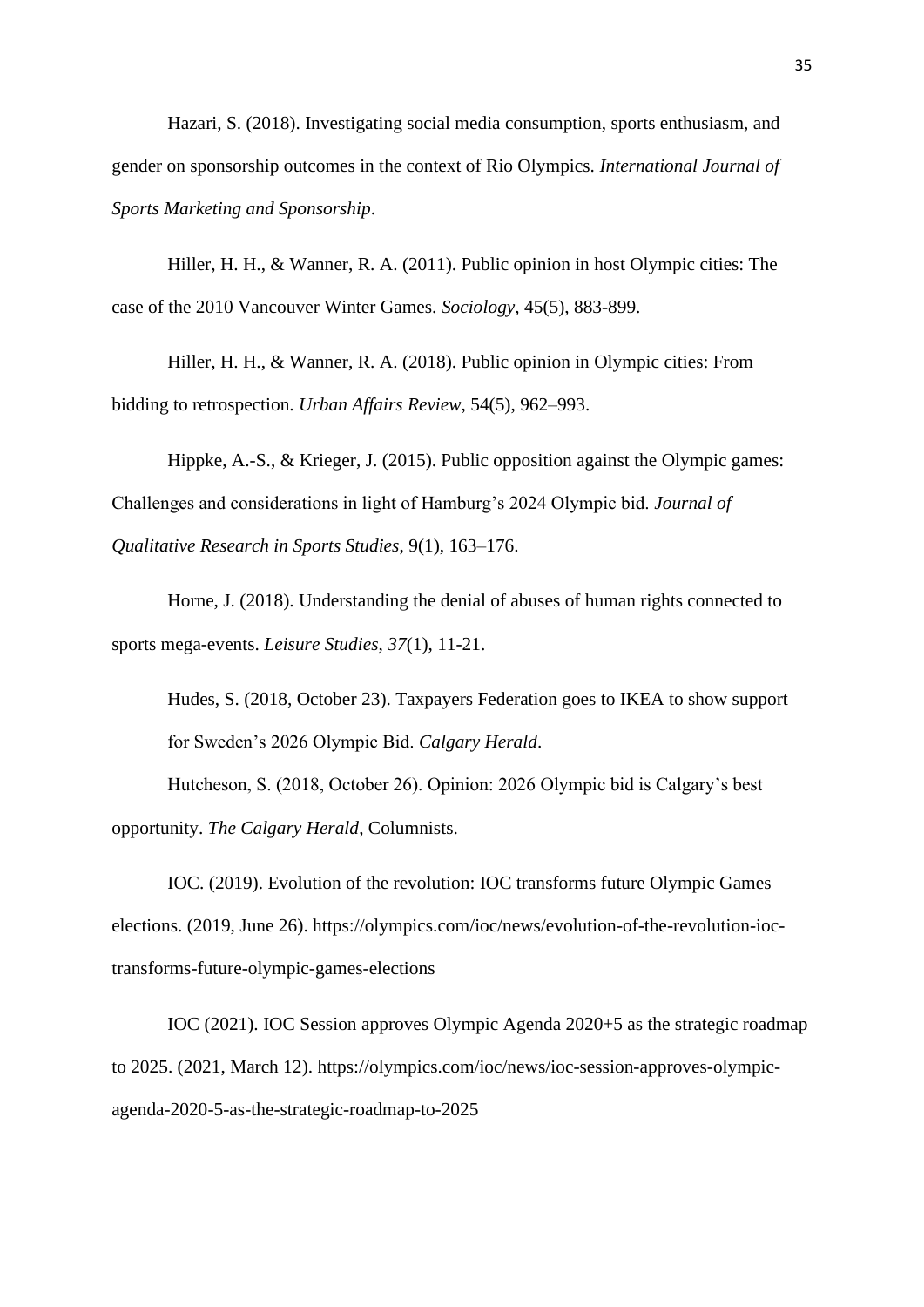Jackson, D., Thorsen, E., & Wring, D. (2016). *EU Referendum Analysis 2016*: Media, Voters and the Campaign. The Centre for the Study of Journalism, Culture and Community.

Jang, R. (2018, June 25). COC approves Calgary's plans for 2026 Olympics bid. *The Globe and Mail*, A4.

Karamichas, J. (2013). *The Olympic Games and the environment*. Palgrave Macmillan.

Kassens-Noor, E. (2020). The Los Angeles Olympic Games: Planning Legacies BT - Los Angeles and the Summer Olympic Games: Planning Legacies. E. Kassens-Noor (ed.). (pp. 1–60). Springer International Publishing. https://doi.org/10.1007/978-3-030-38553-8\_1

Kassens-Noor, E. (2019). "Failure to adjust": Boston's bid for the 2024 Olympics and the difficulties of learning Olympic wisdom. *Environment and Planning A: Economy and Space*, *51*(8), 1684-1702.

Kassens-Noor, E., & Lauermann, J. (2018). Mechanisms of policy failure: Boston's 2024 Olympic bid. *Urban Studies*, *55*(15), 3369-3384.

Kaufmann, B. (2018, January 24). Alpine venue hurdle to Olympic bid; IOC officials deem legacy facilities, including Dome, suitable for Games. *The Calgary Herald*, A1.

Kelly, C. (2018, November 2). Opinion: It's time the IOC started helping hosts to put on its Olympian parties. *The Globe and Mail*, B13.

Kerr, G. (2003, January 11). Building heroes goal of new CEO. *The Globe and Mail*, S7.

Kim, A., Choi, M., & Kaplanidou, K. (2015). The role of media in enhancing people's perception of hosting a mega sport event: The case of Pyeongchang's winter Olympics bids. *International Journal of Sport Communication*, *8*(1), 68-86.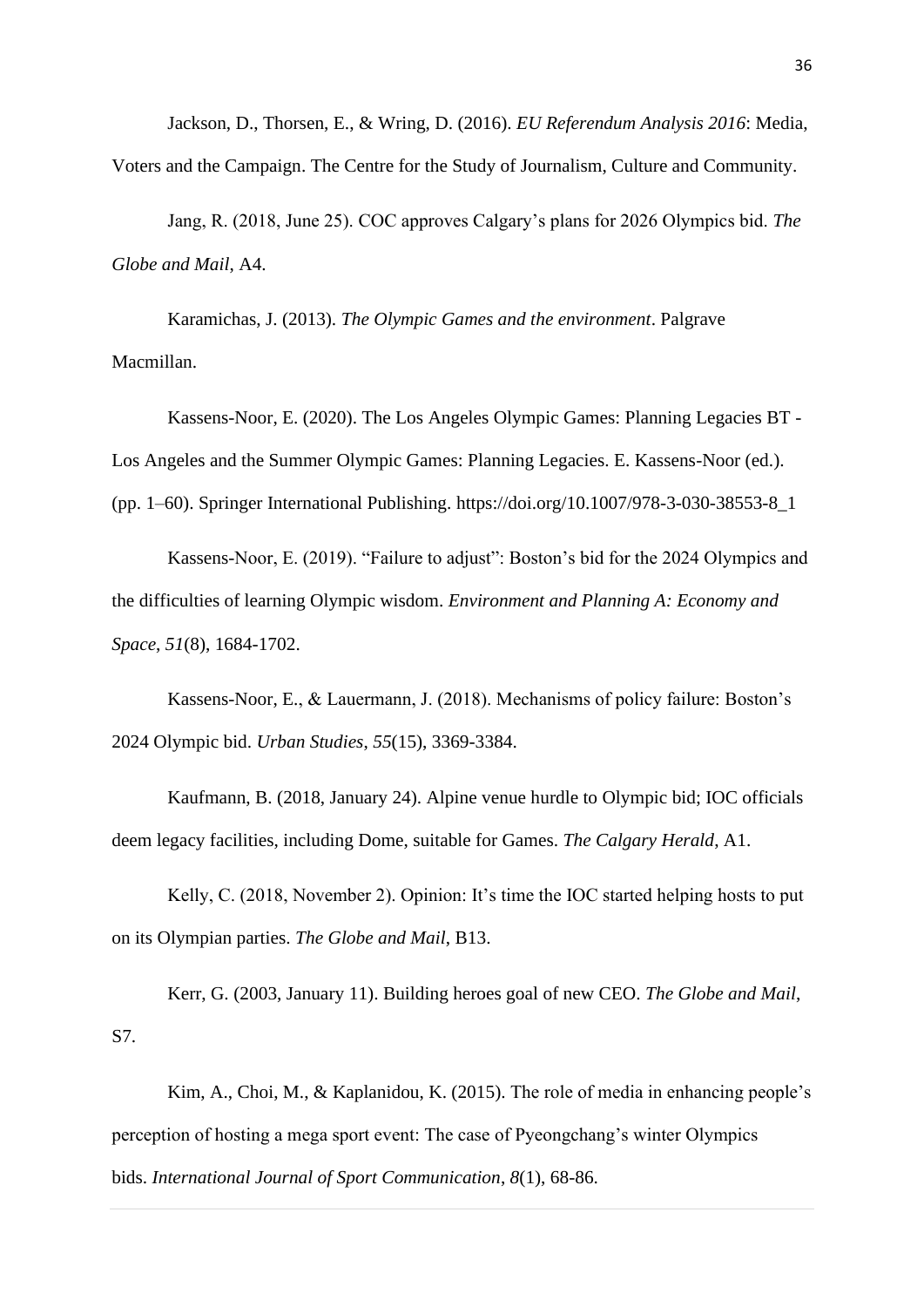Kim, S. H., Scheufele, D. A., & Shanahan, J. (2002). Think about it this way: Attribute agenda-setting function of the press and the public's evaluation of a local issue. *Journalism & mass communication quarterly*, *79(1),* 7-25.

Kiousis, S. (2011). Agenda-setting and attitudes: exploring the impact of media salience on perceived salience and public attitude strength of us presidential candidates from 1984 to 2004. *Journalism Studies*, *12*(3), 359-374.

Koba, T., Gong, H., Ross, W. J., & Grady, J. (2021). Sustainable Olympic Development: A Proposed Benchmark for Managing Economic Outcomes. *Journal of Global Sport Management*, *6*(1), 49-69.

Kokolakakis, T., Lera-López, F., & Ramchandani, G. (2019). Did London 2012 deliver a sports participation legacy?. *Sport Management Review, 22(2)*, 276-287.

Könecke, T., Schubert, M., & Preuß, H. (2016). (N) Olympia in Germany? An analysis of the referendum against Munich 2022. *Sportwissenschaft*, *46*(1), 15-24.

Lauermann, J. (2016). Temporary projects, durable outcomes: Urban development through failed Olympic bids? *Urban Studies*, *53*(9), 1885-1901.

Lauermann, J., & Vogelpohl, A. (2017). Fragile growth coalitions or powerful contestations? Cancelled Olympic bids in Boston and Hamburg. *Environment and Planning A: Economy and Space*, *49*(8), 1887-1904.

Lee, J. (2003, February 20). No coalition leader breaks the mould: Spokesman Chris Shaw is an army reservist and anti-war protester. *The Vancouver Sun*, A5.

Leonardsen, D. (2007). Planning of mega events: Experiences and lessons. *Planning Theory & Practice*, 8(1), 11-30.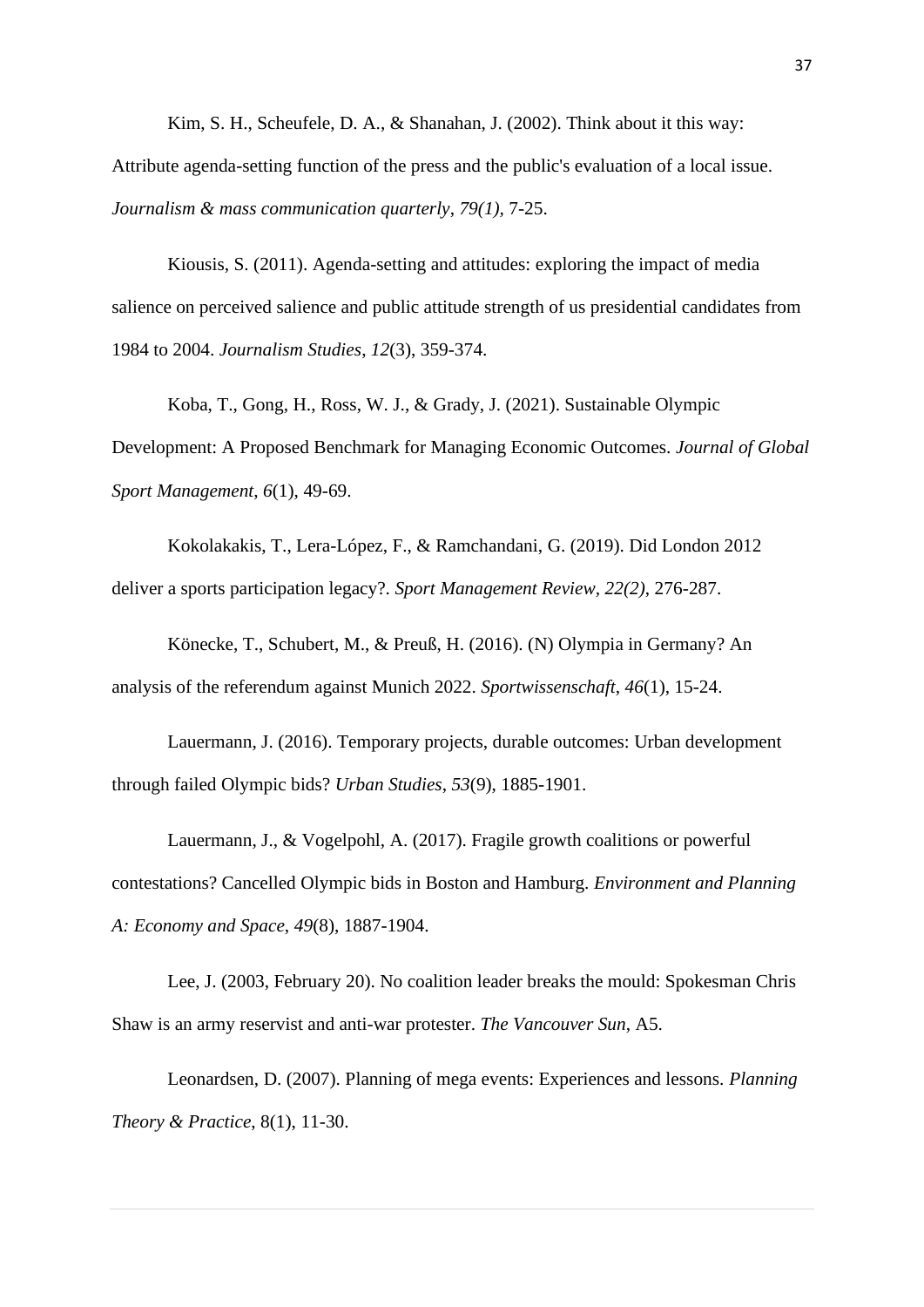Lu, Q., Mihalik, B. J., Heere, B., Meng, F., & Fairchild, A. (2019). Media effect on resident attitudes toward an Olympic bid. *Tourism Management Perspectives*, 29, 66–75.

Mackay, C. (2012). "Back the Bid" The London Olympic Bid Committee and the Sun Newspaper. *Journal of Sport and Social Issues*, *36*(4), 410-421.

Maennig, W. (2017). Public referenda and public opinion on Olympic Games. *Hamburg Contemporary Economic Discussions*, *57*, 1-23. https://papers.ssrn.com/sol3/papers.cfm?abstract\_id=2989536

Maki, A. (2018, October 10). Calgary's Games bid accepted by the IOC ahead of plebiscite. *The Globe and Mail*, B13.

Martens, B., Aguiar, L., Gomez-Herrera, E., & Mueller-Langer, F. (2018). The digital transformation of news media and the rise of disinformation and fake news.

Martin, A., & Barth, K. (2013). Resident perceptions of sport mega-events: A host community perspective on the forthcoming commonwealth games in Glasgow 2014. *Event Management*, *17*(1), 13-26.

Mason, G. (2002, December 16). Olympics bring more than glory: 2010 Winter Games would bring a renewed sense of unity to B.C. *The Vancouver Sun*, D1.

Mason, G. (2018, September 14). Why Calgary could go for gold in an Olympic bid. *The Globe and Mail*, A13.

Matheson, V. (2006). Mega-Events: The effect of the world's biggest sporting events on local, regional, and national economies.

Matheson, V. A., Schwab, D., & Koval, P. (2018). Corruption in the bidding, construction and organisation of mega-events: An analysis of the Olympics and World Cup.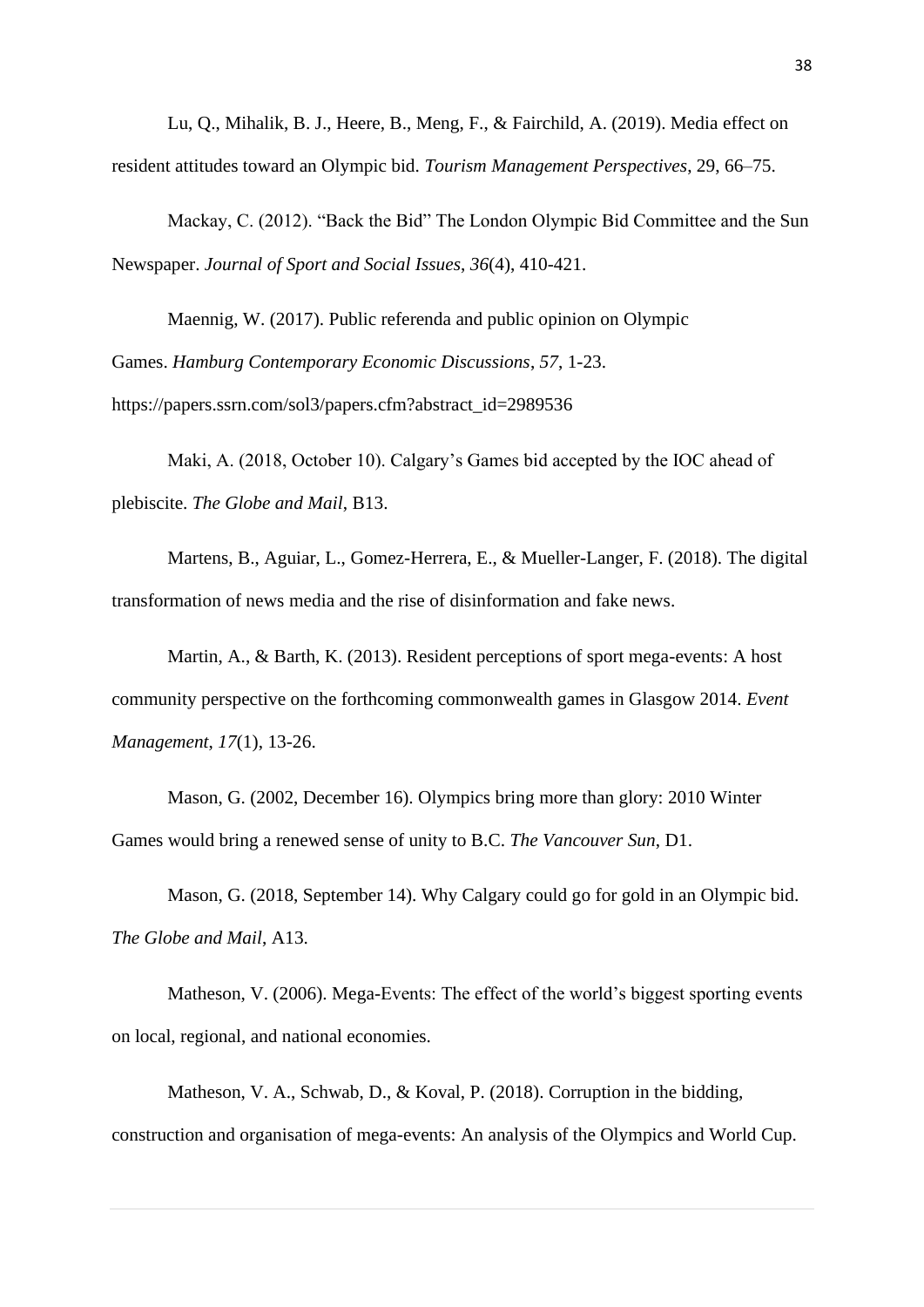In *The Palgrave Handbook on the economics of manipulation in sport* (pp. 257-278). Palgrave Macmillan, Cham.

McCombs, M. E., & Shaw, D. L. (1972). The agenda-setting function of mass media. *Public opinion quarterly*, *36*(2), 176-187.

McCombs, M. & Estrada, G. (1997). The news media and the pictures in our heads. In S. Iyengar & R. Reeves (ed.), *Do the media govern?* (pp. 237--247). Sage.

McCombs, M., & Valenzuela, S. (2020). *Setting the agenda: Mass media and public opinion*. John Wiley & Sons.

McMartin, P. (2002, February 7). We need the Olympics? Run that by me again. *The Vancouver Sun*, Column.

Mickleburgh, R. (2003, February 22). Olympic battle tearing Vancouver ring from ring; Residents will vote today on whether they support city's bid for the 2010 Games. *The Globe and Mail*, A4.

Mickleburgh, R. (2003, January 17). Vancouver Olympic bid wins auditor's approval. *The Globe and Mail*, A8.

Mickleburgh, R. (2003, February 22). Olympic battle tearing Vancouver ring from ring; Residents will vote today on whether they support city's bid for the 2010 Games. *The Globe and Mail*, A4.

Misener, L., & Schulenkorf, N. (2016). Rethinking the social value of sport events through an asset-based community development (ABCD) perspective. *Journal of Sport Management*, 30(3), 329-340.

Morse, E. (2003, January 6). Bucks for pucks? We've been there. *The Globe and Mail*, A11.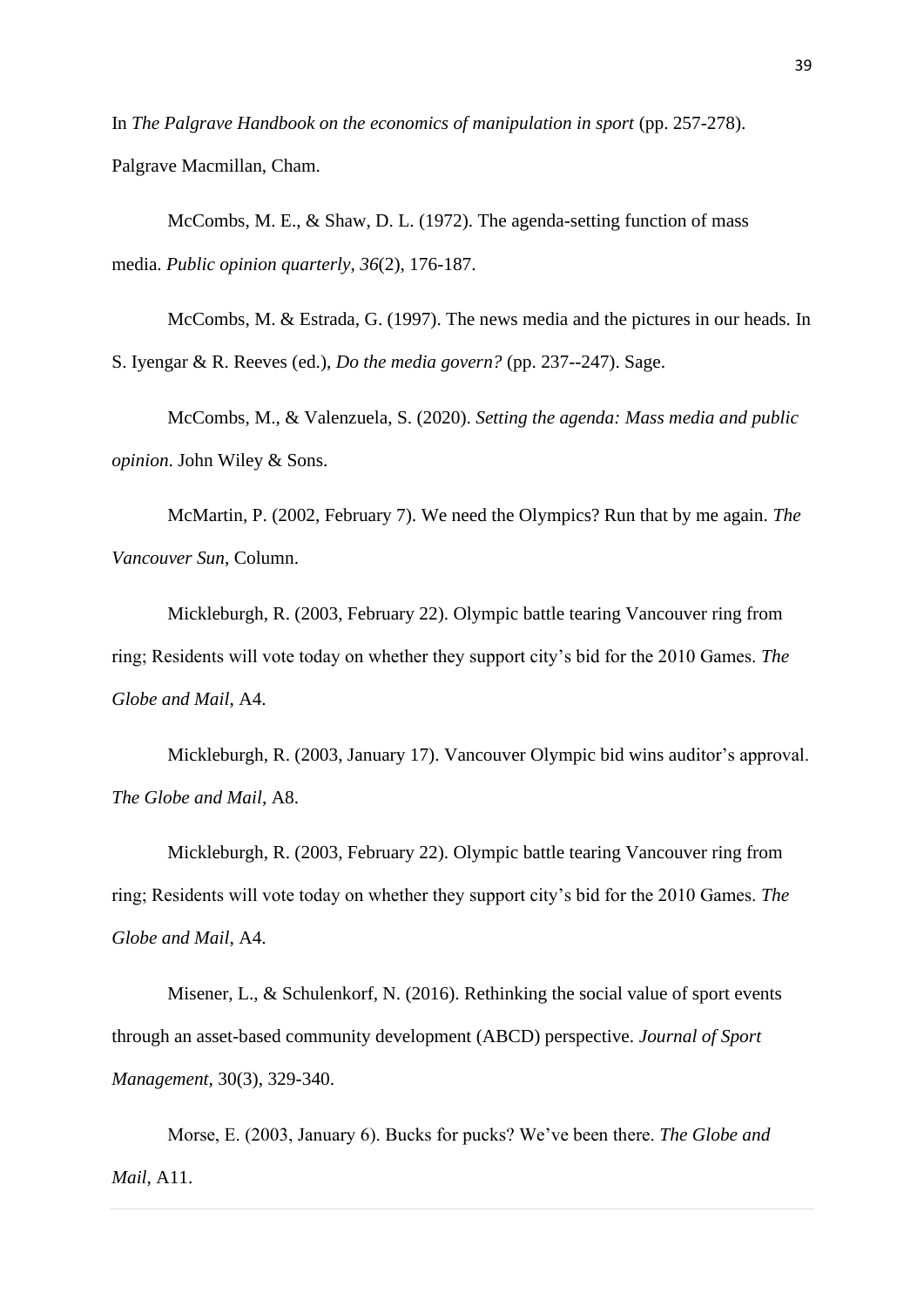Müller, M. (2015). The mega-event syndrome: Why so much goes wrong in megaevent planning and what to do about it. *Journal of the American Planning Association*, *81*(1), 6-17.

Nelson, C. (2018, February 9). Tokyo governor believes her city needs Olympics; Calgary needs to make up its mind, one way or the other. *The Calgary Herald*, A9.

Niven, B. (2018, November 3). Games'Impact Felt For Years; Olympics would do wonderful things for Calgary, says Bob Niven. *The Calgary Herald*, A15.

Palmer, V. (2002, June 18). Olympics boosterism scares up Socred ghosts. *The Vancouver Sun*, A14.

Pappas, N. (2014). Hosting mega events: Londoners' support of the 2012 Olympics. *Journal of Hospitality and Tourism Management*, 21, 10-17.

Paulsson, A., & Alm, J. (2020). Passing on the torch: Urban governance, mega-event politics and failed olympic bids in Oslo and Stockholm. *City, Culture and Society*, *20*, 100325.

Poole, J. (2002, December 20). Arts, culture and promoting peace all part of Olympic mix. *Vancouver Sun*, A23.

Potkins, M. (2018, April 14). Late campaign to 'resuscitate'Olympic dream in full swing. *The Calgary Herald*, A4.

Potwarka, L., Ramchandani, G., Castellanos-García, P., Kokolakakis, T., Teare, G., & Jiang, K. (2021). Beyond the host nation: an investigation of trickle-down effects in the 'Hometowns' of Canadian athletes who competed at the London 2012 Olympic Games. *European Sport Management Quarterly*, 1-20.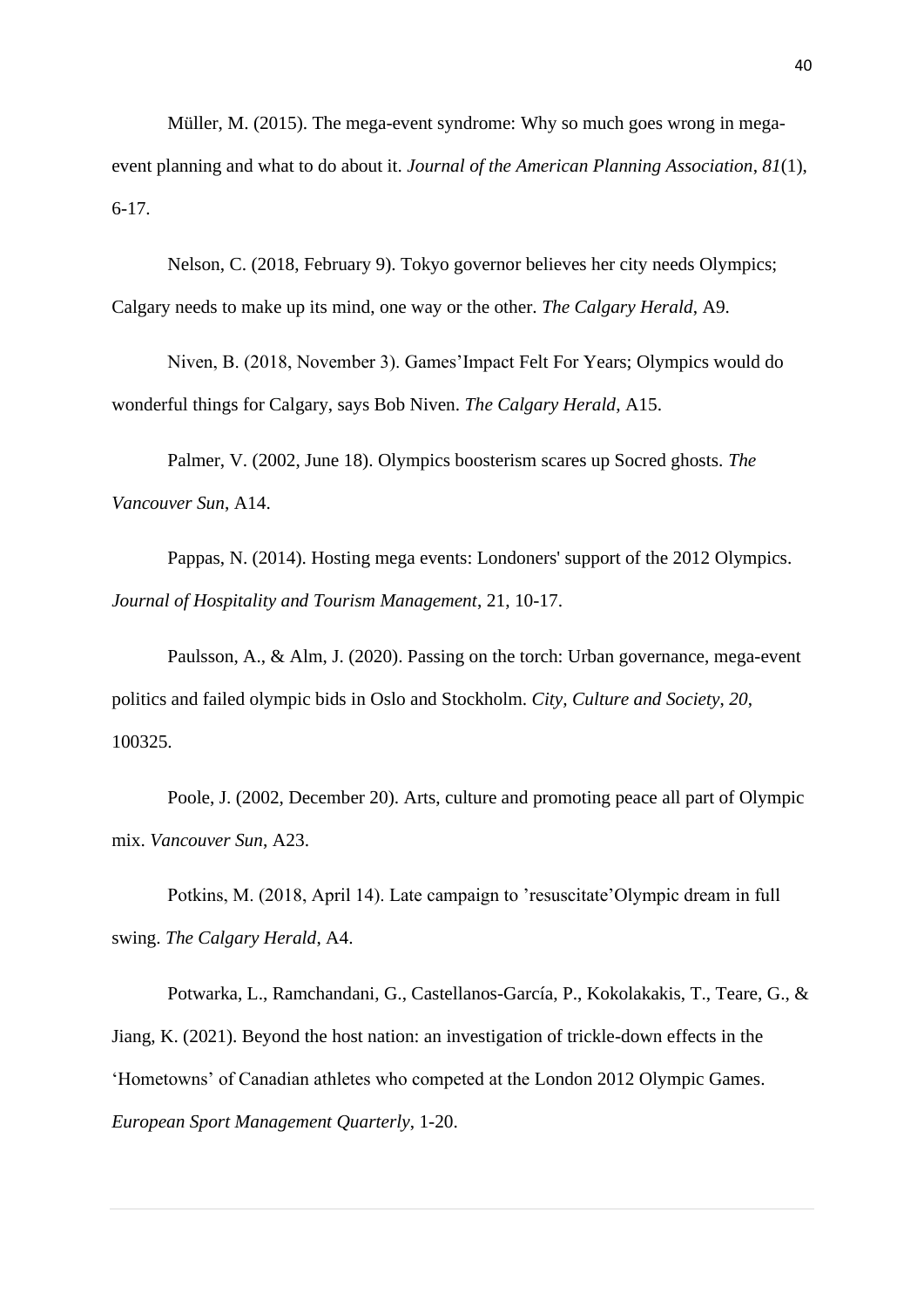Potwarka, L. R., & Wicker, P. (2020). Conditions under which trickle-down effects occur: A realist synthesis approach. *Sustainability, 13(1)*, 69.

Pound, R. (2003, February 12). Crunching the Olympic numbers: Former Olympian from B.C. cites billions of reasons to support the magical Games. *The Vancouver Sun*, Column.

Preuss, H., & Arne Solberg, H. (2006). Attracting major sporting events: The role of local residents. *European sport management quarterly*, *6*(4), 391-411.

Price, V., & Tewksbury, D. (1997). News values and public opinion: A theoretical account of media priming and framing. *Progress in communication sciences*, 173-212.

Ramchandani, G., Kokolakakis, T., & Coleman, R. (2014). Factors influencing the inspirational effect of major sports events on audience sport participation behaviour. *World Leisure Journal, 56(3)*, 220-235.

Ritchie, B. W., Shipway, R., & Chien, P. M. (2010). The role of the media in influencing residents' support for the 2012 Olympic Games. *International Journal of Event and Festival Management*.

Rocha, C. M. (2020). Temporal Variations in the Relationship Between Legacies and Support: A Longitudinal Case Study in Rio 2016 Olympic Games. *Journal of Sport Management, 34*(2), 130–146. https://doi.org/10.1123/jsm.2019-0039

Rocha, C. M., & Fink, J. S. (2017). Attitudes toward attending the 2016 Olympic Games and visiting Brazil after the games. *Tourism Management Perspectives, 22*, 17–26. https://doi.org/http://dx.doi.org/10.1016/j.tmp.2017.01.001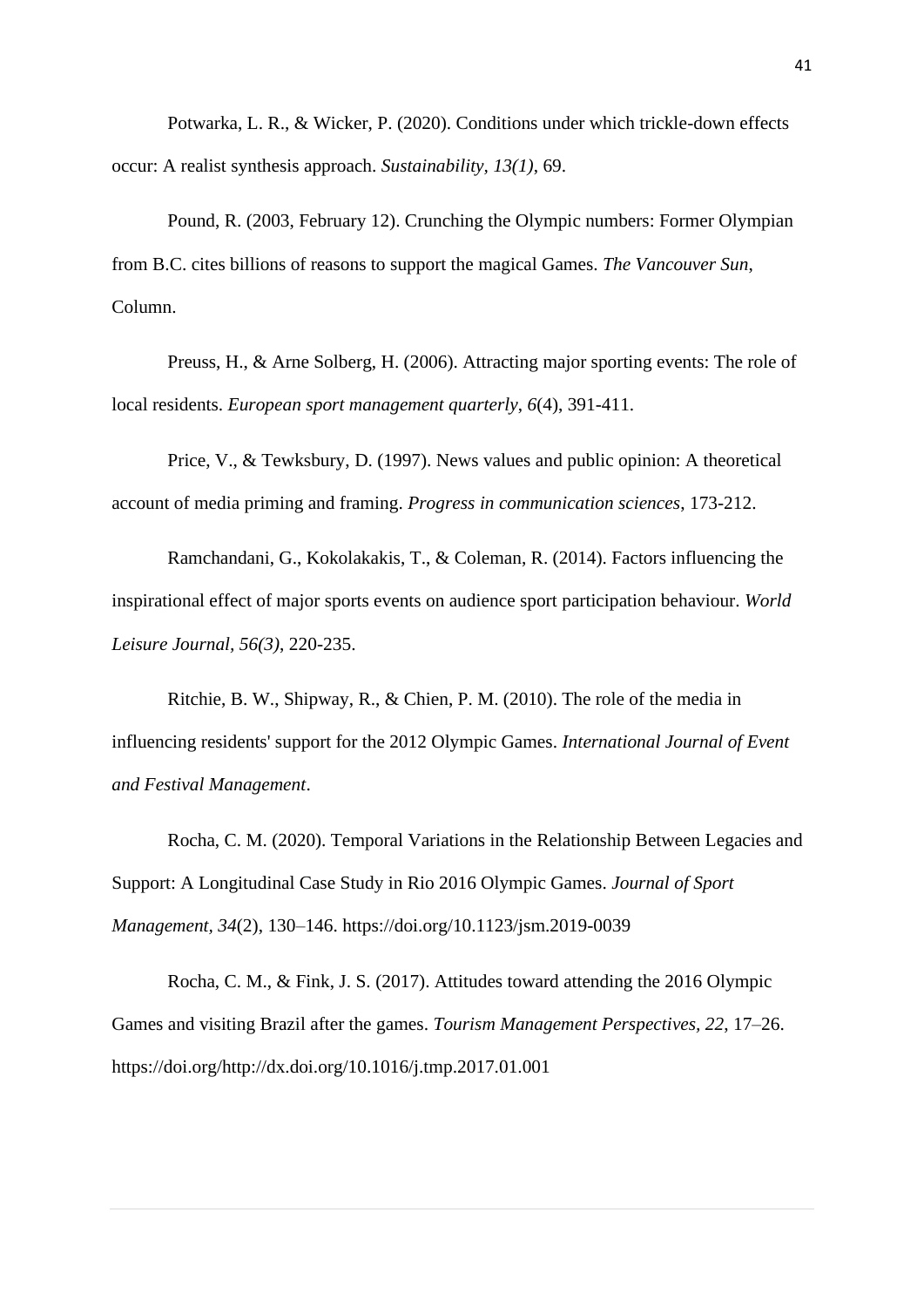Rocha, C. M., & Xiao, Z. (2022). Sport Mega-Events and Displacement of Host Community Residents: A Systematic Review. Frontiers in Sports and Active Living, 3, 393– 409. https://www.frontiersin.org/article/10.3389/fspor.2021.805567

Rowe, D. (2012). The bid, the lead‐up, the event and the legacy: Global cultural politics and hosting the Olympics. *The British journal of sociology*, *63*(2), 285-305.

Rumbolt, R. (2018, July 3). Olympic lobby groups get set to face off ahead of plebiscite; Anti-Games campaign asking Calgarians where potential funds should go instead. *Calgary Herald*, A3.

Sandler, J. (2002, June 27). Aboriginal group complains about bid for 2010 Olympics: Coalition delivers formal objection to plans for Whistler-area developments to IOC offices in Switzerland. *The Vancouver Sun*, B4.

Sant, S.-L., & Mason, D. (2015). Framing event legacy in a prospective host city: Managing Vancouver's Olympic bid. *Journal of Sport Management, 29(1*), 42–56

Scheu, A., & Preuss, H. (2018). Residents' perceptions of mega sport event legacies and impacts. *German journal of exercise and sport research*, *48*(3), 376-386.

Shaw, C. A. (2008). *Five ring circus: Myths and realities of the Olympic Games*. New Society Publishers.

Shimizu, S. (2014). Tokyo-Bidding for the Olympics and the Discrepancies of Nationalism. *The International Journal of the History of Sport*, *31*(6), 601-617.

Spencer, D. (2018, September 21). Calgary's Whistler ski-jump plan pilloried; The IOC has given its approval for the 2026 bid to reuse the 2010 venue, but city officials in Alberta aren't so sure. *The Globe and Mail*, B13.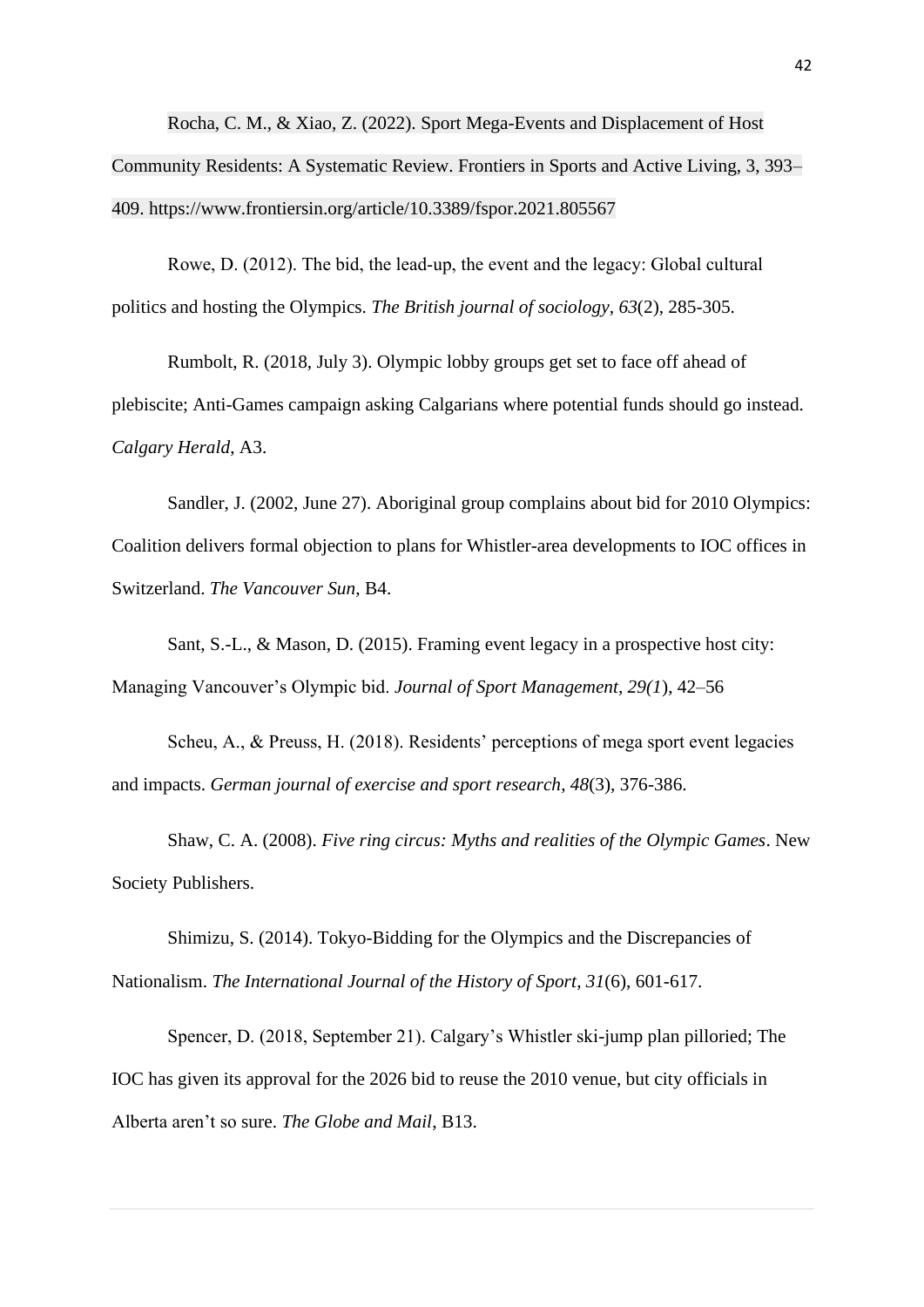Stinson, S. (2018, September 13). Calgary bid designed to avoid post-Olympic Games sadness. *The Calgary Herald*, B14.

Strong, G. (2018, November 2). With key council vote cleared, Olympic vote in home stretch. *The Globe and Mail*, B18.

Sullivan, P. (2002, September 11). Whistler hasn't got a chance. *The Globe and Mail*, A11.

Tait, C. (2017, September 20). Calgary eyes multicity bid for Olympics; Officials to consider including Edmonton and Whistler in 2026 Winter Games pitch as reports fuel debate over economic benefits. *The Globe and Mail*, A3.

Terrazzano, F. (2018, October 27). Opinion: Don't toss these Calgary 2026 realities to the side. *The Calgary Herald*, Columnists.

The Olympian task ahead for Calgarians. (2018, November 2). *The Globe and Mail*, A12.

Tinsley, H. E., & Weiss, D. J. (1975). Interrater reliability and agreement of subjective judgments. *Journal of Counseling Psychology*, *22*(4), 358.

Waitt, G. (2003). Social impacts of the Sydney Olympics. *Annals of tourism research, 30(1)*, 194-215.

Ward, D., & Daniels, A. (2002, November 19). MPs challenge plan for drug sites: 'Don't do it,' Vancouver mayor-elect warned on two issues on his agenda: Olympics: Referendum too risky, bid chairman and businesses say. *Vancouver Sun*, A1.

Watt, P. (2013). 'It's not for us' Regeneration, the 2012 Olympics and the gentrification of East London. *City*, *17*(1), 99-118.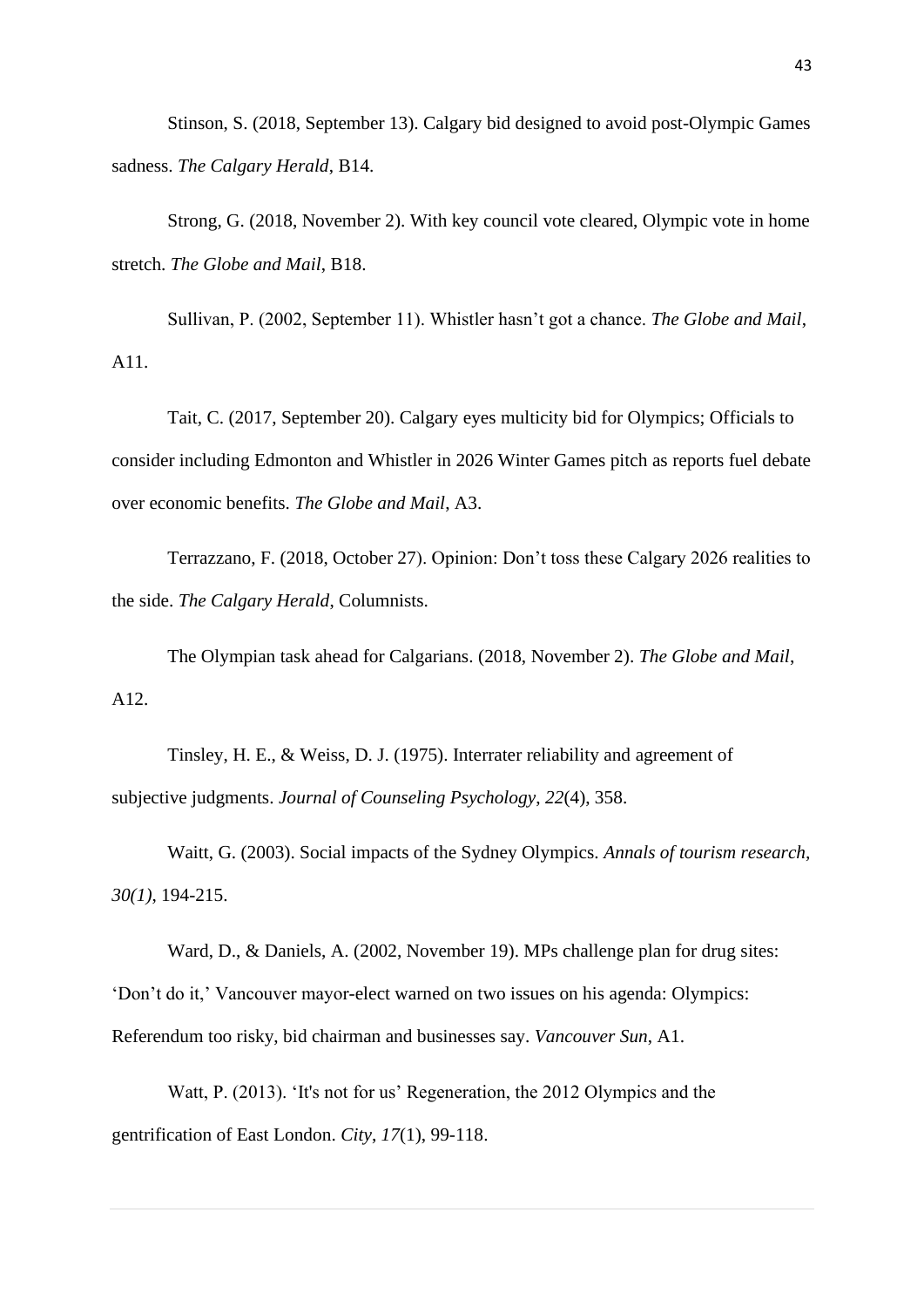Weed, M., Coren, E., Fiore, J., Wellard, I., Chatziefstathiou, D., Mansfield, L., & Dowse, S. (2015). The Olympic Games and raising sport participation: a systematic review of evidence and an interrogation of policy for a demonstration effect. *European Sport Management Quarterly, 15*(2), 195–226.

We're on the right track: Campbell: B.C. Liberals are making progress, premier argues in televised speech to province, excerpted below. (2003, February 13). *Vancouver Sun*, A21.

White, M. D., & Marsh, E. E. (2006). Content analysis: A flexible methodology. *Library Trends, 55*(1), 22–45.

Whitson, D., & Horne, J. (2006). Underestimated costs and overestimated benefits? Comparing the outcomes of sports mega-events in Canada and Japan. *The Sociological Review*, 54(2\_suppl), 73-89.

Wicker, P., & Coates, D. (2018). Flame goes out: Determinants of individual support at the 2024 Hamburg games referendum. *Contemporary Economic Policy*, 36(2), 302–317.

Wicker, P., Whitehead, J. C., Mason, D. S., & Johnson, B. K. (2017). Public support for hosting the Olympic summer games in Germany: The CVM approach. *Urban Studies*, 54(15), 3597–3614.

Wild, T. C., Koziel, J., Anderson-Baron, J., Hathaway, J., McCurdy, A., Xu, X., ... & Hyshka, E. (2019). Media coverage of harm reduction, 2000–2016: A content analysis of tone, topics, and interventions in Canadian print news. *Drug and alcohol dependence*, *205*, 107599.

Willnat, L., & Zhu, J. H. (1996). Newspaper coverage and public opinion in Hong Kong: A time‐series analysis of media priming. *Political Communication*, *13*(2), 231-246.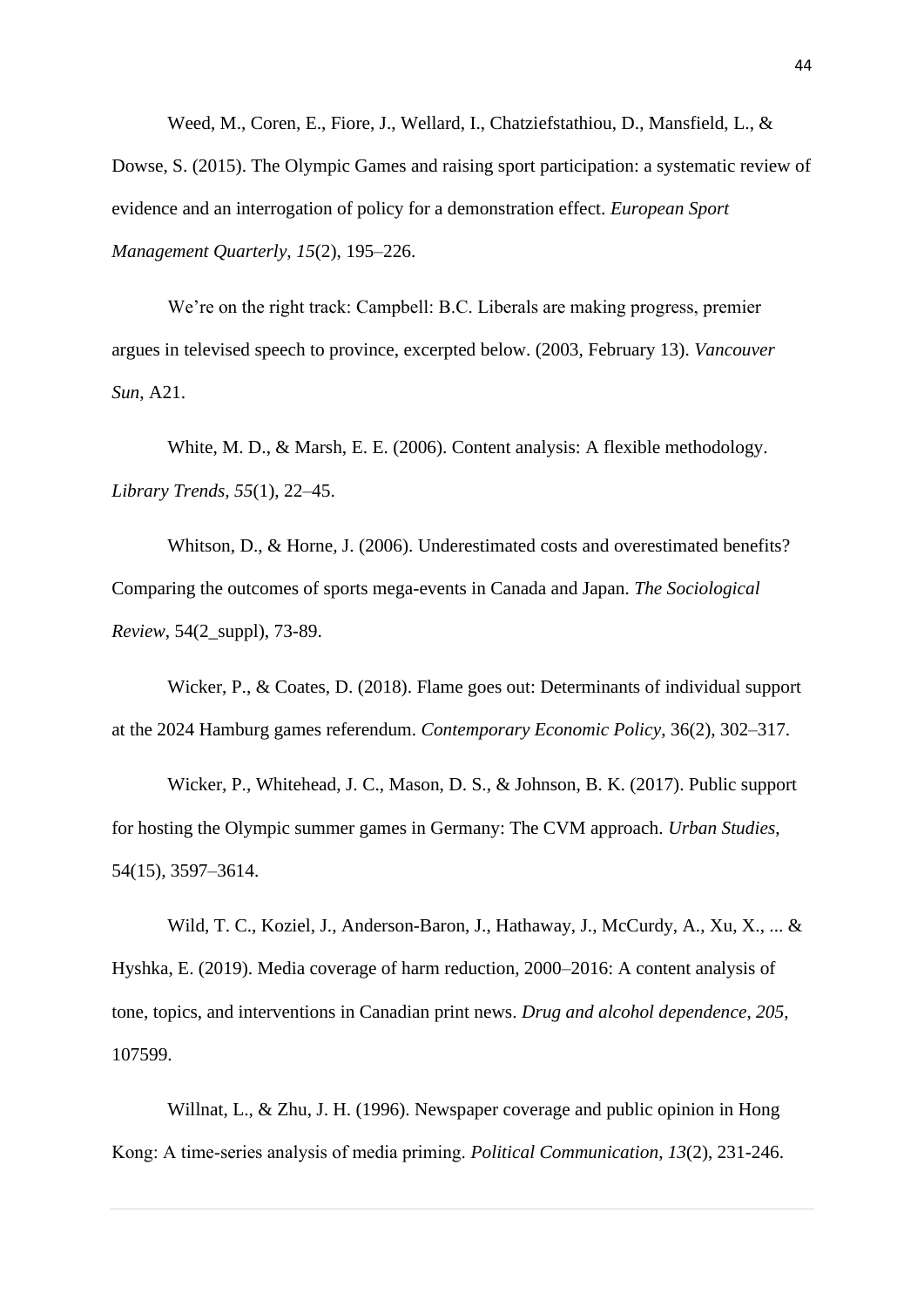Wood, J. (2017, November 25). Kenney cautious on Games bid. *The Calgary Herald*, A2.

Zerba, A. (2011). Young adults' reasons behind avoidances of daily print newspapers and their ideas for change. *Journalism & Mass Communication Quarterly*, *88*(3), 597-614.

Zhang, Y., Kim, E., & Xing, Z. (2020). Image congruence between sports event and host city and its impact on attitude and behavior intention. *International Journal of Sports Marketing and Sponsorship*.

Zhou, Y., & Ap, J. (2009). Residents' perceptions towards the impacts of the Beijing 2008 Olympic Games. *Journal of Travel Research, 48*, 78–91. doi:10.1177/0047287508328792

Zimbalist, A. (2017). *Rio 2016: Olympic myths, hard realities*. Brookings Institution Press.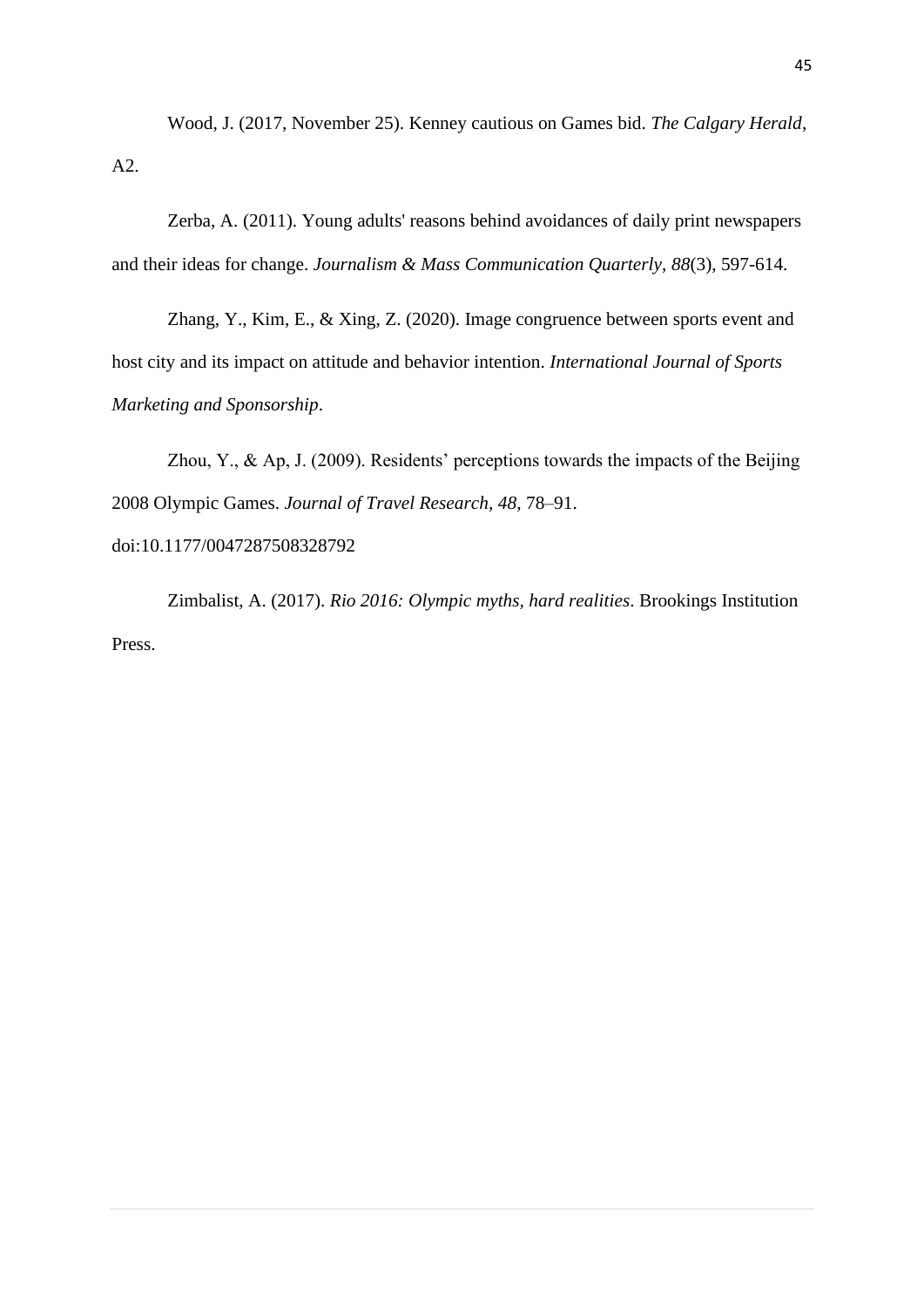Table 1 *Examples of coding process adapted from Braun and Clarke (2006)*

| Highlighted phrase       | Initial code         | Category         | Theme           |
|--------------------------|----------------------|------------------|-----------------|
| "We need the kinds of    | Olympicscreatevalues | Promotion of     | Community       |
| events the Olympics do,  | around activity      | health through   | <b>Benefits</b> |
| where we will create a   |                      | sport as an      |                 |
| whole new set of values  |                      | activity         |                 |
| around activity"         |                      |                  |                 |
| (Vancouver Sun, February |                      |                  |                 |
| $3, 2003$ ).             |                      |                  |                 |
|                          |                      |                  |                 |
| "But if winning means    | Fudging figures and  | Bid manipulation | Bid politics    |
| fudging figures and      | misleading people    |                  |                 |
| misleading people        |                      |                  |                 |
| about the true costs     |                      |                  |                 |
| then who wants the       |                      |                  |                 |
| Games anyway"            |                      |                  |                 |
| (Vancouver Sun, August   |                      |                  |                 |
| 31, 2002)?               |                      |                  |                 |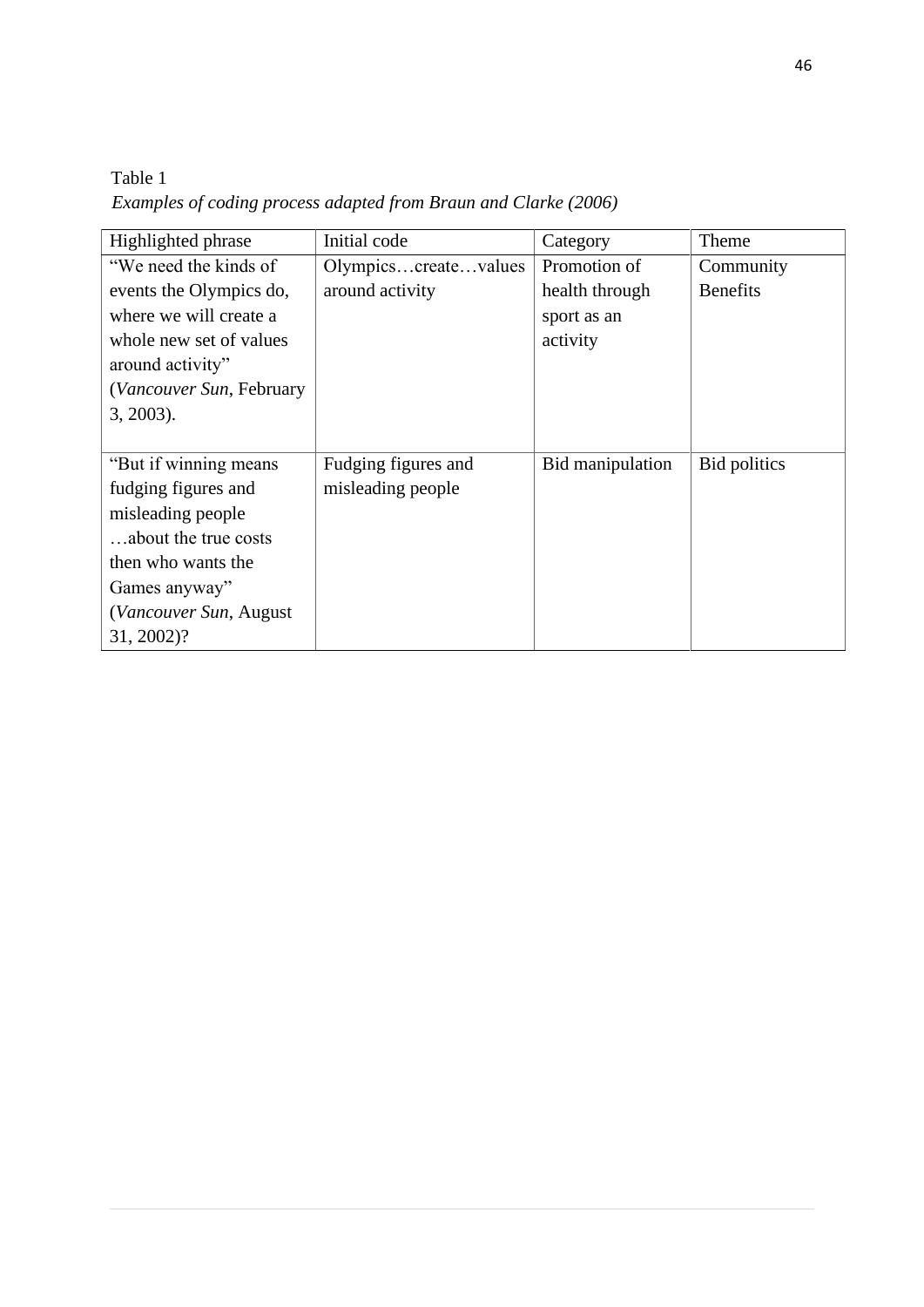# Table 2

|                                     | Vancouver Sun               | The Globe and Mail          |
|-------------------------------------|-----------------------------|-----------------------------|
| Total articles                      | 195                         | 48                          |
|                                     |                             |                             |
| <b>Type</b>                         |                             |                             |
| Report (n)                          | 57% (112)                   | 75% (36)                    |
| Opinion (n)                         | 43% (83)                    | 25% (12)                    |
| Tone                                |                             |                             |
| Positive (n)                        | 41% (80)                    | 31% (15)                    |
| Neutral/Balanced (n)                | 34% (66)                    | 44% (21)                    |
| Negative (n)                        | 25% (49)                    | 25% (12)                    |
| Topics                              |                             |                             |
| 10 Most frequently mentioned per    | Infrastructure gains (52)   | Promotion of Sport as       |
| number of citations (n)             | Investment $(50)$           | an activity for health      |
|                                     | High Costs (45)             | (19)                        |
|                                     | Promotion of sport as       | <b>Infrastructure Gains</b> |
|                                     | activity for health (41)    | (16)                        |
|                                     | Money should be spent       | Huge costs $(14)$           |
|                                     | elsewhere (36)              | Investment $(11)$           |
|                                     | Civic pride (30)            | Bid politics (8)            |
|                                     | Tourism boost (27)          | Civic Pride (7)             |
|                                     | Bid politics (24)           | IOC Issues (5)              |
|                                     | Expo inspiration (24)       | A great Olympic vision      |
|                                     | A great Olympic Vision (20) | (5)                         |
|                                     |                             | Employment (5)              |
|                                     |                             | Timely tonic (4)            |
|                                     |                             |                             |
| Number of Olympic benefits cited in | 7                           | 7                           |
| top 10 most mentioned topics        |                             |                             |

*Print media coverage of the Vancouver 2010 Olympic bid (period: 4/02/2002 - 22/02/2003)*